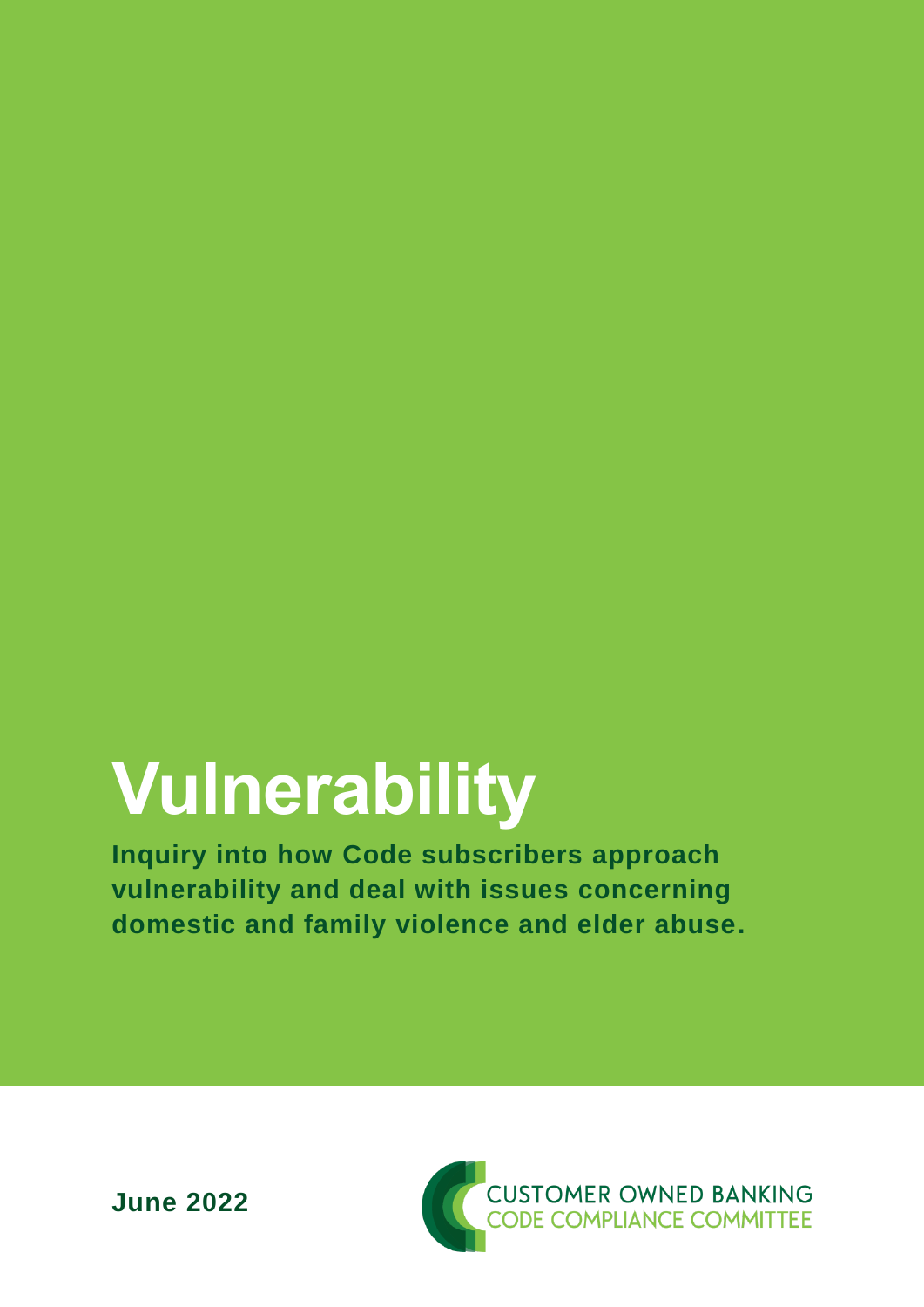## **Contents**

| Board and executive oversight of customer vulnerability matters  24     |  |
|-------------------------------------------------------------------------|--|
|                                                                         |  |
|                                                                         |  |
| Internal reporting systems for tracking and monitoring vulnerability 25 |  |
|                                                                         |  |
|                                                                         |  |
|                                                                         |  |
|                                                                         |  |
|                                                                         |  |
|                                                                         |  |
|                                                                         |  |
|                                                                         |  |
|                                                                         |  |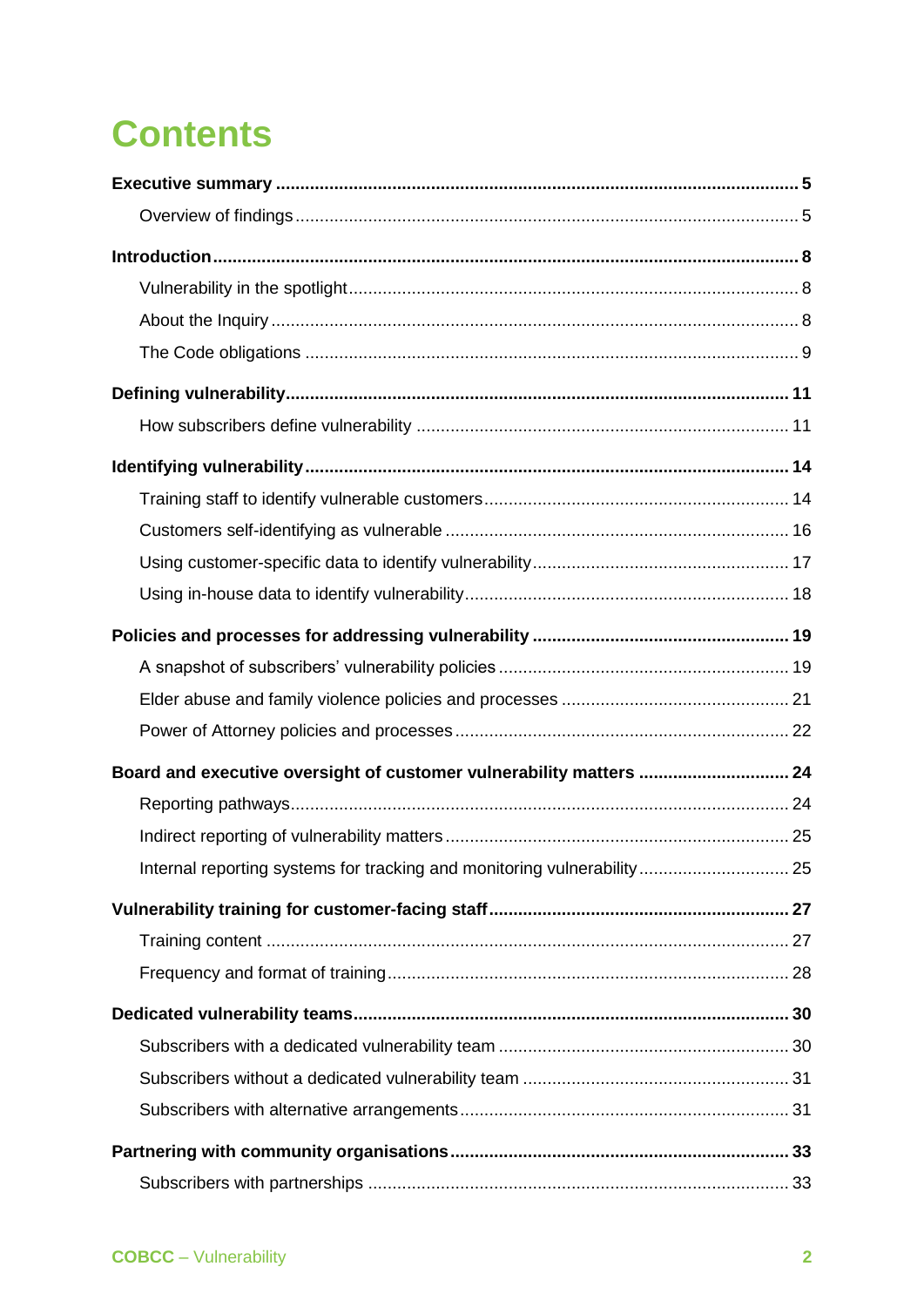| Customers experiencing vulnerability who have been scammed or defrauded 39 |  |
|----------------------------------------------------------------------------|--|
|                                                                            |  |
|                                                                            |  |
|                                                                            |  |
|                                                                            |  |
|                                                                            |  |
|                                                                            |  |
|                                                                            |  |
|                                                                            |  |
|                                                                            |  |
|                                                                            |  |
|                                                                            |  |
|                                                                            |  |
|                                                                            |  |
|                                                                            |  |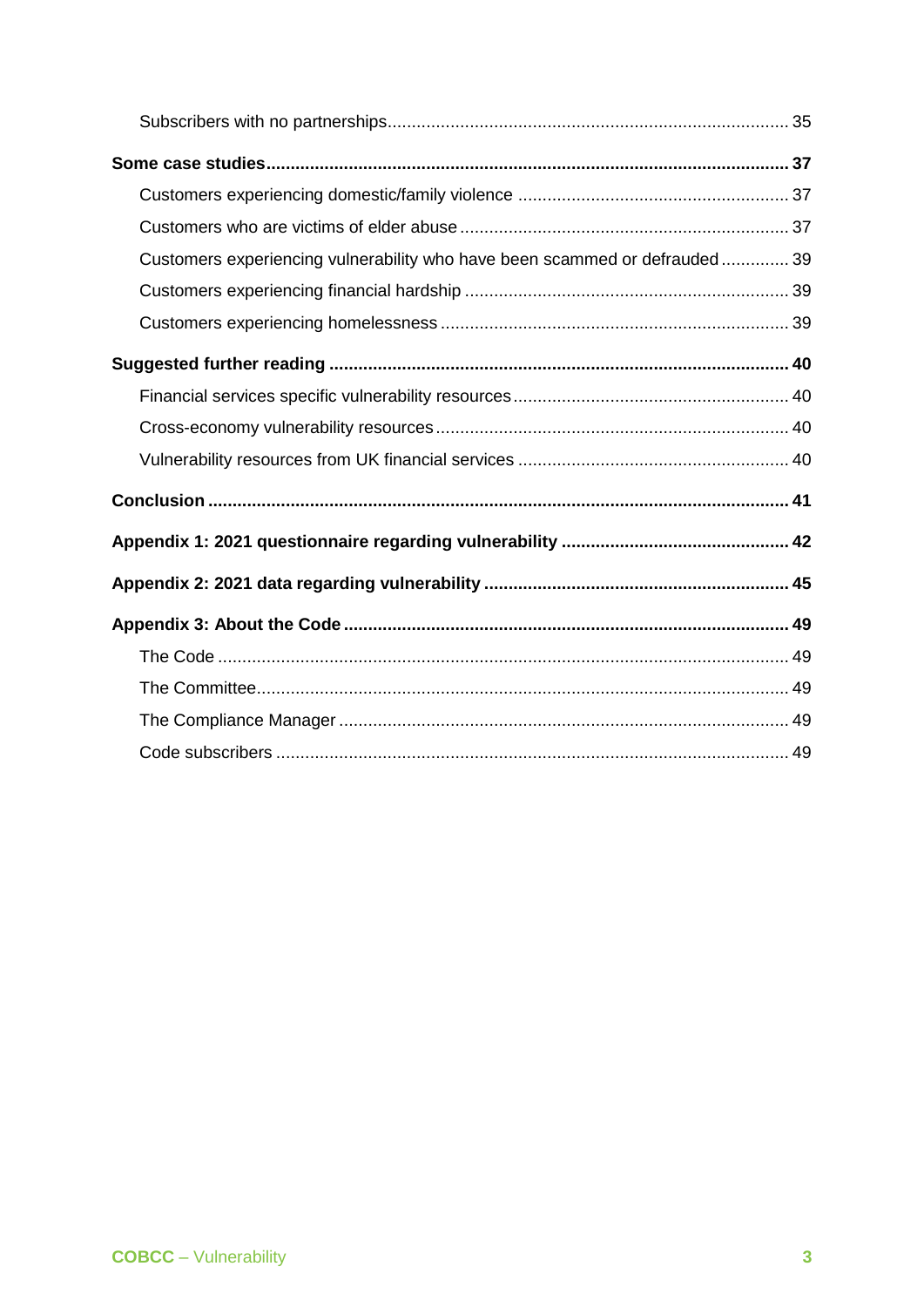## **1 IN 5 SUBSCRIBERS HAVE A DEDICATED TEAM OR STAFF**

**95%** SUBSCRIBERS PROVIDE, OR ARE PLANNING TO PROVIDE<br>VULNERABILITY TRAINING PROGRAMS



93% subscribers rely on appropriately trained frontline staff to detect vulnerability in a customer

60% subscribers said customers selfreport as vulnerable

SUBSCRIBERS HAVE A POLICY THAT ADDRESSES<br>VULNERABILITY FOR CUSTOMERS WHO ARE VICT<br>DOMESTIC/FAMILY VIOLENCE VULNERABILITY FOR CUSTOMERS WHO ARE VICTIMS OF DOMESTIC/FAMILY VIOLENCE

SUBSCRIBERS SAID THAT THESE POLICIES WERE SOLEY<br>
CUSTOMERS<br>
CUSTOMERS DEDICATED TO THE MANAGEMENT OF VULNERABLE **CUSTOMERS** 

> SUBSCRIBERS REPORT VULNERABILITY MATTERS TO THEIR BOARD/EXECUTIVE COMMITTEE

LESS THAN HALF USE DATA ANALYTICS TO IDENTIFY VULNERABLE CUSTOMERS





FEWER THAN ONE-THIRD OF SUBSCRIBERS HAVE PARTNERED WITH A COMMUNITY ORGANISATION THAT SPECIALISES IN HELPING VULNERABLE PEOPLE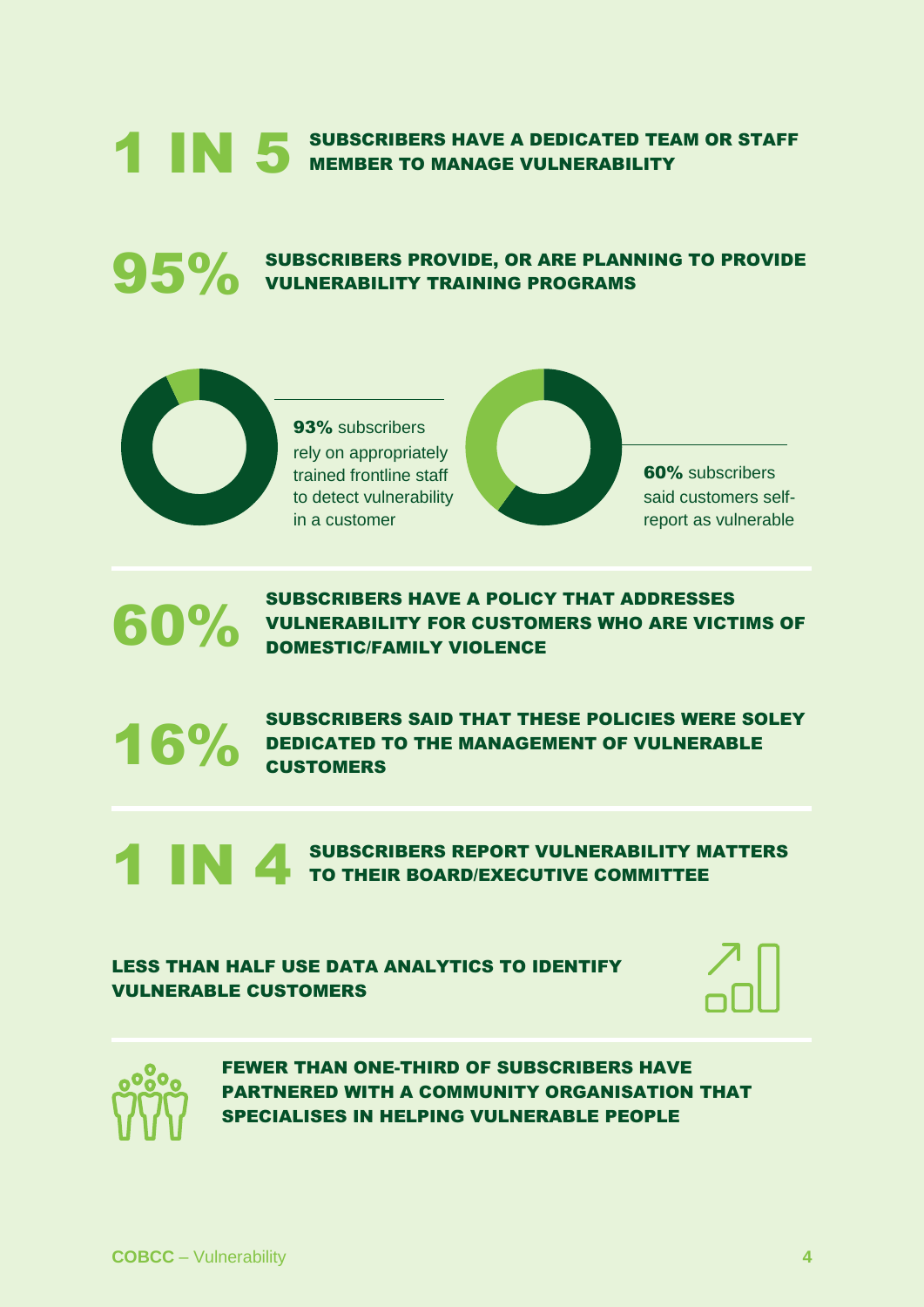## <span id="page-4-0"></span>**Executive summary**

The treatment of customers experiencing vulnerability by financial services institutions and other service providers has been a growing focus of regulators and consumer advocacy groups in the last few years. This has now been reinforced by the publication of a new international standard on consumer vulnerability, [ISO 22458.](https://www.iso.org/standard/73261.html)

In updating the Customer Owned Banking Code of Practice [\(the Code\)](https://www.customerownedbanking.asn.au/how-it-works/code-of-practice), the Customer Owned Banking Association [\(COBA\)](https://www.customerownedbanking.asn.au/) has included specific obligations for the treatment of different types of vulnerability that may be experienced by customers. The new Code comes into effect on 31 October 2022 and will replace the 2018 Code, which does not specifically refer to vulnerability.

Recognising that many Code subscribers have been working for some time to improve the way they identify and respond to customers experiencing vulnerability, the Customer Owned Banking Code Compliance Committee [\(the Committee\)](https://www.cobccc.org.au/) conducted this Own Motion Inquiry to understand how subscribers define vulnerability and deal with issues concerning domestic/family violence and elder abuse. We also wanted to find out how mature subscribers' vulnerability frameworks are as they prepare to meet their compliance obligations under the 2022 Code and identify areas where further work may be required.

This report describes the findings of the Inquiry. It provides case studies from different subscribers on how they manage customers experiencing different types of vulnerability, and a list of further reading resources for Code-subscribing institutions to consider.

### <span id="page-4-1"></span>**Overview of findings<sup>1</sup>**

### **Many subscribers have established vulnerability frameworks, but further work will be needed to comply with the new Code**

Many subscribers report they have well-established frameworks for addressing vulnerability, even though the 2018 Code does not explicitly mention vulnerability. At their most sophisticated, these frameworks include rigorous policies, processes and training programs based on a clear definition of vulnerability, and effective use of internal resources where different business units (from customer service to financial crime, credit control, and risk and compliance) share intelligence to help identify and manage customers experiencing or potentially experiencing vulnerability.

Nevertheless, as the provisions relating to vulnerability in the 2022 Code are significantly more detailed and comprehensive than the 2018 Code, even subscribers with more substantial vulnerability frameworks likely have more work to do to ensure they comply with the new Code. The Committee encourages all institutions to evaluate their existing approach to managing vulnerability against each of the new Code's vulnerability obligations.

-

<sup>1</sup> The Own Motion Inquiry was conducted as part of the 2021 Annual Compliance Statement. All findings in this report should therefore be read in the context of subscribers' compliance with the 2018 Code.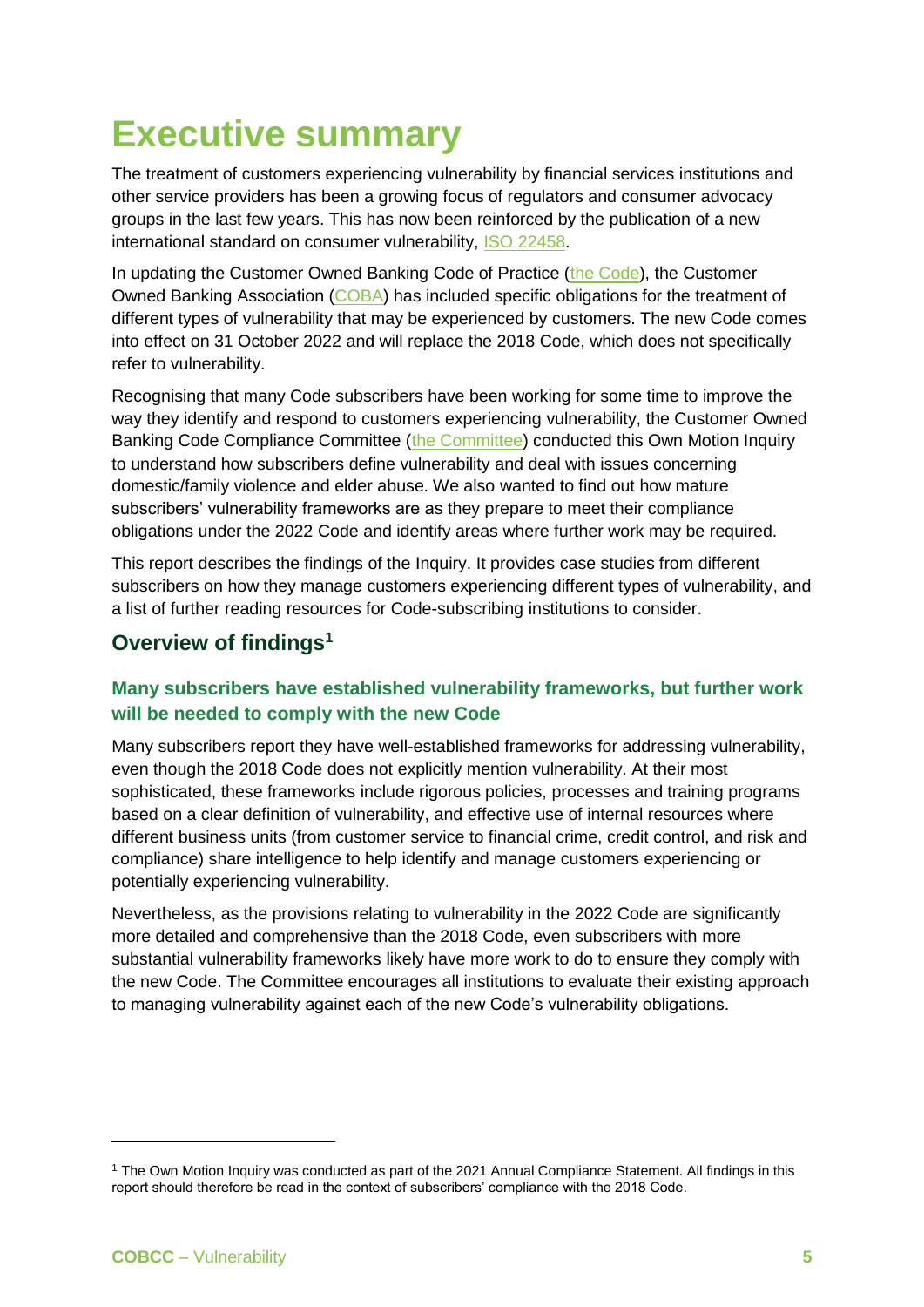### **Many subscribers report they prioritise customers who are experiencing elder abuse**

Code subscribers told us protecting elderly customers experiencing vulnerability from financial abuse and/or domestic/family violence is a key priority. Many gave examples of having managed actual and suspected cases of elder abuse in customers when explaining how they define, identify, and respond to various types of vulnerability. Additionally, almost two-thirds of subscribers reported having a policy to address customers experiencing elder abuse, and almost all say they have a policy relating to Powers of Attorney.

### **Most subscribers provided very little explanation for how they identify and respond to customers experiencing domestic/family violence**

While 60% of subscribers reported they have a policy relating to customers experiencing vulnerability who are victims of domestic/family violence, only 16% of subscribers said this was a standalone policy relating solely to the management of customers experiencing domestic/family violence (and/or elder abuse). Subscribers provided very little detail about the nature of these policies and few real-life examples to demonstrate how they are put into practice.

Similarly, few subscribers referenced addressing domestic/family violence when discussing their approach to training staff to identify and respond to customers in this situation, although there were a handful of good examples. Given the 2022 Code states subscribers' training "will include awareness of vulnerable circumstances because of domestic violence and elder abuse", the Committee expects this to be an area of focus for all subscribers as they transition to the new Code.

### **Very few subscribers have policies and processes covering each of the vulnerable circumstances outlined in the 2022 Code**

At the time of responding to the inquiry, fewer than half of all subscribers confirmed they have vulnerability policies or processes relating to mental health, physical disability, serious illness, First Nations Peoples, customers who are unfamiliar with banking products and financial services, or working with financial counsellors, community representatives and/or other specialists.

These vulnerability examples are specifically referenced in the 2022 Code and subscribers need to be able to demonstrate they can identify and respond to customers experiencing these types of vulnerability – as well as others not explicitly listed – to be compliant with the new Code when it comes into effect at the end of October 2022.

### **Subscribers rely heavily on frontline staff to identify vulnerability, but most provide their staff with specialised training**

Almost all subscribers reported they rely on interactions between staff and customers to identify when a customer is experiencing vulnerability. Ninety-three per cent said they rely on appropriately trained frontline staff to detect a customer experiencing vulnerability by observing and talking to them, while 60% said customers sometimes self-report as vulnerable. Less than half use data analytics (transaction monitoring, loan applications, suspicious matter reports, etc.) to identify customers experiencing vulnerability.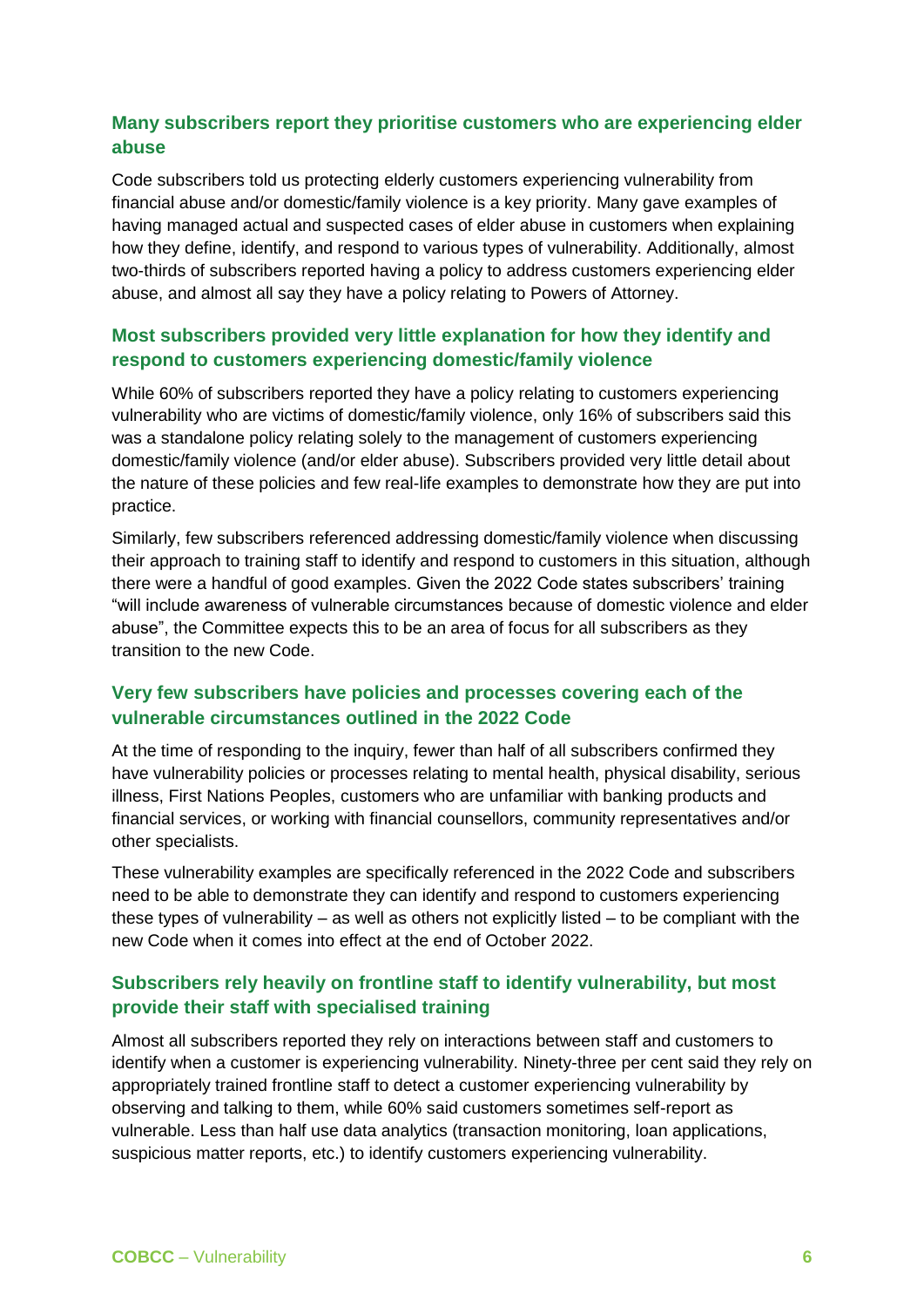Given the reliance on frontline staff to recognise and assist customers experiencing vulnerability, the Committee was pleased to note that 95% of subscribers reported they provide, or are planning to provide, comprehensive training programs that cover a range of customer types experiencing vulnerability.

### **Subscribers say they have robust policies and processes for managing Powers of Attorney**

All but two Code subscribers reported having documented policies and processes in place to protect customers experiencing vulnerability with a Power of Attorney (POA) from financial abuse. Many described comprehensive staff training programs for accepting, verifying and managing POAs.

### **One in four subscribers report vulnerability matters to their Board/executive committee but the focus is usually on the financial impacts**

Smaller and mid-sized institutions are more likely to inform their Board about matters regarding customers experiencing vulnerability. Larger institutions tend to report to their executive committee, which may inform the Board if required. Often, matters relating to vulnerability are included as part of reporting on other issues, such as customer complaints, dispute resolution, credit reporting or financial crime/fraud reporting. The focus for many subscribers in reporting vulnerability matters to the Board/executive committee is largely on the potential financial impact on the business, as opposed to seeking or suggesting ways to help and improve outcomes for customers experiencing vulnerability. The use of internal reporting systems for tracking, monitoring, and reporting vulnerability is rare. Subscribers' Boards should play a strategic and proactive governance role in relation to customers in vulnerable situations

### **One in five subscribers has a dedicated team or staff member to manage vulnerability**

Just 19% of subscribers reported having a specifically appointed team or individual whose role is largely to oversee how customers experiencing vulnerability are managed within their organisation. For the 65% of subscribers that do not have a dedicated vulnerability team/staff member, most said responsibility for managing vulnerable customers falls to frontline teams, with support from other business areas where required. Smaller institutions reported they lack the available resources or sufficient customers to appoint a dedicated vulnerability team/staff member.

### **Fewer than one-third of subscribers have partnered with a community organisation specialising in helping vulnerable people**

While many institutions refer their customers to not-for-profit financial counselling services, government agencies, charities and other organisations that assist vulnerable people in the community, few have established partnerships with these organisations as a way to seek expert support and advice on vulnerability matters. Subscribers who partner with community organisations gave interesting examples of how they and their customers have benefited from the arrangement.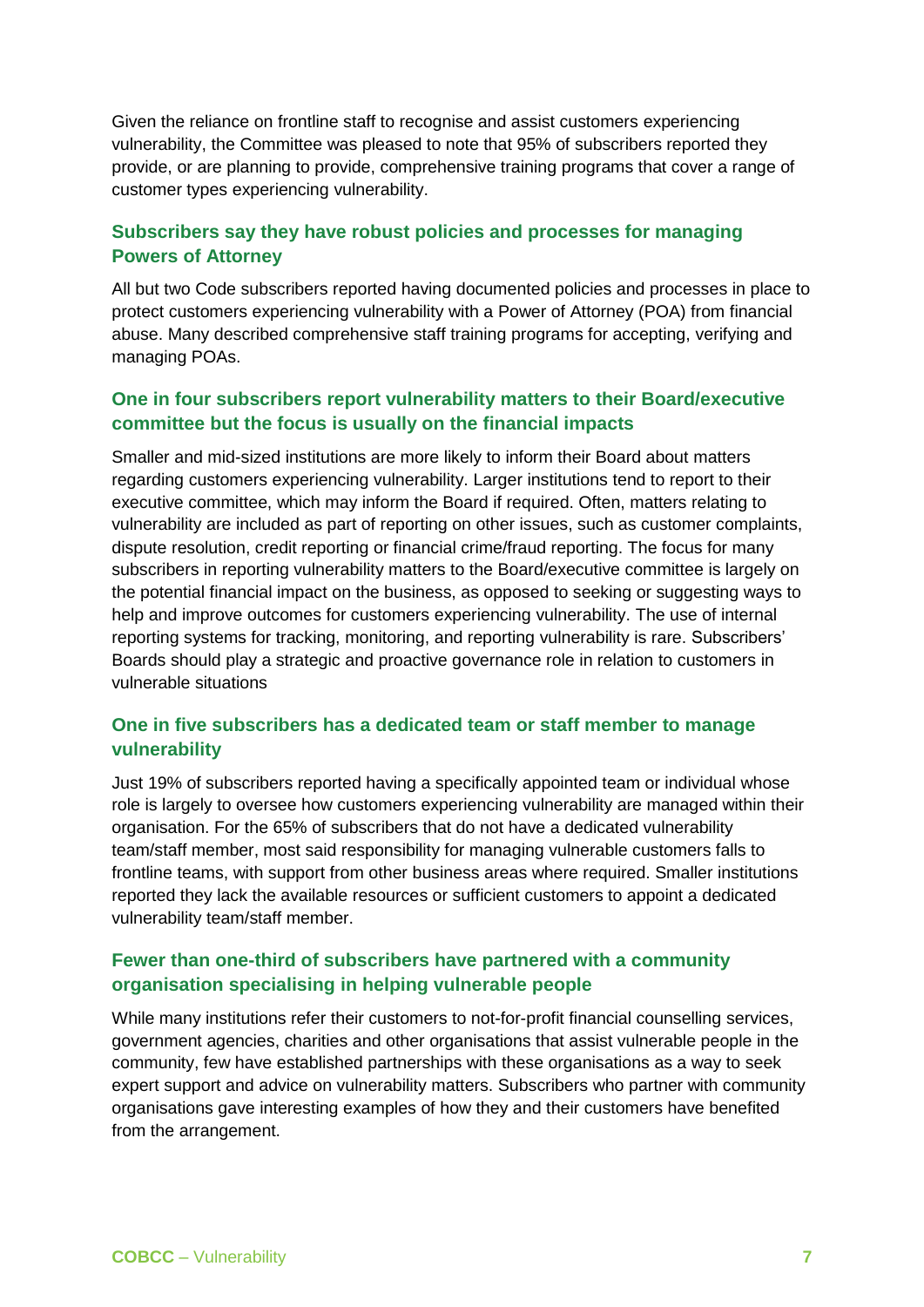## <span id="page-7-0"></span>**Introduction**

### <span id="page-7-1"></span>**Vulnerability in the spotlight**

Consumer vulnerability is firmly in the spotlight of regulators, law makers, consumer advocates, the media, and the wider community. Various Royal Commissions into financial services, aged care, the disability sector, and family violence unearthed many examples of poor outcomes for some of society's most vulnerable members and highlighted the need for service providers and commercial businesses to address vulnerability at all stages of the customer journey.

More recently, the prevalence of extreme natural disasters, the COVID-19 pandemic and our ageing population have led to increasing numbers of people experiencing vulnerability and demonstrating that vulnerability can happen to anyone, at any time. Indeed, in their December 2020 report *[Spotlight on customer vulnerability](https://www.customerownedbanking.asn.au/news-and-resources/reports/spotlight-on-customer-vulnerability)*,<sup>2</sup> COBA and EY Australia found that over half the Australian population is experiencing vulnerability risk factors, with COVID-19 having a particularly severe impact on those already considered to be vulnerable.

This presents a significant challenge to customer owned banking institutions; whose purpose is to improve the financial wellbeing of their individual members and communities. A new version of the Code, which takes effect in October 2022, introduces more stringent obligations around how institutions will respond to customers experiencing a range of different vulnerable circumstances.

### <span id="page-7-2"></span>**About the Inquiry**

As part of the 2021 Annual Compliance Statement, all Code subscribers were asked to complete a questionnaire<sup>3</sup> relating to how they identify and respond to customers experiencing vulnerability, including instances of elder abuse and domestic/family violence. Each subscriber was then interviewed via video conference as part of the ACS Verification Program to seek additional information and clarify responses to the vulnerability questionnaire. The Committee aimed to find out:

- how Code subscribers define vulnerability
- how Code subscribers manage issues concerning domestic/family violence and elder abuse
- what policies, processes and training programs Code subscribers have in place as part of their vulnerability frameworks
- whether Code subscribers are ready to meet their compliance obligations under the new 2022 Code.

-

<sup>2</sup> [https://www.customerownedbanking.asn.au/news-and-resources/reports/spotlight-on-customer](https://www.customerownedbanking.asn.au/news-and-resources/reports/spotlight-on-customer-vulnerability)[vulnerability](https://www.customerownedbanking.asn.au/news-and-resources/reports/spotlight-on-customer-vulnerability)

<sup>&</sup>lt;sup>3</sup> See [Appendix 1.](#page-41-0)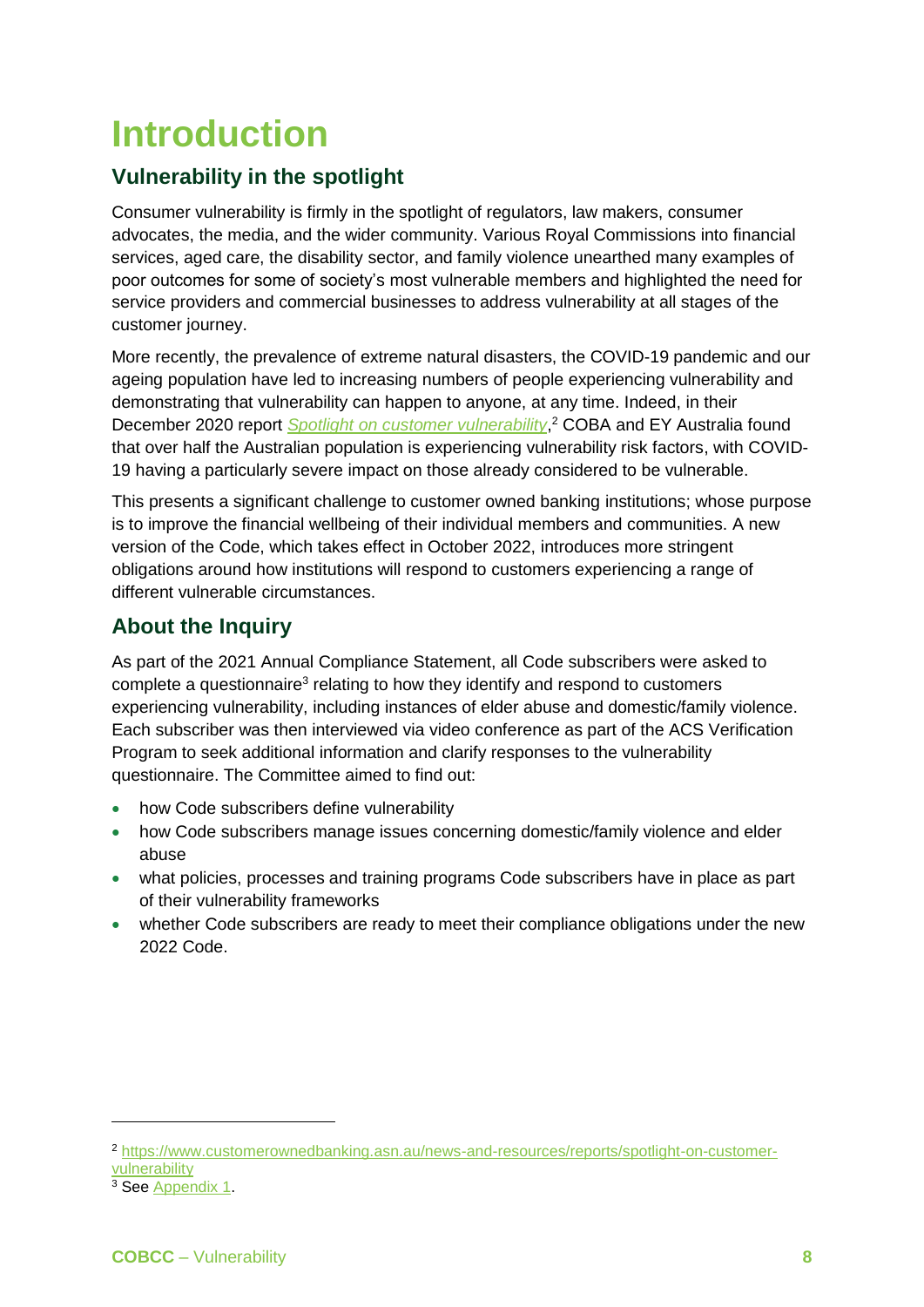Code subscriber classifications as per \$ amount in assets:

- Category AA Over \$5b
- Category A Between \$2b and \$5b
- Category B Between \$1b and \$2b
- Category C Between \$500m and \$1b
- Category D Between \$200m and \$500m
- Category E Under \$200m

### <span id="page-8-0"></span>**The Code obligations**

### **2018 Customer Owned Banking Code of Practice**

Although the 2018 Code does not specifically mention customers experiencing vulnerability, Key Promise 2 contains the following provisions:

### *Key Promise 2: We will focus on our customers*

We will place a high priority on service, competitiveness and customer focus. We will provide friendly and reliable service to our customers. Our customer service standards will be appropriately tailored where we are aware that you have special needs (for example, because of your age or a disability, because you are an indigenous person, because English is not your first language, or because you are unfamiliar with financial products and services).

### **2022 Customer Owned Banking Code of Practice**

The 2022 Code, which comes into effect on 31 October 2022, includes specific obligations relating to the identification and treatment of customers experiencing vulnerability.

### *Part B: Inclusive Banking Services, sections 17 to 27*

### **Inclusive banking services**

We are committed to providing inclusive and accessible banking services

- 17. We will take reasonable steps to make our banking services accessible for individual customers in the areas in which we operate, including customers who speak English as a second language, older customers, people with a disability, and First Nations Peoples.
- 18. We will offer to communicate with you through an interpreter service where reasonably practical if you do not speak fluent English, and we think that you would clearly benefit from this assistance.
- 19. We will offer to communicate with you through the National Relay Service if you have hearing difficulties, and we think that you would clearly benefit from this assistance.
- 20. If you tell us about your personal or financial circumstance, we will work with you to identify a way for you to access and undertake your banking.

When providing banking services to low income earners or Commonwealth concession card holders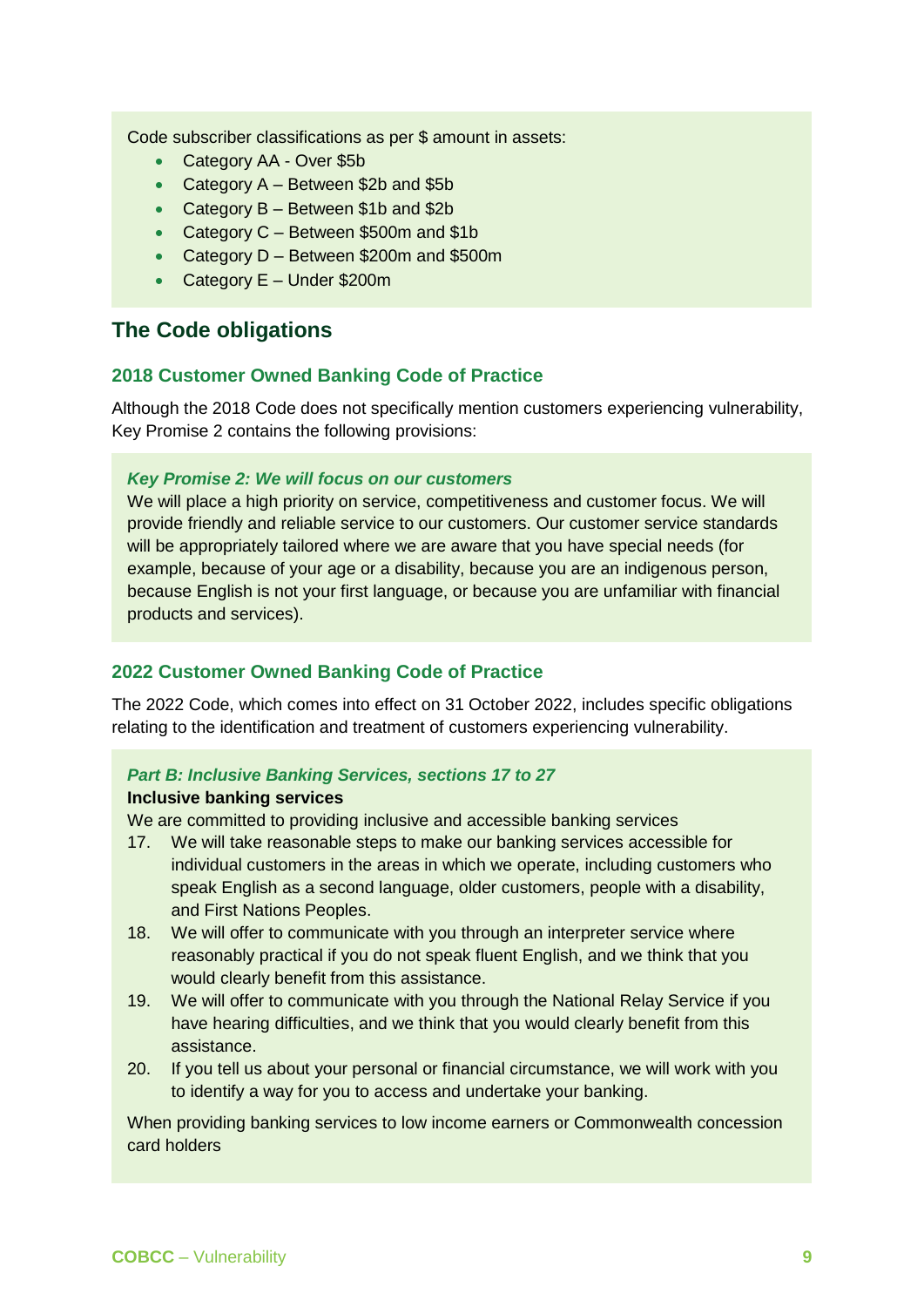- 21. When you apply for a new banking product, if you tell us that you are on a low income or we are aware that you hold a Commonwealth concession card, we will give you information about banking products we offer that may be more favourable.
- 22. We may offer a low or no fee transaction account that does not have an overdraft facility and that is only available to customers who hold a Commonwealth concession card and who meet other eligibility requirements. If so, we will publicly disclose annually, for example in our annual report, how many of our customers have accounts of this type.
- 23. If we offer an account of this type, we will train our staff to help them recognise customers or potential customers who may qualify for this account.
- 24. If:
	- a. we establish an account of this type for you, and
	- b. we process a transaction that causes your account to be overdrawn, and charge you an overdrawn fee or any interest on the overdrawn amount

we will rebate this fee or interest to you within 30 days. We will state this rebate commitment clearly in the account Terms and Conditions.

25. The rebate commitment in paragraph 24 does not apply to an account that was opened for you prior to this Code coming into effect.

When providing banking services to people experiencing vulnerability

- 26. We will adapt our customer service standards where reasonably practicable and take extra care where we are aware that you are experiencing vulnerable circumstances. This might be because of:
	- a. age-related impairment
	- b. cognitive impairment
	- c. disability
	- d. elder abuse
	- e. domestic violence
	- f. financial abuse
	- g. mental illness
	- h. a serious health issue
	- i. factors relating to your cultural background or because English is not your first language
	- j. your unfamiliarity with banking products and services, or
	- k. other personal or financial circumstance causing significant detriment.
- 27. We will train our staff how to identify customers experiencing vulnerability, and how to adapt our customer service standards for them in a sensitive and helpful way. Our training will include awareness of vulnerable circumstances as a result of domestic violence and elder abuse.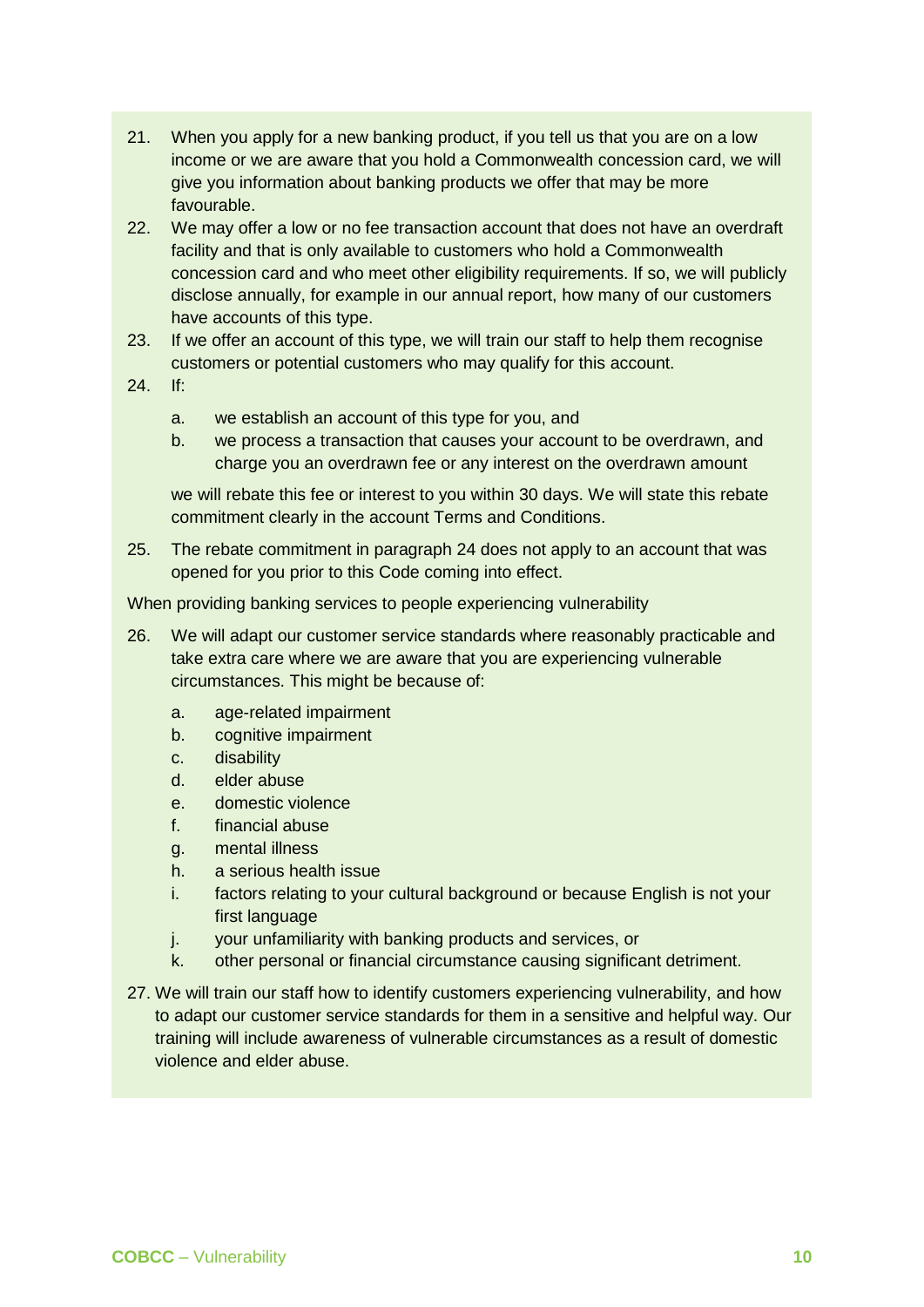## <span id="page-10-0"></span>**Defining vulnerability**

The first step to developing a framework that recognises and responds to the needs of customers experiencing vulnerability is to understand what is meant by the term 'vulnerability'. Without a clear definition of vulnerability and its associated risk factors, it becomes more difficult to identify and help a customer who may be experiencing it.

While not directly defining vulnerability, the 2022 Code is certainly more explicit than the 2018 Code. It provides examples of why a customer might be considered vulnerable, including age-related impairment, elder abuse, domestic violence, ill physical or mental health, or an unfamiliarity with banking products and services. The examples provided in the new Code should be front of mind for subscribers as they consider what vulnerability looks like and prepare to meet the new Code's requirements, although they need to watch out for other risk factors too.



### <span id="page-10-1"></span>**How subscribers define vulnerability**

In response to the ACS vulnerability questionnaire, 67% of Code subscribers said they have a specific definition for vulnerability. Another 30% reported they are in the process of defining vulnerability or are planning to do so. Only two subscribers (3%) said they do not currently have a definition.

For the 97% of institutions that have a definition for vulnerability or are developing one, their overall vulnerability frameworks (including their policies and processes for servicing customers experiencing vulnerability) are underpinned by a general understanding from staff across the organisation of what vulnerability looks like.

Most subscribers' definition of vulnerability was broad and encompassed people in a range of different situations. For many subscribers, the list of identifiers for customers experiencing vulnerability was wide-ranging and included people who are:

- older Australians
- living with a disability, impairment or illness, including mental illness
- experiencing family violence
- experiencing elder abuse
- from culturally and linguistically diverse backgrounds
- Indigenous Australians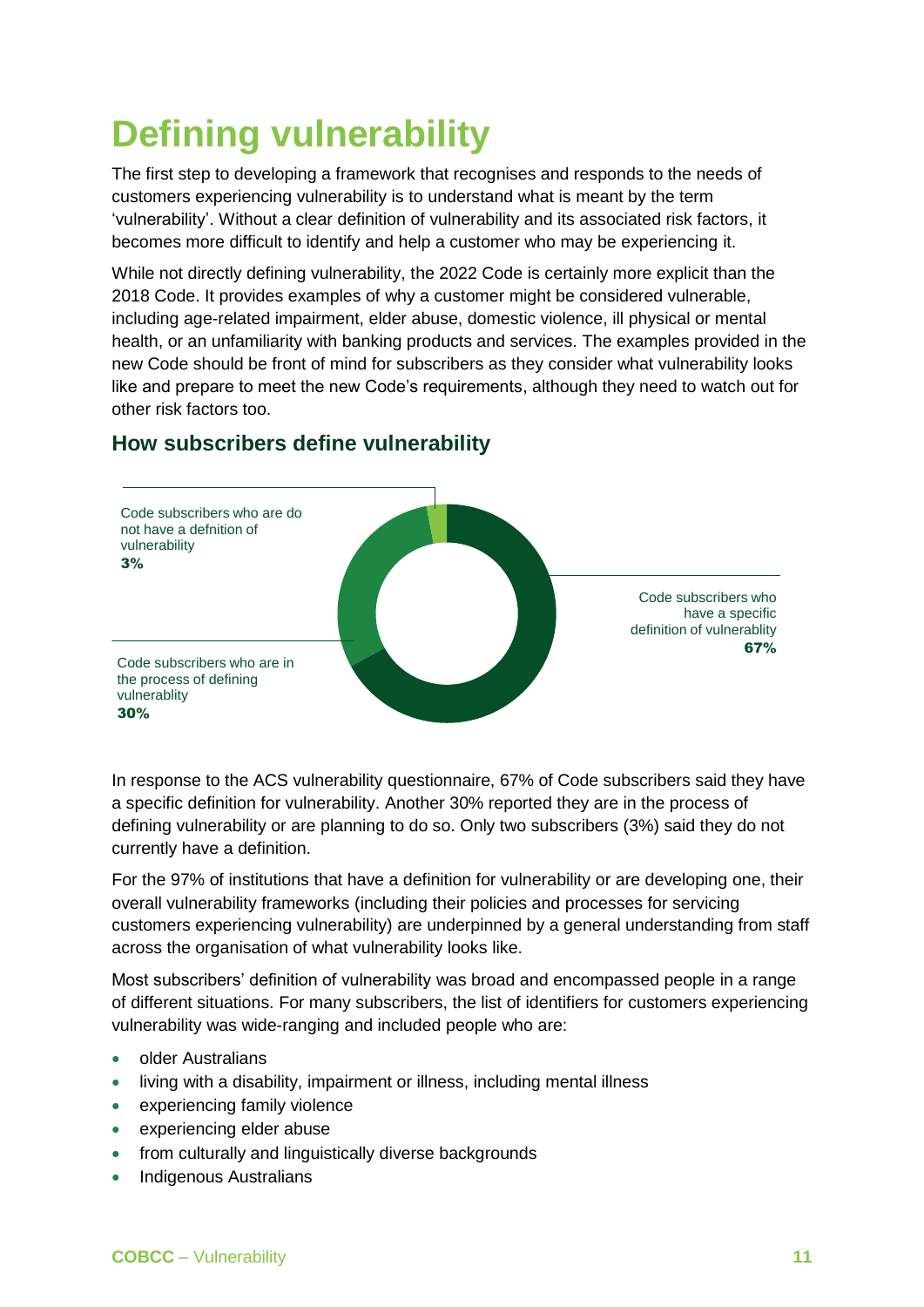- living in isolated locations
- experiencing challenging personal circumstances, such as bereavement, job loss or divorce
- from LGBTIQA communities
- impacted by natural disasters.

### *"A vulnerable person can be anyone who is unable to protect themselves against significant harm or exploitation."*

### *— Category B subscriber*

Institutions in the larger size categories were more likely to have documented definitions of vulnerability than smaller institutions. For example, three Category AA subscribers reported that they publish and distribute their definition of vulnerability throughout the organisation to help staff identify customers experiencing vulnerability.

*"Vulnerability can be permanent, temporary or periodic, and may be linked to a particular significant life change (for example, a serious illness or job loss), or multilayered (for example, a person with low financial literacy)."*

### *— Category AA subscriber*

For one of these subscribers, this occurs in the form of a Customer Vulnerability Standard. In addition to defining vulnerability, this document reminds staff that anyone can experience vulnerability and not all customers will be impacted in the same way. For the other two subscribers, their definition of vulnerability is in guidance on how to identify and help vulnerable customers, which includes examples of circumstances that may lead to a person experiencing vulnerability.

Smaller institutions, on the other hand, tend to define vulnerability in broader terms. One Category B subscriber reported it defines vulnerability as "a person or people whose ability to understand and effectively communicate appears diminished and there is evidence to indicate that they may be unable to protect themselves from harm or exploitation, or report abuse, or to effectively provide suitable self-care without assistance".

Adopting what it describes as a "broad, common-sense" approach, one Category E subscriber defines vulnerability as "any member needing extra care in any way with their banking. This can be the elderly, the young, non-English speaking or anyone that simply doesn't understand their banking and looks to us for guidance and assistance".

A Category C institution defines vulnerability as a situation where someone may be exposed to financial loss or harm. It has introduced a Vulnerable Persons Program – a formalised process to help staff understand and identify customers experiencing different types of vulnerability, from financial abuse and family violence to misuse of Powers of Attorney and joint accounts.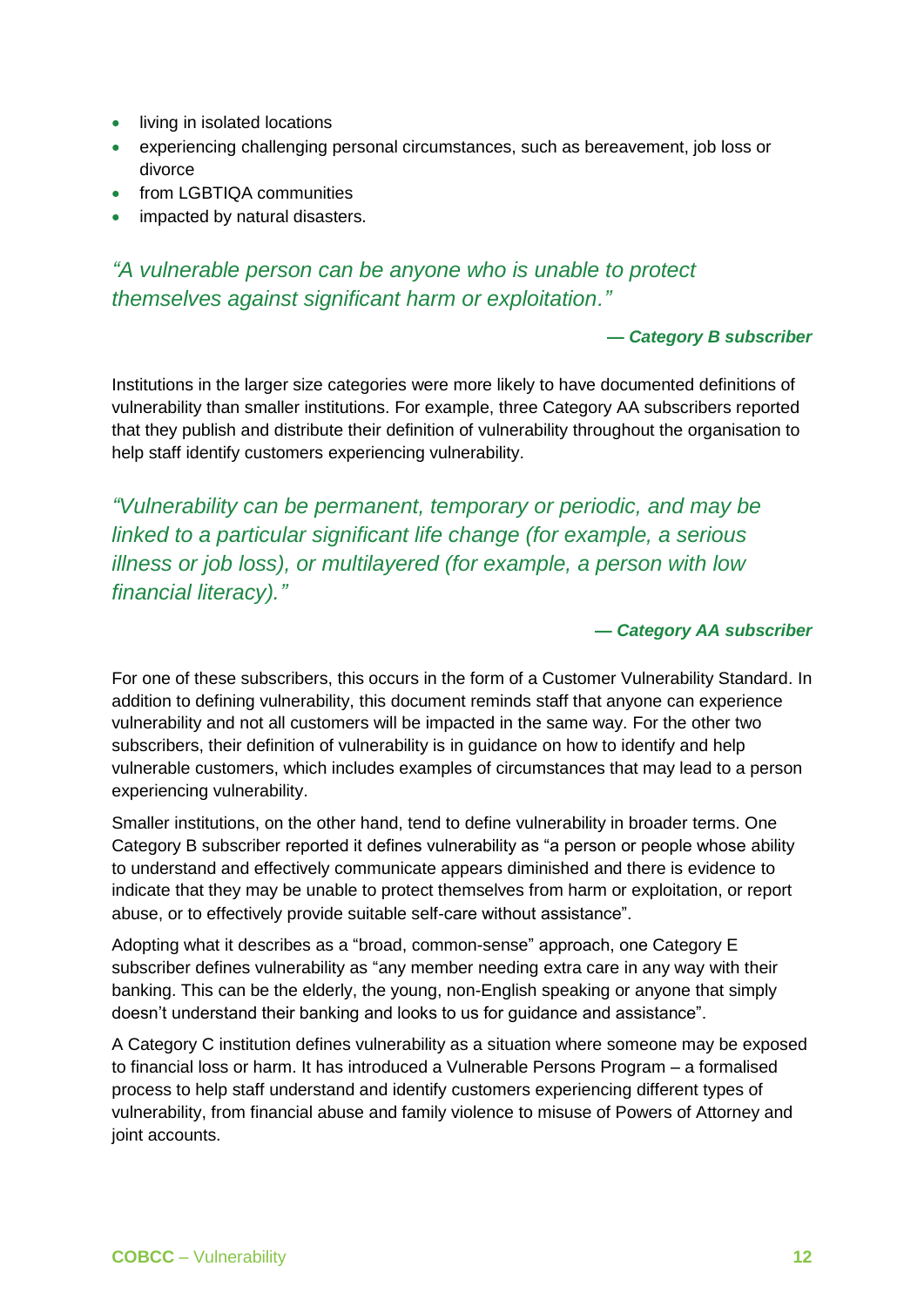*"As a credit union based in remote Aboriginal communities, vulnerability is a major focus. People coming into the branch are coming from a remote community or for a hospital visit. Taking extra care is part of what we do, as all our customers are potentially vulnerable."*

### *— Category E subscriber*

Many subscribers commented that any customer could find themselves at risk of vulnerability due to unforeseen circumstances. Some also noted that vulnerability can sometimes be temporary, depending on the customer's individual situation. One Category D subscriber observed that those who perpetrate abuse against vulnerable people are often vulnerable themselves, and that defining vulnerability is therefore not always straightforward.

Two Code subscribers noted that having a prescriptive definition of vulnerability could lead to unintended consequences if applied too rigidly. One Category A subscriber observed that the definition of vulnerability needs to be broad enough to identify all vulnerable customers, but not so broad that it assumes all customers in a particular risk category are vulnerable.

A Category B Code subscriber raised a concern that customers who are deemed to be vulnerable by their financial institution may feel stigmatised or discriminated against. The subscriber also noted that while vulnerability is relatively easy to define, classifying a customer as vulnerable can be far more challenging, particularly when a customer has not previously been considered vulnerable but becomes so due to unforeseen circumstances.

*"We define vulnerability to include both situations whereby a customer's particular characteristics and circumstances may render them permanently or temporarily in need of additional care in respect to the management of their affairs. This also captures individuals who may generally be capable of managing their affairs but in certain circumstances may need assistance or additional support."*

*— Category A subscriber*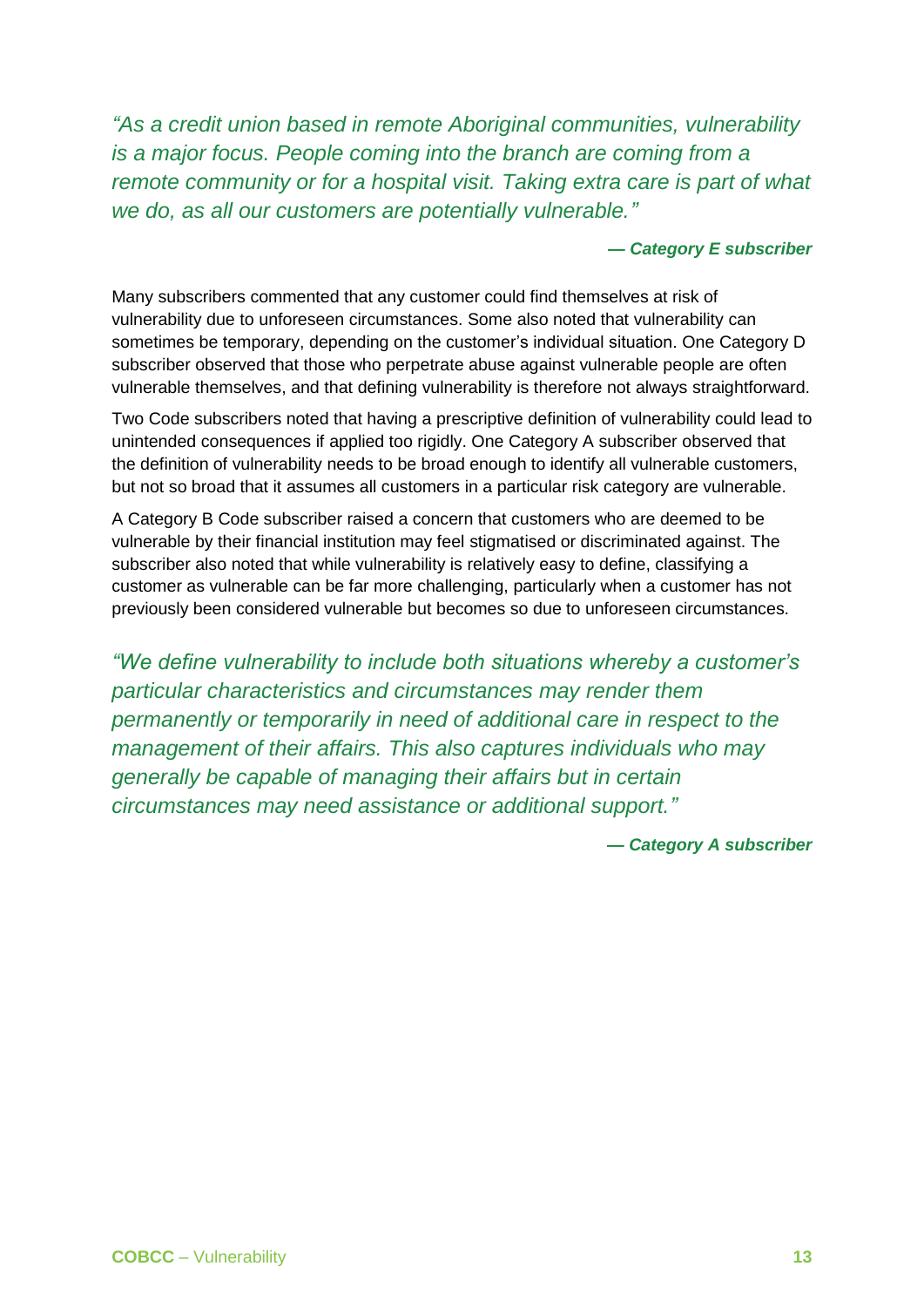## <span id="page-13-0"></span>**Identifying vulnerability**



93% subscribers rely on appropriately trained frontline staff to detect vulnerability in a customer



60% subscribers said customers selfreport as vulnerable

The 2022 Code includes provisions for identifying vulnerable customers – namely, that subscribers must provide their staff with training in how to identify customers experiencing vulnerability. Whilst training aspects of these provisions are covered in a separate chapter of this report, the Committee was interested in understanding what methods subscribers currently use to identify vulnerability in their customers.

According to the questionnaire responses, the most common method is by interacting directly with customers: 93% of subscribers reported their staff are trained to identify vulnerability by listening to what individual customers tell them and/or observing how they behave; and 60% of subscribers reported in some cases customers will directly advise they are experiencing vulnerability.

Less common is the use of data analytics to identify when customers may be in vulnerable circumstances. Around 49% of subscribers reported that they use customer-specific data, such as information about irregular activity on accounts or dishonoured direct debits, while only 7% of subscribers said they use in-house data, such as demographics.

### <span id="page-13-1"></span>**Training staff to identify vulnerable customers**

All but four subscribers reported they train their staff to detect signs of customers experiencing vulnerability while interacting with individuals. This includes learning to recognise certain 'red flags' during face-to-face or phone conversations with customers and observing their behaviour for anything out of the ordinary.

According to subscribers, some of the scenarios their staff are trained to look out for when interacting with customers are:

- confusion about or lack of awareness of account balances and transfers
- requests for unusual account transfers or withdrawals, particularly if the customer is accompanied by another person
- showing fear, uncertainty or not being allowed to speak for themselves when accompanied by another person
- mail no longer being sent to their home address
- behaving or speaking in a manner that differs from the usual
- advising they are paying bills for a friend or relative
- having income or Centrelink payments paid into a partner or relative's account
- changing or adding authorised signatories to their accounts
- being unaware of newly issued ATM, debit or credit cards for their accounts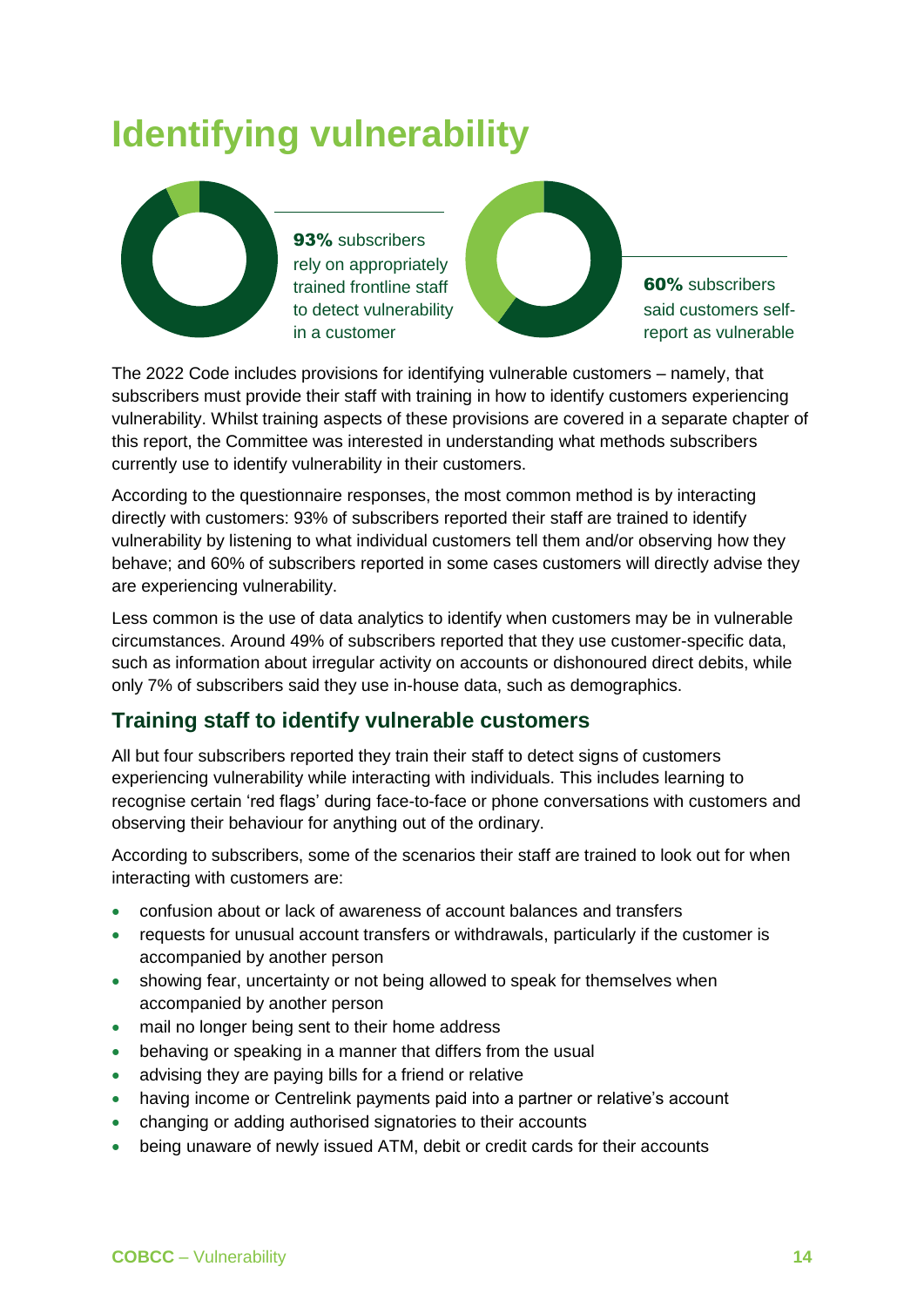- showing sudden concern about protecting their personal privacy or the security of their accounts
- being reluctant to involve a co-borrower when seeking a hardship variation or other assistance
- conducting banking in a way that is inconsistent with their ability  $-$  for example, withdrawing money from an ATM despite being housebound or in hospital
- registering for internet banking when all prior banking has been carried out in the branch.

*"By observing their behaviour or discussion, we can identify a member who is clearly struggling to understand their banking needs or to complete their banking transactions and needs our assistance, as well as members who may expose themselves to fraud or be taken advantage of."*

*— Category E subscriber*

Several subscribers provided examples of what their staff are trained to do if they suspect a customer may be experiencing vulnerability because of fraud, elder abuse, domestic violence or coercion from a friend or family member.

At one Category E institution, if an elderly customer comes into the branch to withdraw money and they are accompanied by another person, branch staff are trained to make sure the customer can clearly articulate why they are making the withdrawal and what the funds will be used for before the transaction can occur.

A Category D institution described a similar process, using the example of an elderly customer who was brought into the branch by her son to transfer a large sum of money into the son's account. Before enabling the transfer, branch staff interviewed the customer alone in an office to make sure she understood what she was requesting and that she was not being pressured by her son to make the transfer.

Another Category E subscriber reported that its staff are trained to take a comprehensive 'Know Your Customer' (KYC) approach to each of its customers. This helps them identify if someone is withdrawn, stressed, upset, or demonstrating other behaviour that may indicate they are experiencing vulnerable circumstances, such as family violence or elder abuse.

One Category A subscriber reported that as part of its vulnerability training, staff learn how to broach the subject of a potentially vulnerable customer's personal situation in a sensitive and respectful manner. Once a staff member has confirmed the customer is experiencing vulnerability, a note is recorded on the customer's file (with their consent) so that other members of staff are aware of the customer's situation and can act appropriately in future dealings.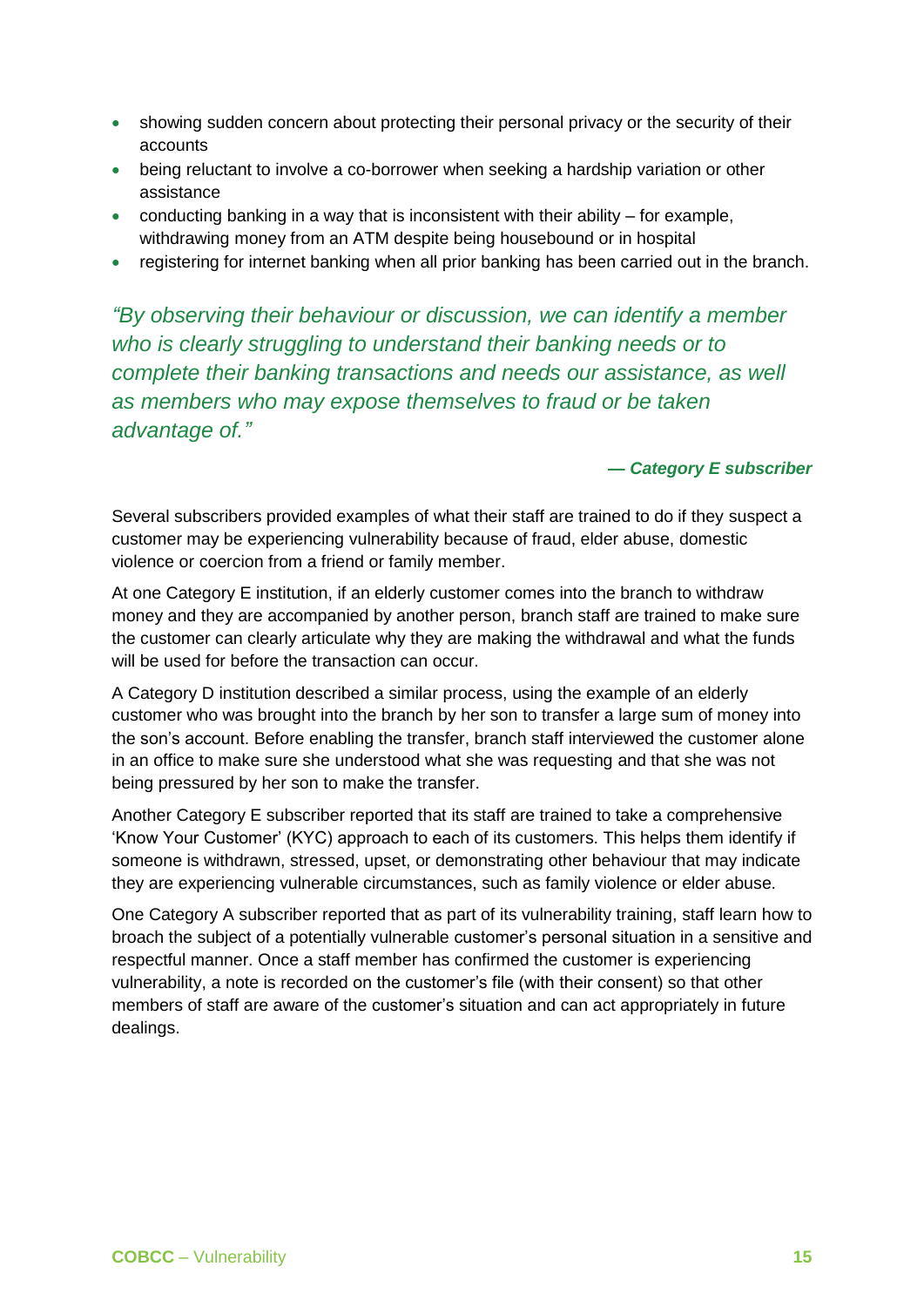*"With COVID, we telephoned all borrowers who worked within industries affected by any lockdowns/restrictions, to let them know what hardship assistance was available. We wanted to do this before members had to ask for help."*

### *— Category D subscriber*

In a similar vein, a Category AA subscriber reported that it conducts workshops for staff on how to deal with challenging interactions, which includes identifying and responding to vulnerable customers. New employees attend training sessions as part of their induction and are allocated a 'buddy' to help them handle challenging situations such as identifying customers experiencing vulnerability and responding to customer aggression.

This is supported by a procedure that incorporates 'red flags' to help staff recognise when a customer is experiencing vulnerability, and a policy of authenticating each customer's identity before making changes to personal information or providing a requested service.

### <span id="page-15-0"></span>**Customers self-identifying as vulnerable**

A customer may advise their financial institution they are experiencing vulnerability before the institution becomes aware of it through other means.

In some cases, this advice may be explicit – i.e., the customer tells branch or call-centre staff they are in a vulnerable situation due to family violence, ill health, or fraud. In other cases, the advice may be implicit – i.e., the customer requests financial hardship assistance or discloses the existence of a family violence intervention order, indicating they are experiencing or at risk of experiencing vulnerability.

While almost two-thirds of Code subscribing institutions reported this is one of their methods for identifying customers experiencing vulnerability, many acknowledged it rarely happens, further underscoring the importance of training staff to identify vulnerability.

On the occasions when it does happen, subscribers emphasised the need to show care and respect for the customer. One Category B institution described a process whereby customers in this situation are invited somewhere more private, such as an office, to discuss their situation and hear about what assistance is available to them.

Other institutions described the procedures that kick in once a customer has self-identified as vulnerable. One Category E subscriber said it immediately implements measures to protect customers who advise they are experiencing family violence by offering to restrict access to or freeze accounts.

At one Category AA institution, staff access resources via the intranet that provide guidance on how to protect the safety, privacy and finances of a customer who advises that they are experiencing family violence.

Some subscribers reported they refer all customers experiencing vulnerability to their Compliance and Legal team for review. In the case of one Category AA subscriber, customers experiencing vulnerability are also referred to risk advisers and to the financial crimes team if the customer has been a fraud or scam victim. A Category D subscriber noted if the customer experiencing vulnerability is also a borrower, it will notify the credit control team.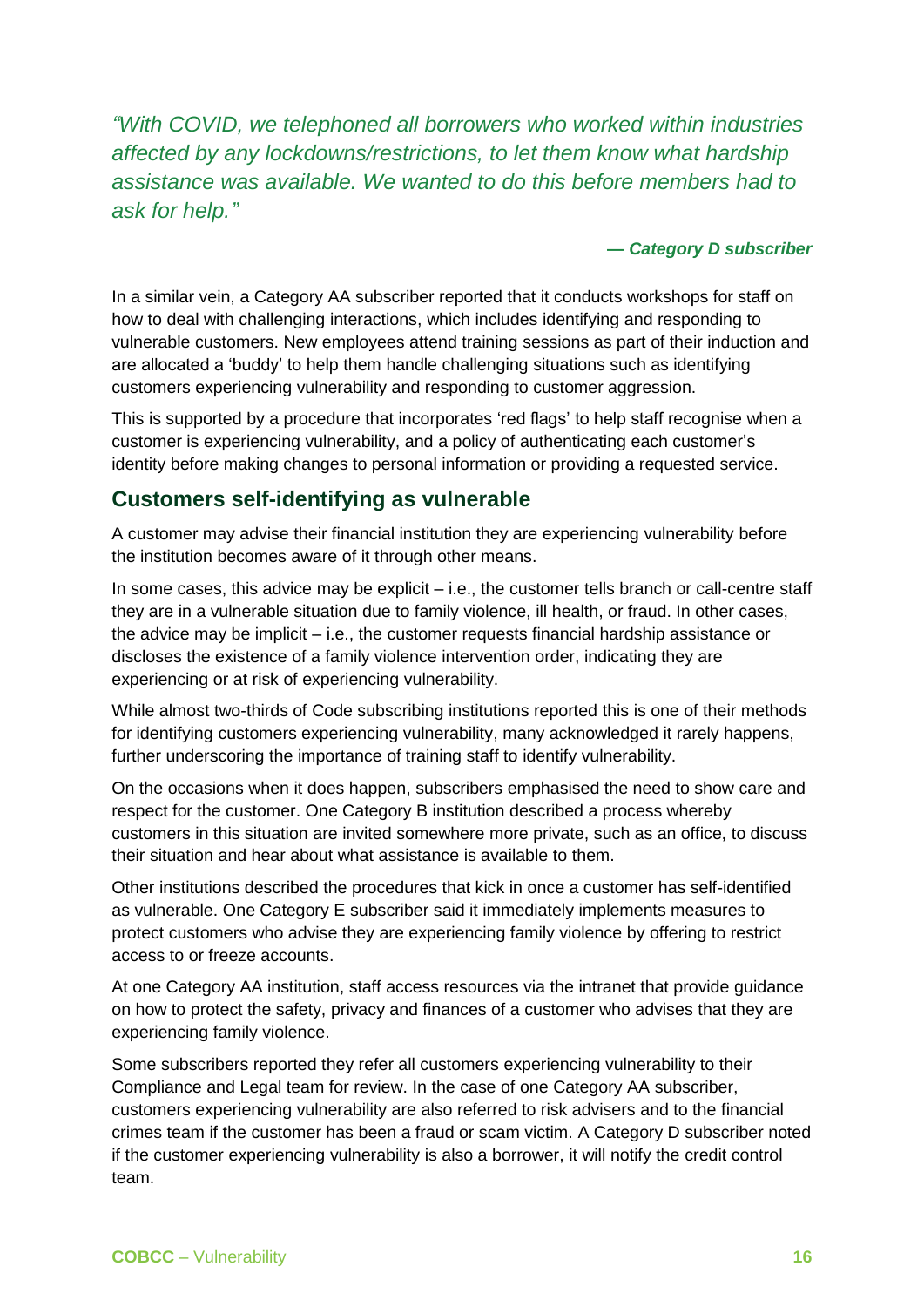One Category C subscriber noted, for consistency, it tries to ensure one member of staff is the single point of contact for a vulnerable customer. Where appropriate, it refers customers experiencing vulnerability to a network of professionals for help with their situation. This includes referrals to financial counsellors, lawyers, community service workers and family violence support agencies.

### <span id="page-16-0"></span>**Using customer-specific data to identify vulnerability**

As COBA and EY Australia highlighted in their *[Spotlight on customer vulnerability](https://www.customerownedbanking.asn.au/news-and-resources/reports/spotlight-on-customer-vulnerability)* report, financial institutions are uniquely well equipped to identify vulnerability risk factors in their customers due to the nature of the data they collect and hold.

When used appropriately and ethically, customer data can provide valuable insights into a person's financial circumstances and banking habits. This includes whether they are experiencing vulnerability. Importantly, data can alert financial institutions to instances where a customer experiencing vulnerability is at risk of harm or detriment from financial abuse, fraud, or other financial crimes.

Of the 49% of subscribers who use customer-specific data to identify vulnerability, most said they monitor transactions for unusual patterns or behaviours. This may include uncommonly large and/or frequent transactions, or transactions that occur at locations or for products that do not fit the customer's profile. (One Category B subscriber provided an example of a 70 year-old customer using their debit card to buy hundreds of dollars' worth of video games.)

Some subscribers reported they have identified cases of abuse by a Power of Attorney through transaction monitoring activities. Monitoring picked up unusual transactions on customer accounts, such as frequent withdrawals of large sums of cash.

One Category D subscriber outlined some of the 'red flags' it looks for when analysing customer data for signs of vulnerability:

- erratic use of payment instruments
- repeated requests to reset online banking access
- frequent card reorders due to lost cards
- overdrawn accounts
- dishonoured direct debits for important services such as utilities or insurance
- international money transfers or SWIFT payments to overseas accounts (sent or received) where the account holder is on a pension
- sudden changes to loan repayments.

Several subscribers reported they use customer data to detect whether an account holder has been the victim of fraud or other financial crime – an indicator of vulnerability, particularly in elderly customers and those from non-English speaking backgrounds. In most cases, the subscriber's financial crime or anti-money laundering/counter-terrorism financing (AML/CTF) teams are alerted to suspicious transactions which are investigated and addressed.

One Category B subscriber reported it was able to identify several victims of modern slavery by using customer data which showed people's salaries were being withdrawn at ATMs just minutes after hitting their account.

While very few subscribers provided details about whether their controls for monitoring customer-specific data are automated, two institutions (a Category A subscriber and a Category D subscriber) advised they manually monitor customer transactions for signs of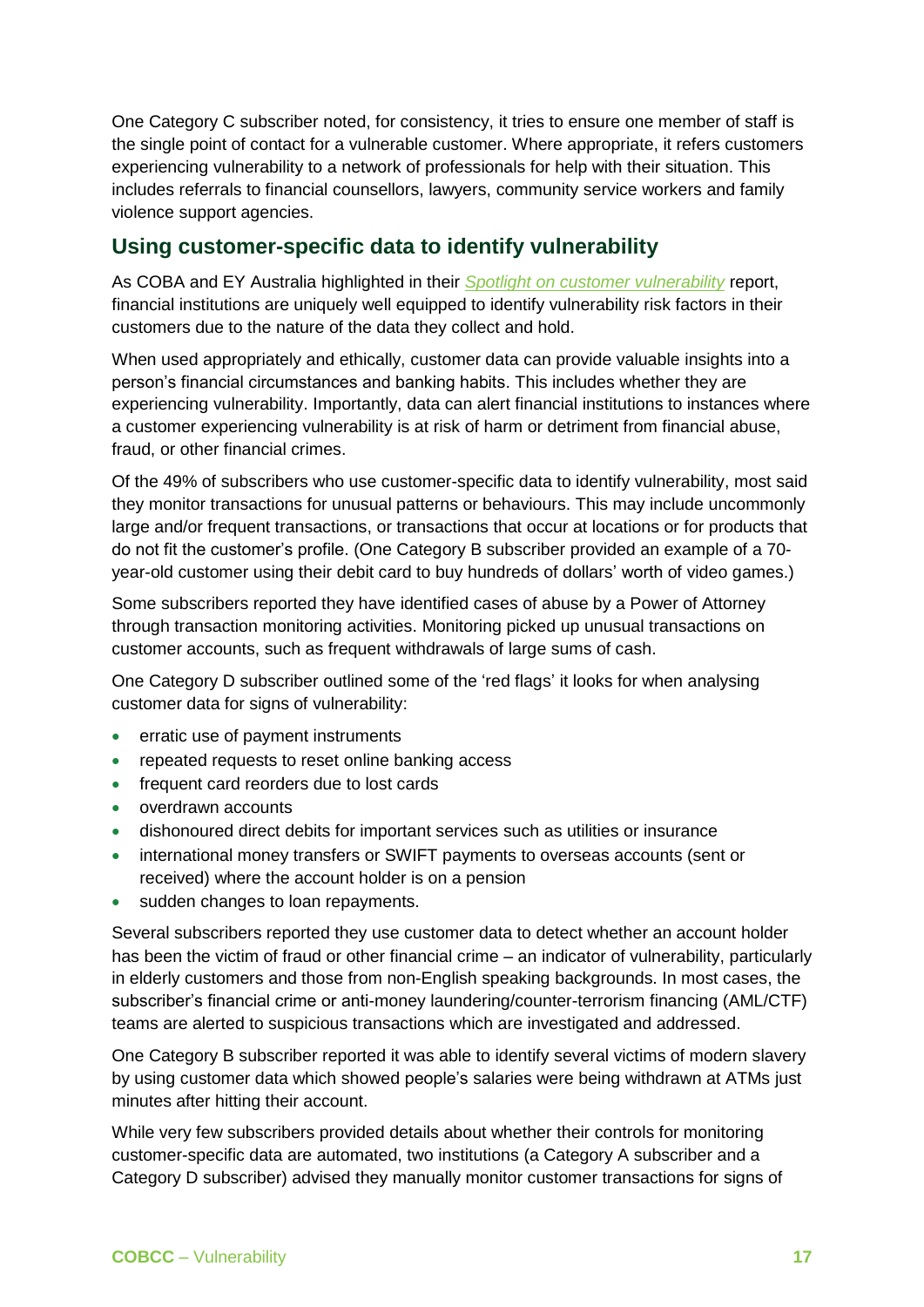vulnerability. Both reported they rely on appropriately trained staff to identify customers experiencing vulnerability when reviewing information such as loan applications and account transactions.

### <span id="page-17-0"></span>**Using in-house data to identify vulnerability**

Just four subscribers reported they use in-house data from all customers to identify potential vulnerability risk factors and then apply this to identify individual customers at risk. This includes general data on customers' age, their demographics (such as whether they reside at a retirement home or aged care facility), member history data, and transactional data.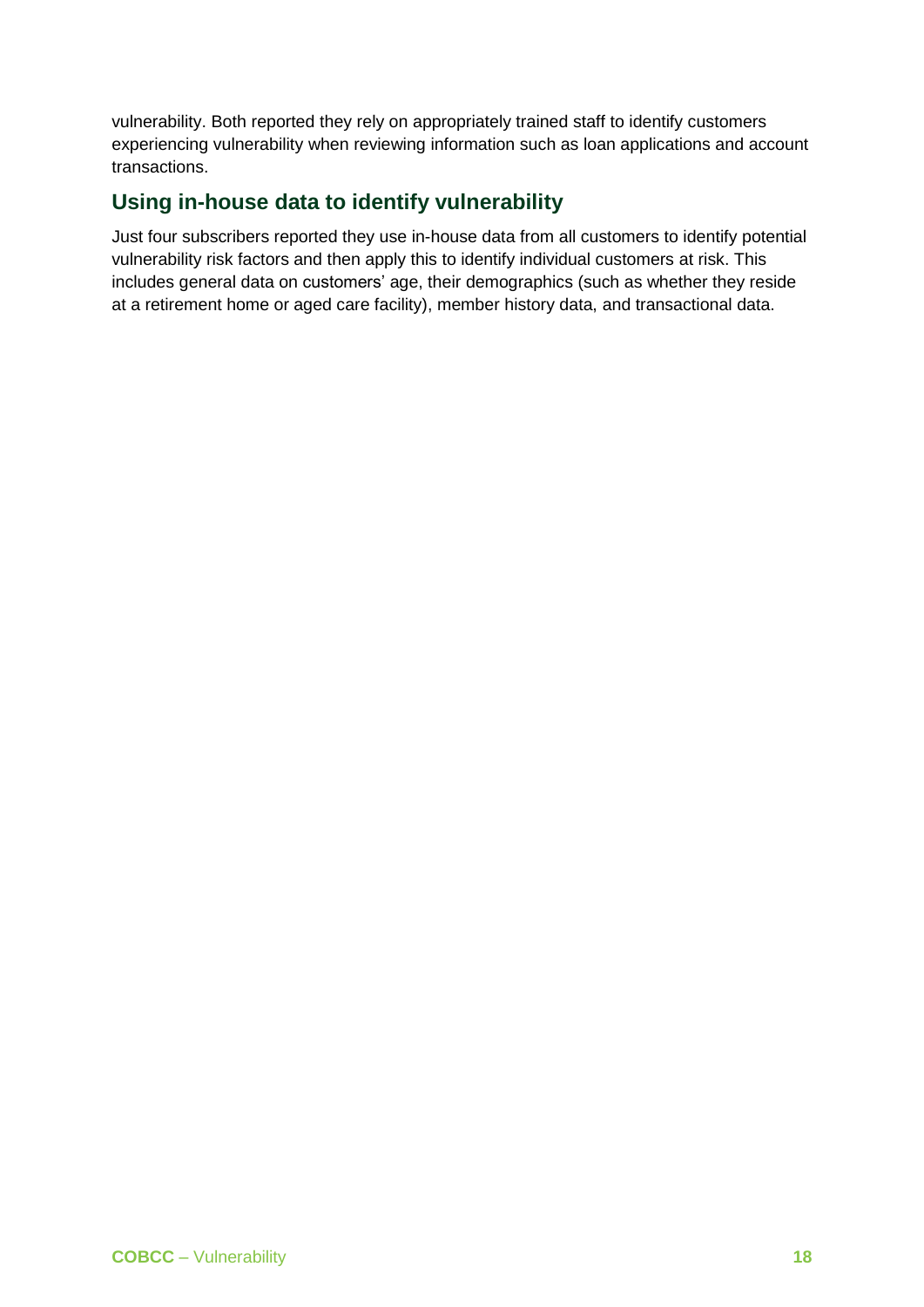## <span id="page-18-0"></span>**Policies and processes for addressing vulnerability**

The Inquiry sought to find out about the policies and processes subscribers have in place to ensure they address different types of vulnerability their customers may experience, and to determine their readiness to meet the obligations for addressing vulnerability in the 2022 Code.

As part of the questionnaire, the Committee provided a list of vulnerability examples aligned with instances of vulnerability outlined in the 2022 Code. Subscribers were asked to select all for which they have a specific policy or process, and to add any others as appropriate. This was followed up during the ACS Verification Program, where subscribers were asked to provide additional detail about their vulnerability policies and processes.

### <span id="page-18-1"></span>**A snapshot of subscribers' vulnerability policies**



### **Percentage of subscribers with policies to address vulnerability**

*Five most addressed reasons for vulnerabilty*

The questionnaire results showed around two-thirds of subscribers reported having policies/process in place to address vulnerability relating to *elder abuse* (63%), *domestic/family violence* (60%), and *English as an additional language* (61%).

Just under half reported having policies/processes to manage customers experiencing vulnerability due to *mental ill-health* (47%) and *physical disability* (44%), and just under one-third reported having policies/processes for addressing vulnerability in customers living with other (non-mental health-related) *serious illness* (31%).

Around one-quarter of subscribers said they have policies/processes to address customers experiencing vulnerability, including *First Nations Peoples* (28%) and customers who are *unfamiliar with banking products and financial services* (21%). A similar proportion of subscribers (28%) said they have a policy or process for *working with financial counsellors, community representatives and/or other specialists* to assist customers experiencing vulnerability.

In their ACS verification interviews, some institutions – predominantly those from larger size categories – described quite detailed and specific vulnerability-related policies. One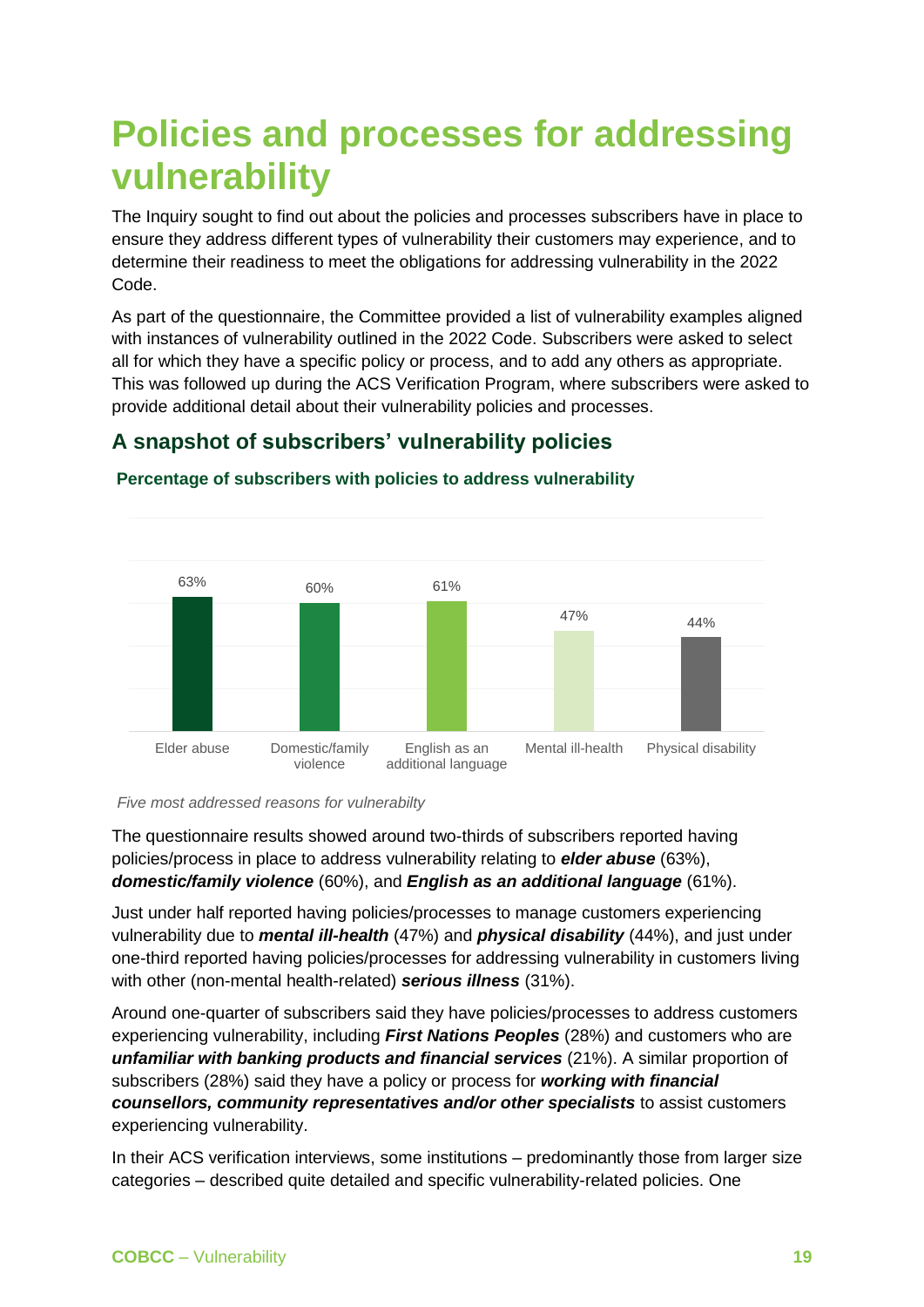Category AA subscriber listed several resources it has to help address vulnerability both directly and indirectly, including:

- 'customer capacity to act' guideline
- financial abuse and misuse of Power of Attorney quideline
- joint account quideline
- vulnerable customer guideline
- fees and charges exemption quideline
- fees and charges waiver procedure
- breach of acceptable use procedure
- dealing with self-harm procedures
- public advocate or public quardian powers
- state-based guardian role guideline
- AFCA common issues for financial abuse of a vulnerable customer
- elder abuse fact sheet
- financial hardship brochure
- LGBTIQ inclusive language talk kit
- supporting 'at risk' customers guideline.

A second Category AA subscriber explained it publishes a guide on its intranet for staff to access when they identify a customer potentially experiencing vulnerability. The guide contains information about the various types of vulnerability, the processes staff should follow (including how to record and escalate the matter), and how to respond to and communicate with the customer experiencing vulnerability or their representative.

The subscriber also has a staff-assisted account balance process designed to help First Nations customers. This includes policies outlining the steps for staff to take when a customer has difficulty communicating in English; and policies and procedures for dealing with Powers of Attorney and Administration Orders.

Some subscribers, while not necessarily having discrete policies addressing specific types of customers experiencing vulnerability, described policies and processes incorporating ways to address vulnerability more generally. For example, some institutions said they have a single policy, such as a financial hardship policy designed to cover a range of vulnerability types. This includes those experiencing family violence, elder abuse, or serious illness.

Other subscribers reported having a specific process for responding to customers with carers and those who are hearing impaired.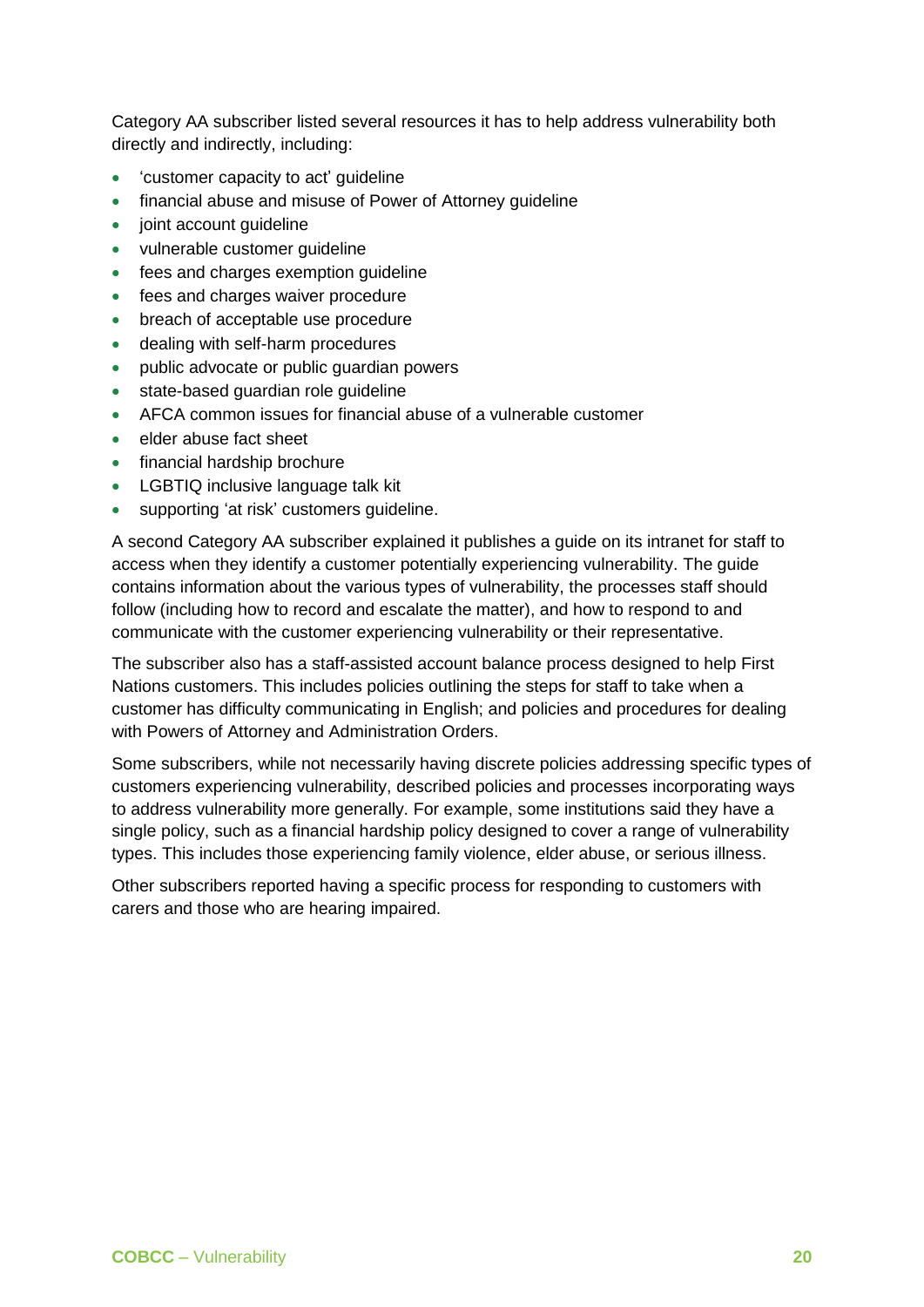### **Case study**

### *Introducing resources to help improve customers' financial wellbeing*

One Category AA subscriber created a new team dedicated to identifying and responding to customers who may be struggling financially. This followed a customer survey, conducted over a six-month period. The aim was to find out how customers felt about their financial wellbeing. This led the subscriber to launch a Financial Knowledge Centre – a collection on online courses, articles, and other resources to help customers improve their financial literacy and overall financial wellbeing.

### <span id="page-20-0"></span>**Elder abuse and family violence policies and processes**

Despite almost two-thirds of subscribers reporting their vulnerability policies cover customers experiencing domestic/family violence and elder abuse, only nine subscribers (16%) said they have a separate policy specifically addressing the needs of these customers. A further 10 subscribers (17%) reported they are either in the process of implementing, or planning to implement, a separate policy covering elder abuse and/or domestic/family violence. Some reported they address, or plan to address, the topic of elder abuse within their domestic/family violence policy.

Many subscribers (58%) reported they don't have a policy specifically focusing on elder abuse and/or included in a family violence policy. In most cases, these types of vulnerability are addressed in another policy, such as a financial abuse policy, a Power of Attorney policy, or an overarching policy for customers experiencing vulnerability.

For example, a Category A subscriber explained that although it doesn't have a specific elder abuse policy, guidance on assisting customers who are, or may be at risk of, experiencing elder abuse is addressed in the vulnerable consumer program policy as well as Power of Attorney processes and procedures. (More detail about subscribers' Power of Attorney policies and processes is included below.)

*"For many years we have had a policy on assisting a person with a disability. Over the years this has been expanded to cover elder abuse and domestic violence, and more generally any case of vulnerability. We have endeavoured to keep all cases of vulnerability within the same documents, as the approach of staff should be the same for all cases: action from a place of kindness, with discretion, and a genuine concern to assist a person who is in need."*

*— Category D subscriber*

Some institutions explained while they don't have family violence or elder abuse policies per se, these issues are covered under financial abuse policies or guides for staff. This includes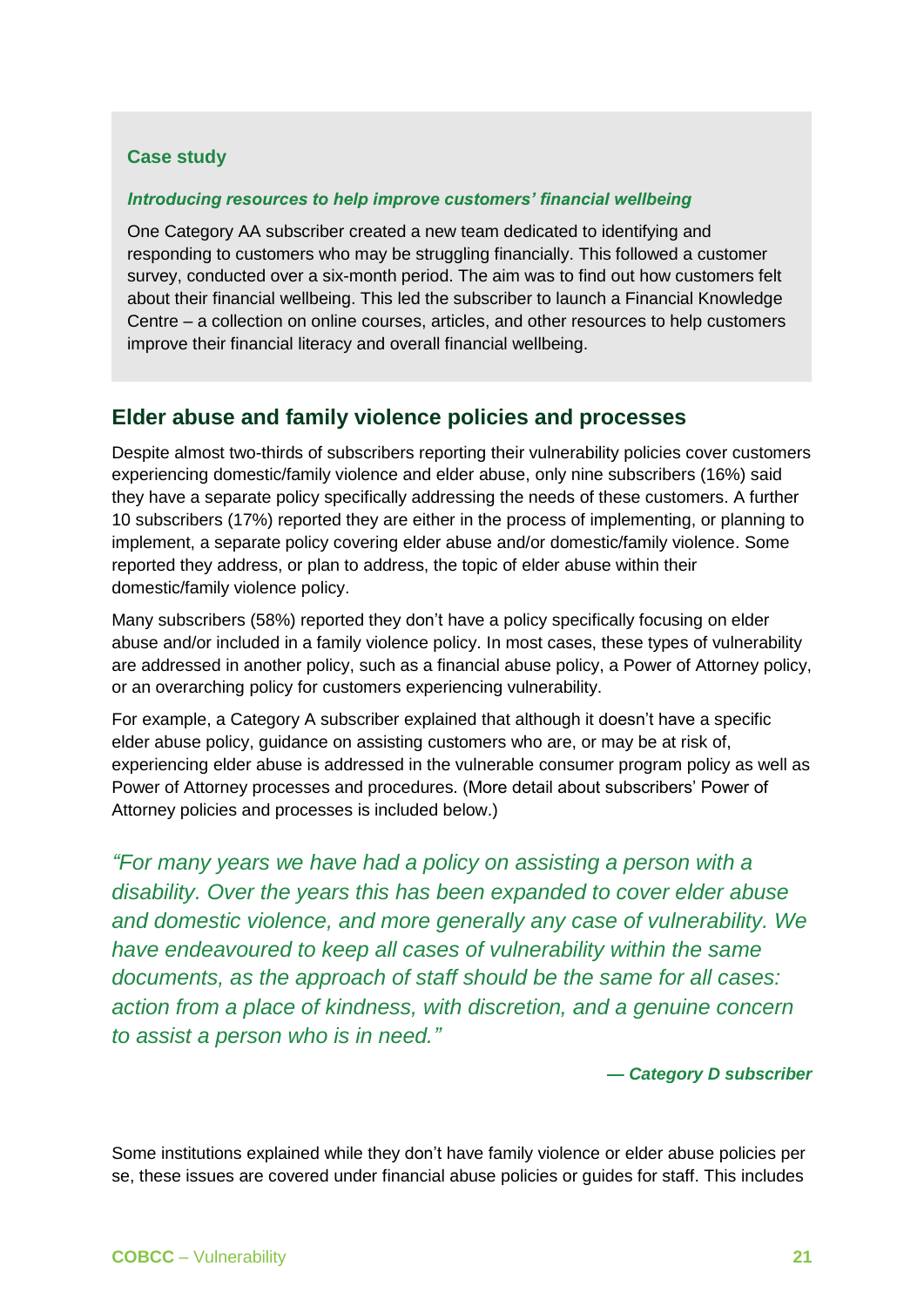sections on how to identify a customer who is or may be the victim of financial abuse, including the elderly or someone experiencing family violence.

In the case of a Category B institution, elder abuse is addressed at length within its fraud risk management and financial hardship policies. Whilst a Category E subscriber addresses family violence and elder abuse in other policies, including its internal dispute resolution policy.

One Category AA subscriber reported it's reviewing all vulnerability policies, procedures, and practices to better support its staff and customers. The subscriber plans to consolidate its existing vulnerability policies into one overarching policy addressing all vulnerable customer categories.

### <span id="page-21-0"></span>**Power of Attorney policies and processes**

Customers who have given another individual or individuals Power of Attorney over their financial affairs are among the most vulnerable. These customers are often elderly or living with a disability, which increases their risk of suffering financial abuse. Abuse can occur through a family member or friend coercing the customer into appointing them as POA, and/or by misuse of the customer's finances without their approval or knowledge.

Considering the number of customer-owned banking institutions that have customers in the aging demographic bracket, it's vital for all Code subscribers to have robust policies and processes for managing POAs. The Committee was therefore pleased to note all but two subscribers reported having documented policies and processes relating to POAs.

Most institutions' POA policies are underpinned by processes designed to protect customers experiencing vulnerability from financial abuse and to assist staff to manage POAs appropriately. These processes generally commence from the time the POA is applied for. Many subscribers reported their staff are trained to understand the correct procedure for accepting and verifying POAs, as well as applying them to a customer's account.

One Category AA subscriber reported its frontline staff receive comprehensive on-the-job training in the POA process. This includes the purpose of a POA, the different classes of POA, and the various ways in which a POA may be structured. Similarly, staff at one Category C institution are provided with documented procedures describing different types of POA's and their features, as well as the steps to take when an Attorney wishes to transact on a customer's account, and when a POA is cancelled or revoked.

*"We have an in-depth policy and process for dealing with Powers of Attorney. The process looks at matters from onboarding to ongoing assistance, as well as monitoring for elder and financial abuse. Our policy outlines what action is to be taken during disputes and concerns of abuse. We align our Power of Attorney process with our external lawyer's guide on POAs."*

### *— Category A subscriber*

Two subscribers – a Category C institution and a Category E institution – reported their POA policies require staff to sight original documentation, including evidence of the POA and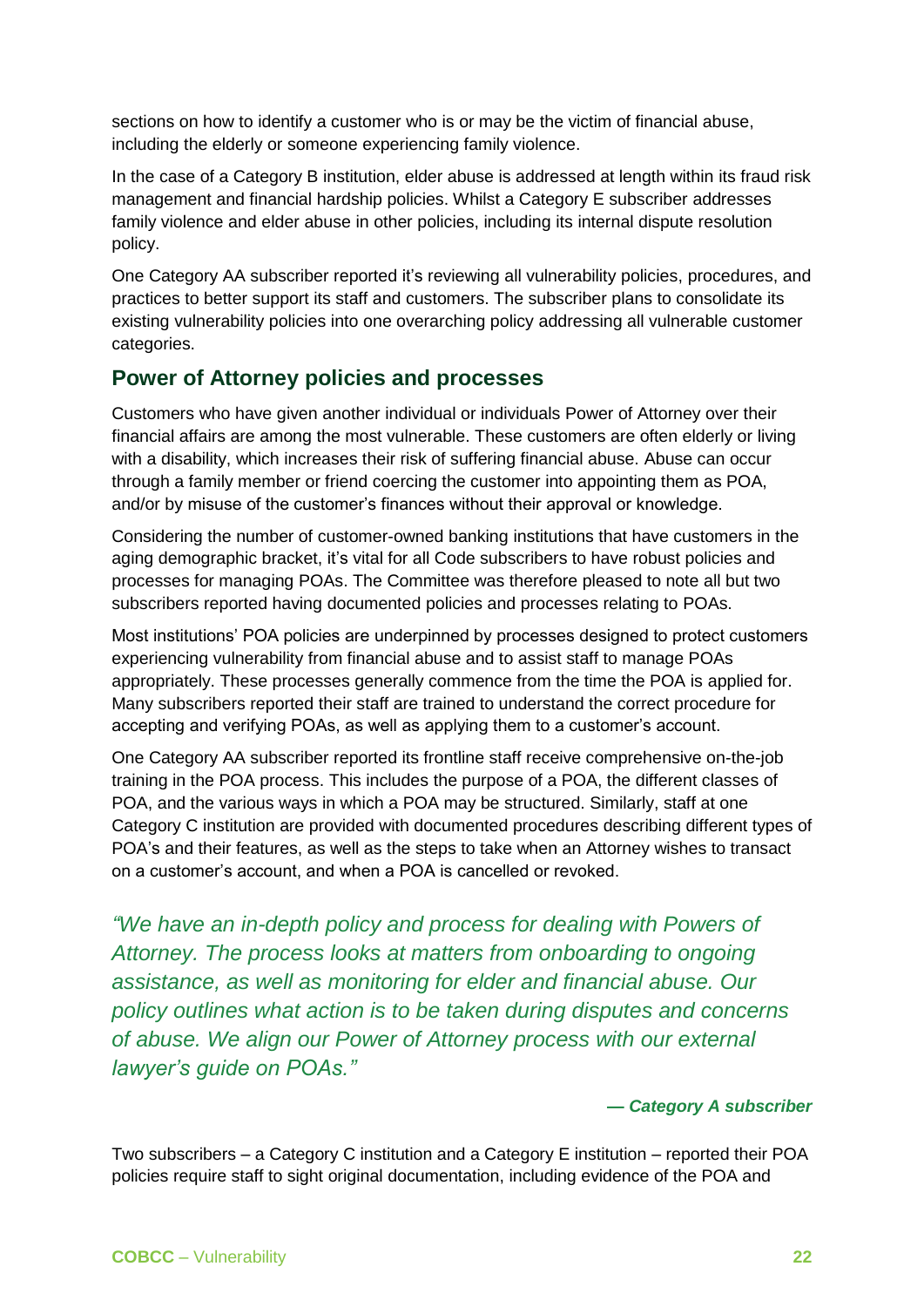identification from the Attorney, along with affirmation from the customer (either in written or verbal form) prior to accepting the POA.

At one Category AA subscriber, individuals who are given Power of Attorney over a customer's financial affairs are provided with a copy of the institution's POA policy. This includes an information sheet outlining the Attorney's responsibilities. Another Category AA subscriber has a POA registration process that includes the method of operation for the Attorneys, and a matrix staff can reference to check how an Attorney is to act on the customer's behalf.

Some institutions reported all POAs are referred to a specialised team to manage or review. For example, at one Category A institution, a central team within the Banking Operations department manages all POAs in accordance with a documented procedure and compliance manual. This is to ensure that only staff with the appropriate skills and knowledge are assessing and accepting POAs.

Two Category C subscribers explained their Risk, Compliance and Legal team reviews all POA applications to check for validity. Some other subscribers reported they escalate only complex or problematic POAs to their Risk, Compliance and Legal team.

A number of subscribers in the C, D and E size categories reported they rely on guidance from external sources to manage POAs. This includes COBA, the NSW Government Ageing and Disability Commission, specialised law firm DB Legal, and GRC Solutions (for training modules relating to POAs).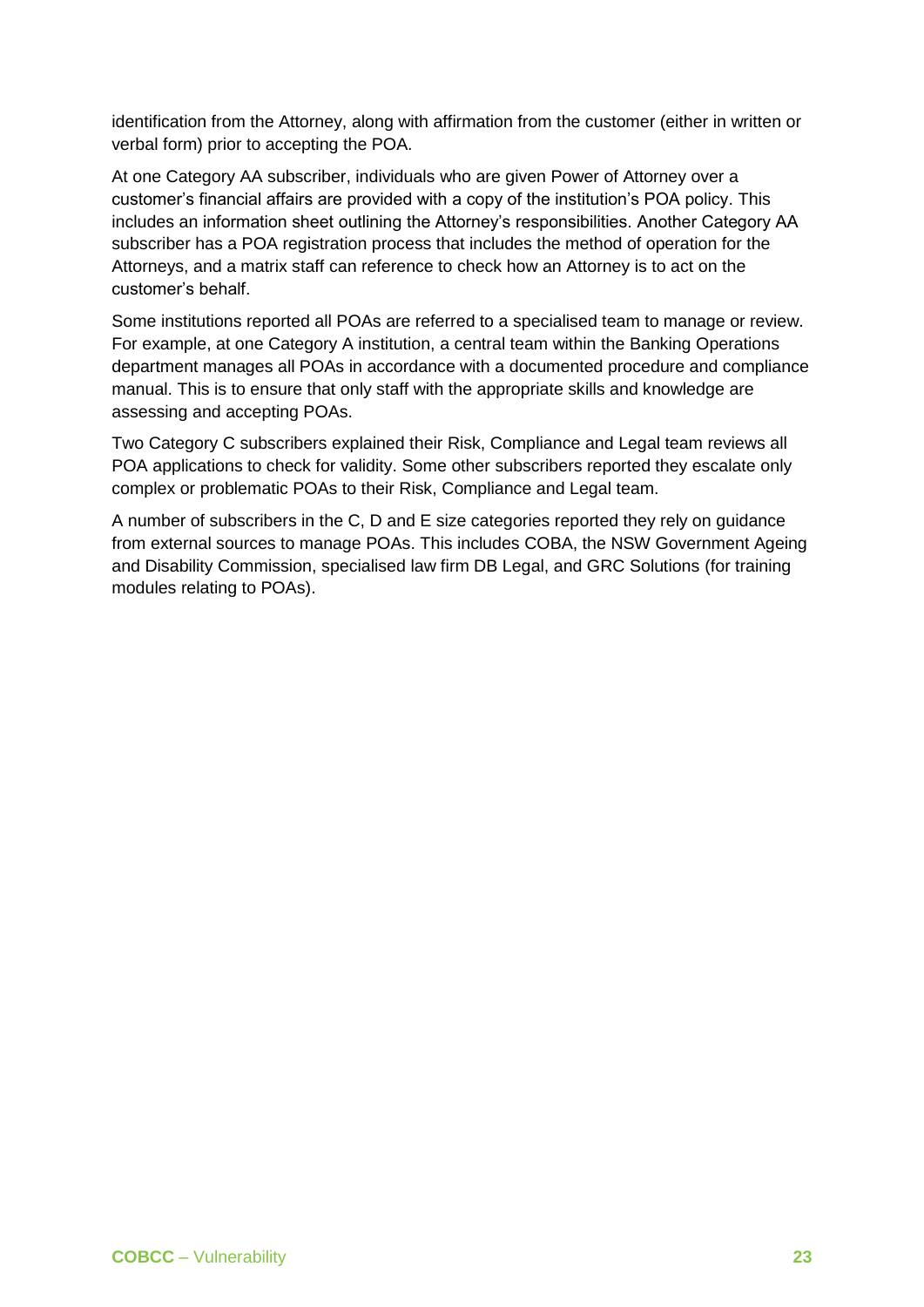## <span id="page-23-0"></span>**Board and executive oversight of customer vulnerability matters**

### **1 IN 4 SUBSCRIBERS REPORT VULNERABILITY MATTERS** TO THEIR BOARD/EXECUTIVE COMMITTEE

### LESS THAN HALF USE DATA ANALYTICS TO IDENTIFY VULNERABLE CUSTOMERS

To ascertain the level of executive oversight of vulnerability matters, subscribers were asked whether they have a process for regularly reporting customer vulnerability matters to the Board and/or executive committee.

Around one in four subscribers (26%) confirmed they do, while almost one in six (17%) said they were establishing or planning to establish a regular process for doing so at the time of responding to the inquiry.

Almost half (46%) revealed they do not have a process for reporting matters about customers experiencing vulnerability to the Board and/or executive committee. These subscribers explained that matters are often escalated to management, who may then report up the chain of command.

### <span id="page-23-1"></span>**Reporting pathways**

Subscribers with a process for ensuring executive oversight of vulnerability matters described a range of different reporting pathways.

Smaller and mid-sized institutions are more likely to regularly apprise their Board of customer vulnerability matters. This is often via the Board Risk Committee or through direct updates from the Chief Risk Officer (CRO) or Customer Advocate. One Category C subscriber revealed incidents of customers experiencing vulnerability are reported to the Board and senior executives at least once a month. A Category D subscriber explained its CRO/Head of Compliance has a direct reporting line to the Board Risk Committee and acts as the Committee's Chair from time to time.

*"We have a process of reporting to all staff throughout the organisation when a potential vulnerable abuse situation arises. That way, all staff are aware of what has occurred."*

### *— Category E subscriber*

The reporting pathway at larger institutions tends to involve the executive committee being advised of customers experiencing vulnerability matters via periodic or ad hoc reporting. Boards are generally only informed on an 'as needs' basis. One Category B subscriber reported matters about customers experiencing vulnerability on an 'issue specific' basis to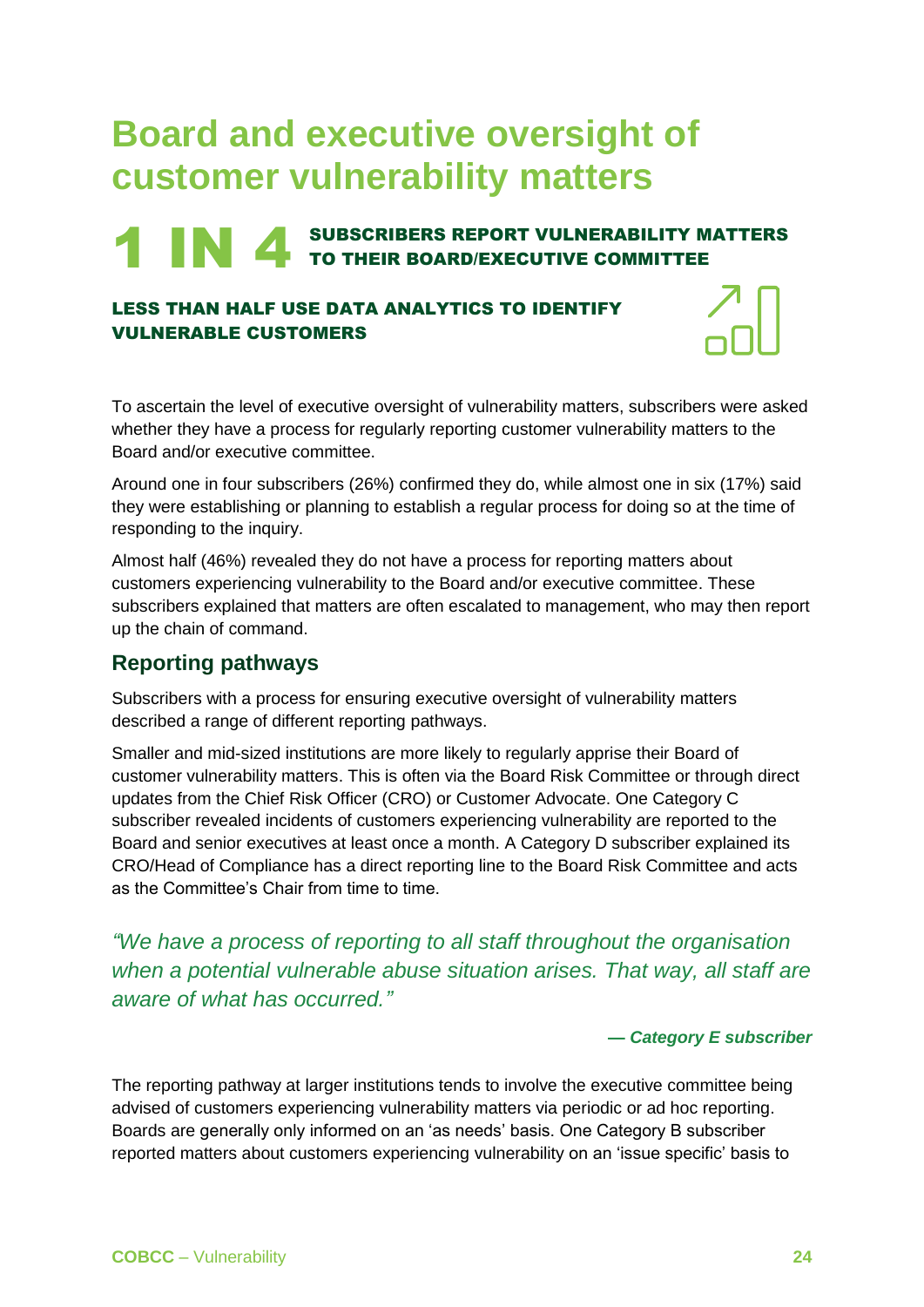management committees, which include representatives from the executive team who inform the Board if required.

### <span id="page-24-0"></span>**Indirect reporting of vulnerability matters**

Several subscribers revealed matters relating to customers experiencing vulnerability are made known to the Board and/or executive committee through other forms of reporting, such as complaints reporting or financial crime/fraud reporting.

Two Category AA subscribers gave examples of this. One said its senior executive group receives regular reports from the financial crime unit about any potential instances of financial abuse of customers experiencing vulnerability. The other reported its financial crime division advises the Board Risk Committee and Management Operational Risk Committee about any customers who have been identified as victims of scams or fraud.

Similarly, the CRO at one Category B subscriber provides the Board with a regular report on instances of fraud within the institution. This includes demographic data about the customers involved, such as their age and whether the fraud was the result of elder abuse.

### *"We have no specific vulnerability reporting. It forms part of our Complaints and Financial Crimes reporting, where relevant."*

### *— Category AA subscriber*

Some subscribers said matters relating to customers experiencing vulnerability are not reported as a separate line item to the Board or executive committee. Rather, they are included within data about customer complaints, dispute resolution reporting and credit reporting.

According to one Category AA subscriber, regular incident, complaint and breach reporting to the Board and executive committee may include vulnerability and customer aggression scenarios. The executive committee is advised about any financially vulnerable customers who have loans or credit with the institution and who may need credit assistance.

One Category A institution explained statistics relating to customers experiencing vulnerability are included within the dispute resolution report. This is provided to the Board. Another institution of the same size said matters involving customers who have been identified as victims or potential victims of domestic violence, elder abuse or other financial abuse are made known to the Board as part of complaints reporting.

### <span id="page-24-1"></span>**Internal reporting systems for tracking and monitoring vulnerability**

A handful of subscribers revealed they have, or plan to implement, systems or registers for recording and monitoring cases of customers experiencing vulnerability to improve executive oversight and intelligence sharing.

At the time of responding to the inquiry, one Category AA subscriber was developing a vulnerability framework that includes a new complaints management system with the ability to flag when a customer is experiencing vulnerability. Once the system is operational, the subscriber intends to provide the Board with intelligence about customer vulnerability, including the institution's response and areas of emerging risk or concern.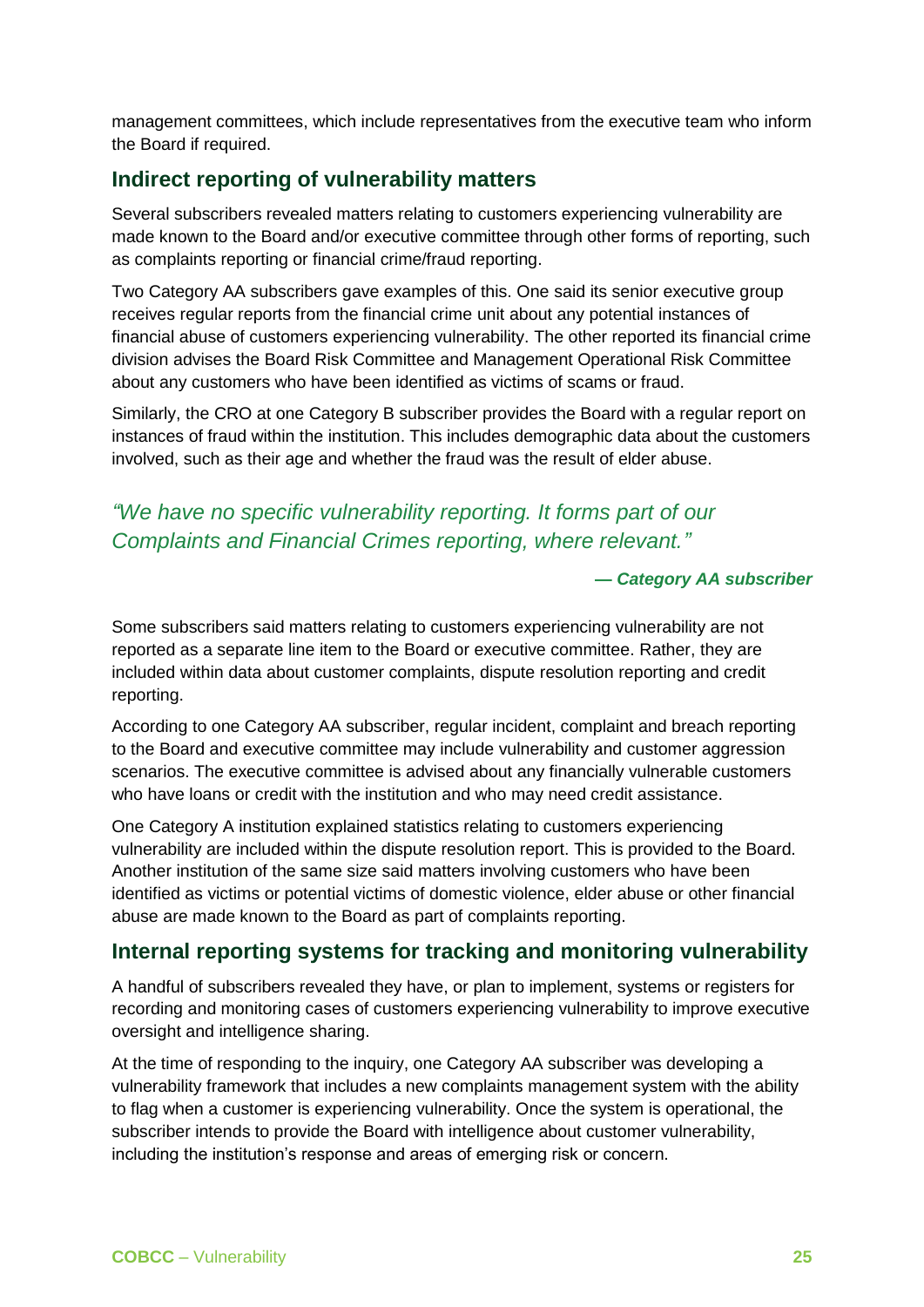*"Executive management is updated on any cases of vulnerability. The Board is informed if there are any financial impacts."*

#### *— Category D subscriber*

A second Category AA subscriber reported it was developing a customer relationship management program to track and record interactions with customers experiencing vulnerability. The program data will be analysed and reported to the executive committee each month. While the subscriber currently reports major cases of customer vulnerability, the new program will enable executive oversight of every instance.

Three Category C institutions said they use incident registers, located within their governance, risk and compliance software, to record, report and monitor customers experiencing vulnerability. Incident reports are extracted from the register and provided to the Board and/or executive committee each month for review and discussion.

### **Leading from the top**

### *Why Boards need to know about customer vulnerability matters*

To have effective oversight and discharge their duties, Board directors need access to information on a wide range of topics. This includes information about non-financial risks that could lead to poor outcomes for customers, such as the failure to support customers experiencing vulnerability.

In their discussions about executive oversight of matters relating to customer vulnerability, the focus for many subscribers in reporting these issues to the Board was the potential financial impact on the business, rather than having strategic discussions about the role and performance of the bank in improving outcomes for vulnerable customers.

Vulnerability matters can certainly pose a financial risk to customer owned banks (especially where financial crime is involved) and should be reported to the Board for prudential management. However, Boards are also responsible for the governance of non-financial risks, and for ensuring everyone in the business is complying with their Code obligations and doing the right thing by customers. As the 2022 Code has more detailed obligations relating to institutions' management of vulnerable customers, subscribers will need to provide their Boards with a more complete picture of customer vulnerability and how it is being addressed within the organisation.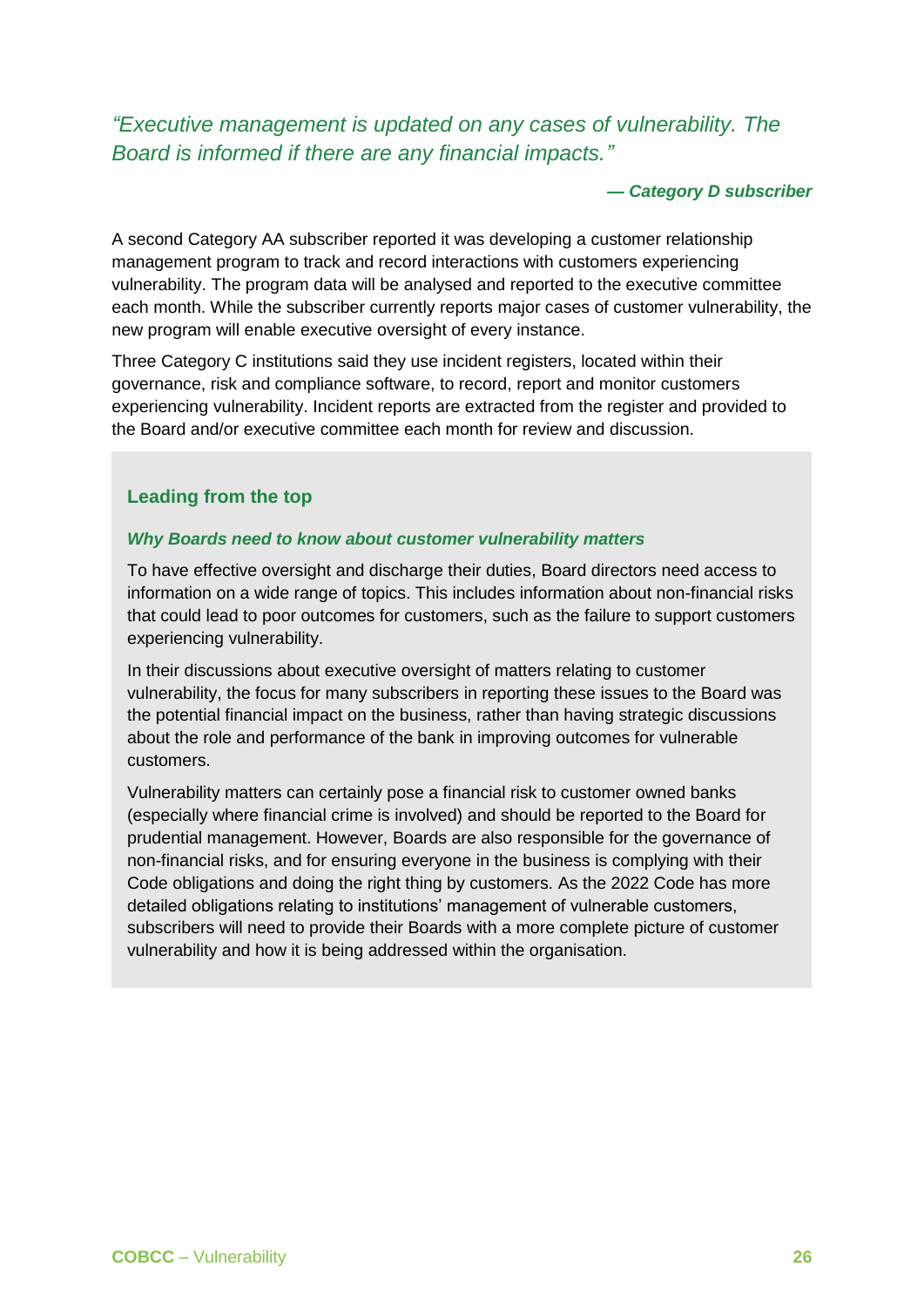### <span id="page-26-0"></span>**Vulnerability training for customerfacing staff**

## **95%** SUBSCRIBERS PROVIDE, OR ARE PLANNING TO PROVIDE<br>VULNERABILITY TRAINING PROGRAMS

A consistent theme in earlier chapters of this report is customer owned banking institutions' reliance on their frontline staff to identify and respond to customers experiencing vulnerability. Based on subscribers' responses to the question, "Do you provide training on vulnerability to all customer-facing staff?", the majority appear to be providing their frontline employees with some of the skills required to recognise and address vulnerability.

Seventy-nine per cent of subscribers confirmed that they provide their staff with vulnerability training, while a further 16% reported that staff vulnerability training is in the pipeline. Just three institutions reported that they do not provide any vulnerability training to their customer-facing staff. Since we conducted the research for this paper, COBA has established free training for its members on vulnerability, run by Uniting Kildonan.

### <span id="page-26-1"></span>**Training content**

In most cases, the content of the training described by subscribers was comprehensive and covered a range of vulnerable customer types, including:

- customers vulnerable to other parties
- customers with reduced decision-making capacity
- customers with special needs
- elderly customers at risk of financial abuse
- customers experiencing relationship breakdowns and domestic violence
- Powers of Attorney
- loans and guarantees.

Many subscribers reported they use GRC Solutions' six-module training program, 'Protecting vulnerable customers from potential financial abuse', which covers several of the topics listed above. This was most popular with mid-sized institutions but used by subscribers from all size categories.

Some subscribers (mainly those in Category D) also reported using training materials from the SALT compliance learning management system, purchased through GRC Solutions. Other training sources include DB Legal compliance notes, and regular bulletins from COBA and GRC Solutions. One Category D subscriber reported it emails staff a monthly SALT topic, which staff must confirm they have read and understood.

Several larger institutions reported they have built vulnerability training into their inhouse training programs. One Category A subscriber explained it includes vulnerability training as a learning module within its 'Customer First' training program. A second Category A subscriber said all frontline staff must complete a dedicated training program involving learning how to interact with customers to understand their circumstances, challenges and needs.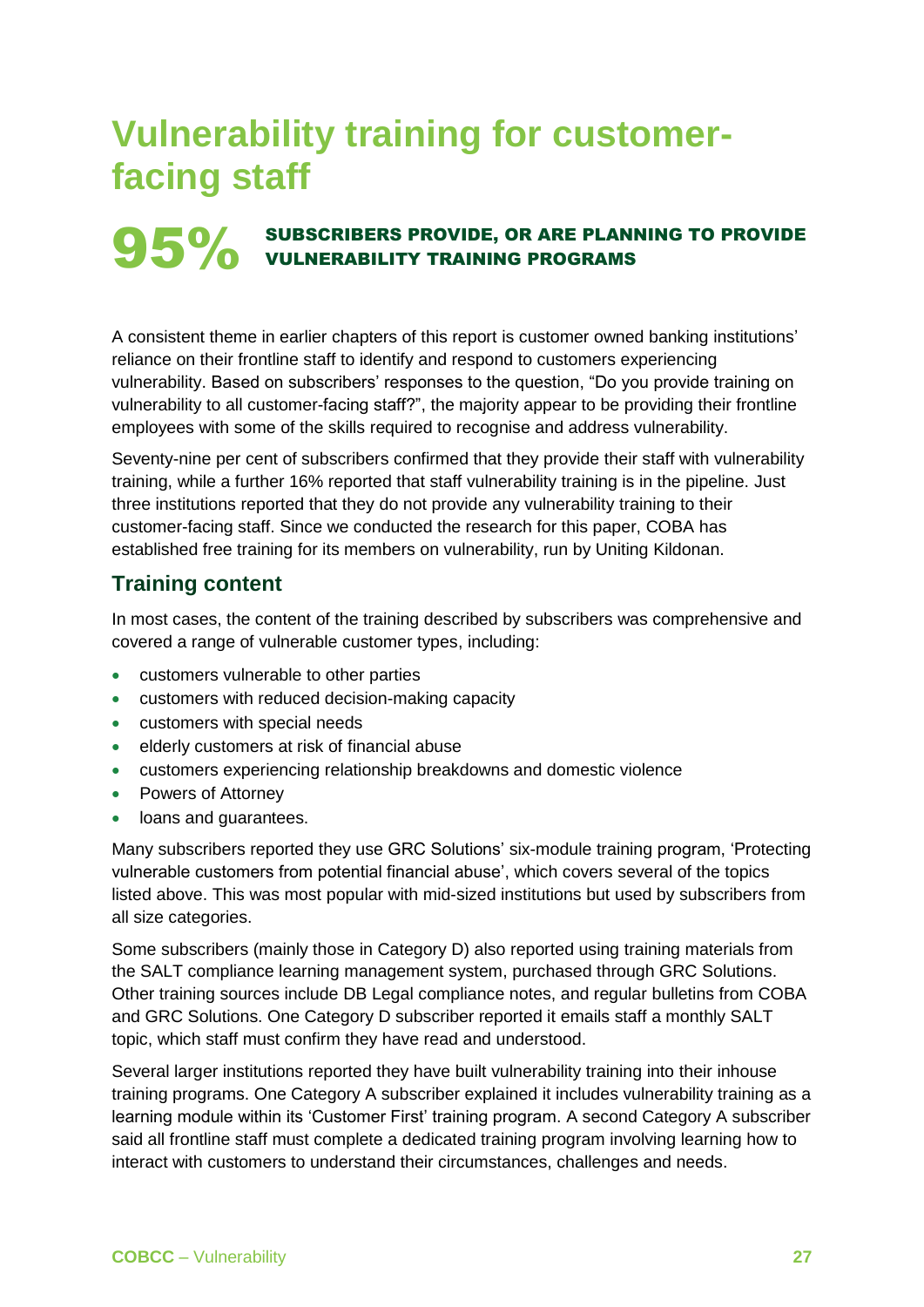In addition to using the online GRC Solutions training modules, one Category AA subscriber provides customer-facing staff with internal coaching. It uses scenario-based learning to identify and manage customers experiencing vulnerability, with a particular emphasis on listening to what customers are saying.

A Category C subscriber said it creates a different presentation each year to teach staff about vulnerability. The presentations usually include examples of customer vulnerability identified within the organisation, as well as those from external sources, such as COBA or the wider industry.

*"All customer-facing staff have completed training on customers experiencing family violence and have been provided with resources to help them assist these customers. Further training regarding vulnerable customers and those experiencing age-related impairment, or at risk of elder abuse, is being prepared and will be provided to all customerfacing employees."*

### *— Category AA subscriber*

Some subscribers reported they require staff from different areas of the business to complete vulnerability training.

For example, one Category A subscriber provides its Credit Control team with additional coaching in how to handle customers experiencing vulnerability with sensitivity. Whilst a Category B subscriber reported its lending specialists are required to complete specific training to identify signs of vulnerability in customers during the lending process.

A handful of institutions said they have specifically focused on providing customer-facing staff with training in how to recognise and respond to customers experiencing elder abuse and/or family violence. One Category C subscriber explained elder abuse is an area of particular concern, given the ageing demographic of its membership base.

### <span id="page-27-0"></span>**Frequency and format of training**

In general, subscribers provide vulnerability training to customer-facing staff on an annual basis, with new staff trained during their induction. A handful of institutions reported they conduct refresher training as required, and some also use staff meetings and team huddles as an opportunity to discuss and learn from real-life scenarios of customers experiencing vulnerability.

One Category E subscriber reported it conducts formal vulnerability training at least twice yearly for its staff. They discuss cases of actual customers experiencing vulnerability, and how best to manage them, during staff meetings. In addition to ensuring its frontline staff receive vulnerability training, the institution's CRO undertakes more comprehensive online vulnerability training.

A Category D subscriber flagged the importance of monitoring customer-facing staff once they have received vulnerability training to ensure they are correctly applying it on the job and to identify any training gaps. At this institution, branch and call-centre staff are monitored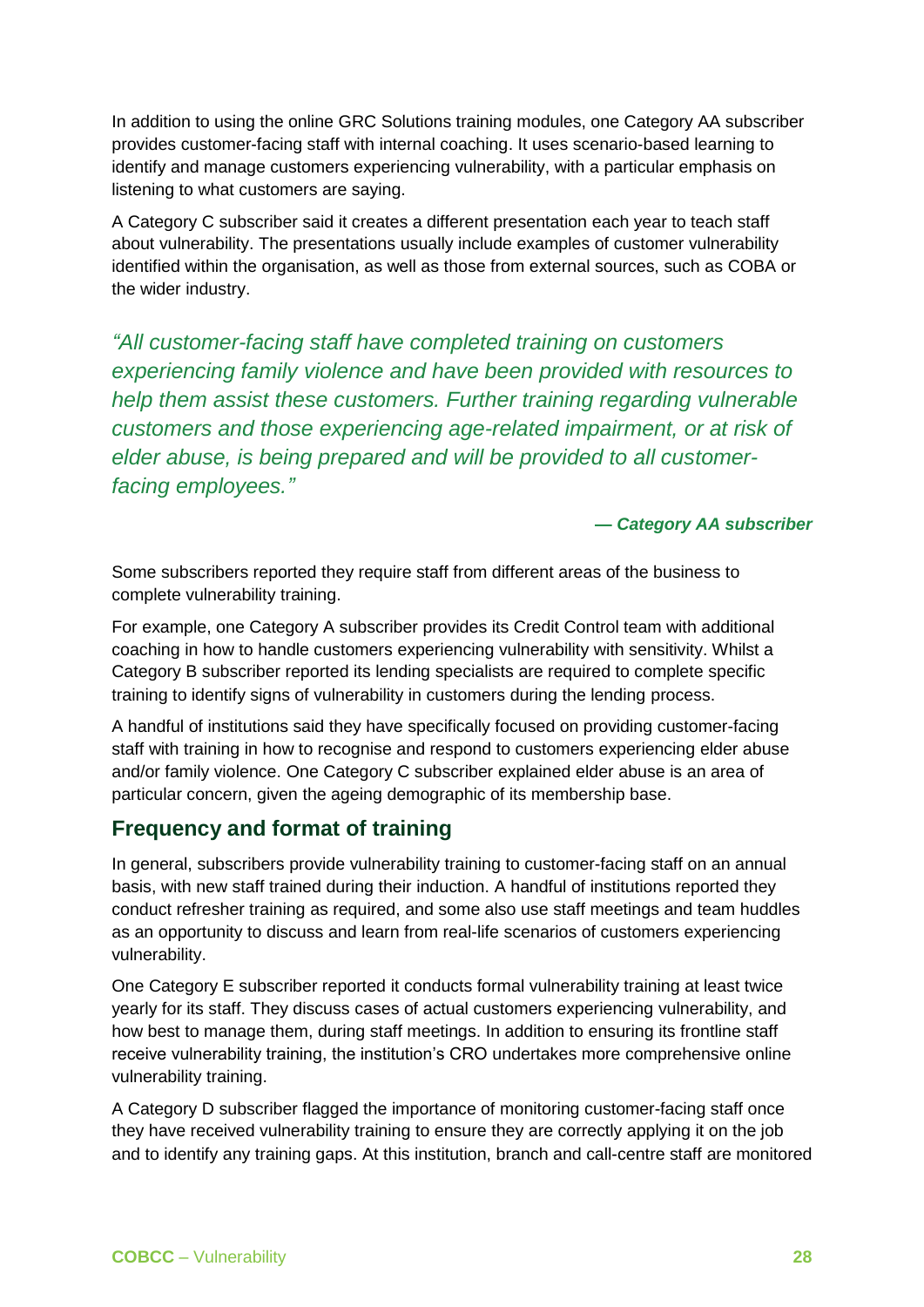by their managers, who can provide additional guidance and support for responding to a customer experiencing vulnerability if required.

Overwhelmingly, subscribers reported customer-facing staff undertake formal vulnerability training via online/eLearning platforms, particularly where the GRC Solutions training program is used.

A small number of institutions said they also provide face-to-face/classroom training on vulnerability wherever possible.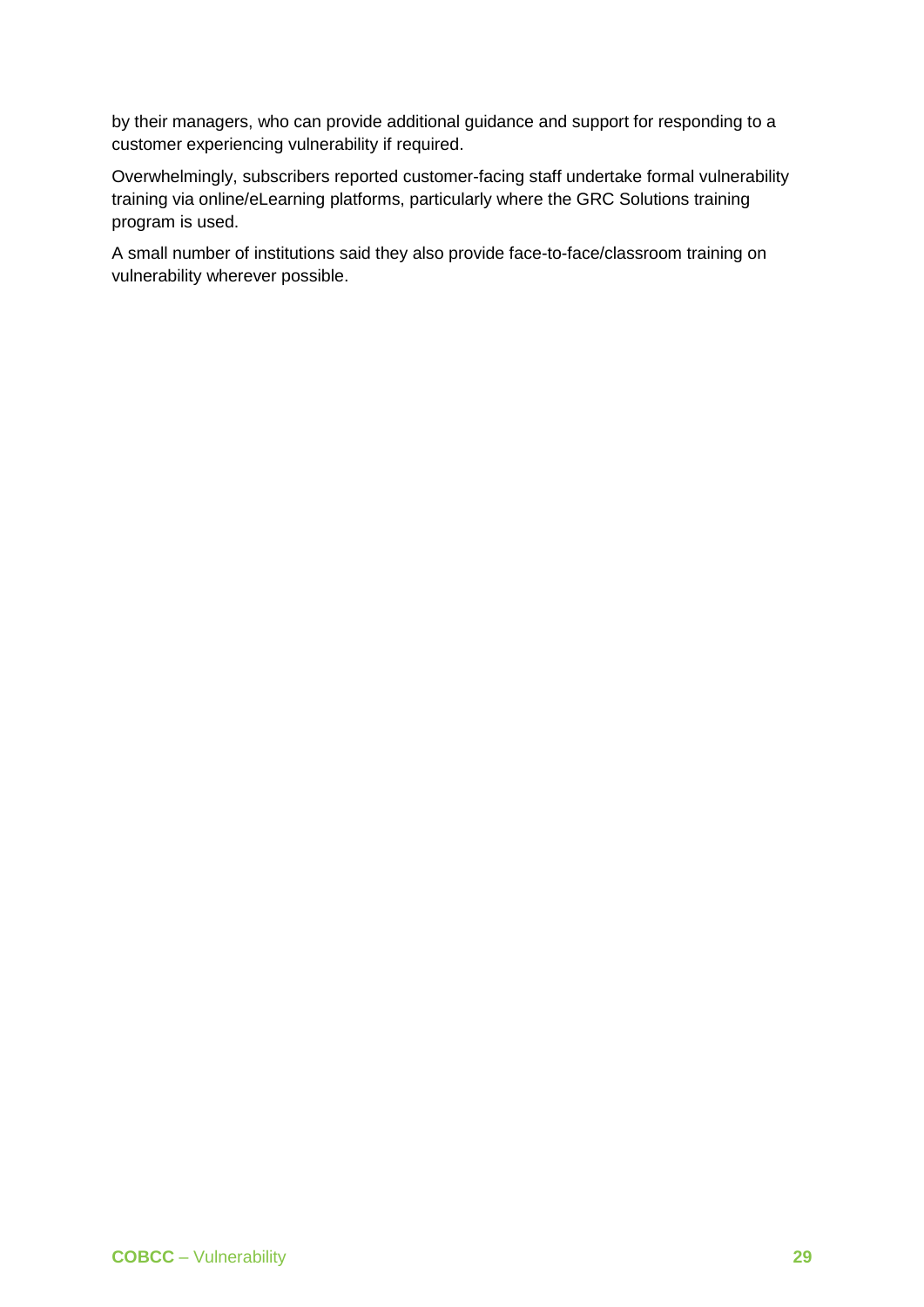## <span id="page-29-0"></span>**Dedicated vulnerability teams**

## **1 IN 5** SUBSCRIBERS HAVE A DEDICATED TEAM OR STAFF MEMBER TO MANAGE VULNERABILITY

Around one in every five Code subscribers (19%) reported having either a team or a single member of staff dedicated to overseeing the identification and management of customers experiencing vulnerability. A further 7% reported they were in the process of appointing (or planning to appoint) a specific vulnerability team. Whilst 9% said they have an alternative arrangement for oversighting vulnerability in their organisation.

The majority of subscribers (65%) said they do not have a specific team or individual to manage vulnerability.

### <span id="page-29-1"></span>**Subscribers with a dedicated vulnerability team**

Eleven subscribers reported having a dedicated vulnerability team, although during their ACS verification conferences, most clarified that 'team' refers to a single staff member dedicated to overseeing the management of customers experiencing vulnerability.

One Category A subscriber has implemented a tiered approach. A Tier 3 vulnerability specialist with extensive training, skills and knowledge is engaged to manage customers experiencing vulnerability. The specialist provides expert advice for vulnerability matters unable to be dealt with by Tier 1 staff (frontline employees) or Tier 2 consultants (managers with a higher level of vulnerability training). Such matters include complex scenarios involving significant risk, and cases where the customer experiencing vulnerability has multiple product holdings with the institution.

As part of a review of the subscriber's Vulnerable Consumer program, the Tier 3 specialist's scope will be expanded to include case management of high-risk vulnerabilities, including domestic violence, elder abuse, mental health, and situational circumstances (for example, relationship breakdowns or repeated instances of scamming).

A Category AA subscriber reported it had recently established a senior customer vulnerability specialist within its customer relations team. Part of the specialist's role is to develop and strengthen the processes around vulnerability to help frontline staff identify and manage vulnerable and potentially vulnerable customers.

One Category C subscriber reported it has a vulnerable member review team consisting of the Member Experience Manager, Administration Services Manager, Risk and Safety Officer and other employees determined by the Chief Executive Officer (CEO) or CRO.

At one Category E institution, responsibility for identifying customers experiencing vulnerability has been assigned to the Assistant General Manager, who does this by observing customer interactions and through discussions with customer service staff. The Assistant General Manager also meets regularly with the institution's CRO to discuss matters relating to vulnerability, such as emerging areas of concern, training materials and industry guidance.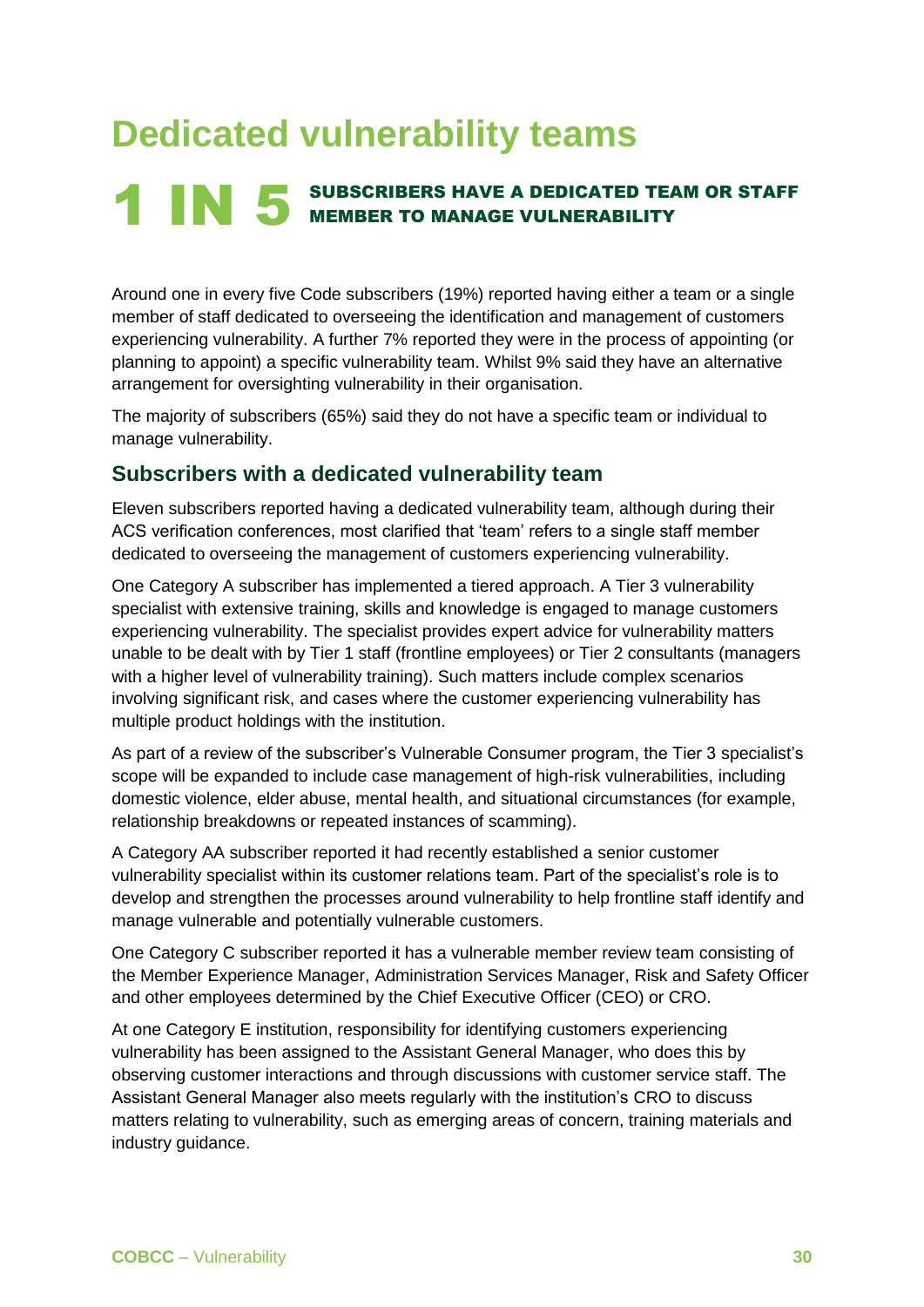While noting all employees have a responsibility to deal with customers experiencing vulnerability, one Category B subscriber said it appointed a member of staff whose role includes monitoring transactional activity and Powers of Attorney to identify and manage potentially vulnerable customers.

### <span id="page-30-0"></span>**Subscribers without a dedicated vulnerability team**

Almost two-thirds of subscribers reported they have not appointed a specific team or individual to manage vulnerability. These subscribers were evenly spread across the various size categories.

Larger institutions reported customers experiencing vulnerability were generally managed within frontline teams (i.e., branch staff and customer service/contact centre staff), with support available from other areas of the business. This includes Governance, Hardship and Fraud. Several subscribers in categories AA, A and B said staff who identify a customer is experiencing vulnerability can report the matter to their line manager or team leader, with further escalation to the Risk, Compliance and Legal department when required.

One Category AA subscriber reported all client-facing staff are trained to identify vulnerable clients and understand the steps required to assist them. The National Retail Manager is recognised as a subject matter expert and provides additional support and/or management of vulnerability cases when required. The Complaints team, Internal Dispute Resolution Committee and Credit Assistance staff can also step in to support vulnerable customers where required.

### *"As our staff live and operate in the remote communities we serve, we don't feel it is necessary to have a specific vulnerability team."*

### *— Category E subscriber*

Smaller institutions reported they do not have the available resources or enough customers to warrant appointing a specific vulnerability team or individual. Most believe their size means they have a close enough relationship with their customers for appropriately trained frontline staff to identify and assist those who are experiencing vulnerability. According to some Category C, D and E subscribers, complex matters are referred to a branch manager in the first instance, with further escalation to someone at executive level, such as the CRO, Chief Operating Officer or CEO.

One Category E subscriber explained having a small team provides greater flexibility and allows staff to quickly adapt to the needs of different customers.

### <span id="page-30-1"></span>**Subscribers with alternative arrangements**

A handful of subscribers reported that whilst they don't have a dedicated team or individual with sole responsibility for managing vulnerability, they do have teams or individuals across the business whose job includes advocating for customers experiencing vulnerability.

For example, the Deceased Estate Administrator at one Category A subscriber also oversees the management of vulnerable customers and the institution's vulnerability process. This person reports to Finance and works closely with all departments – particularly Legal, Risk and Compliance – to identify solutions for customers who may be vulnerable.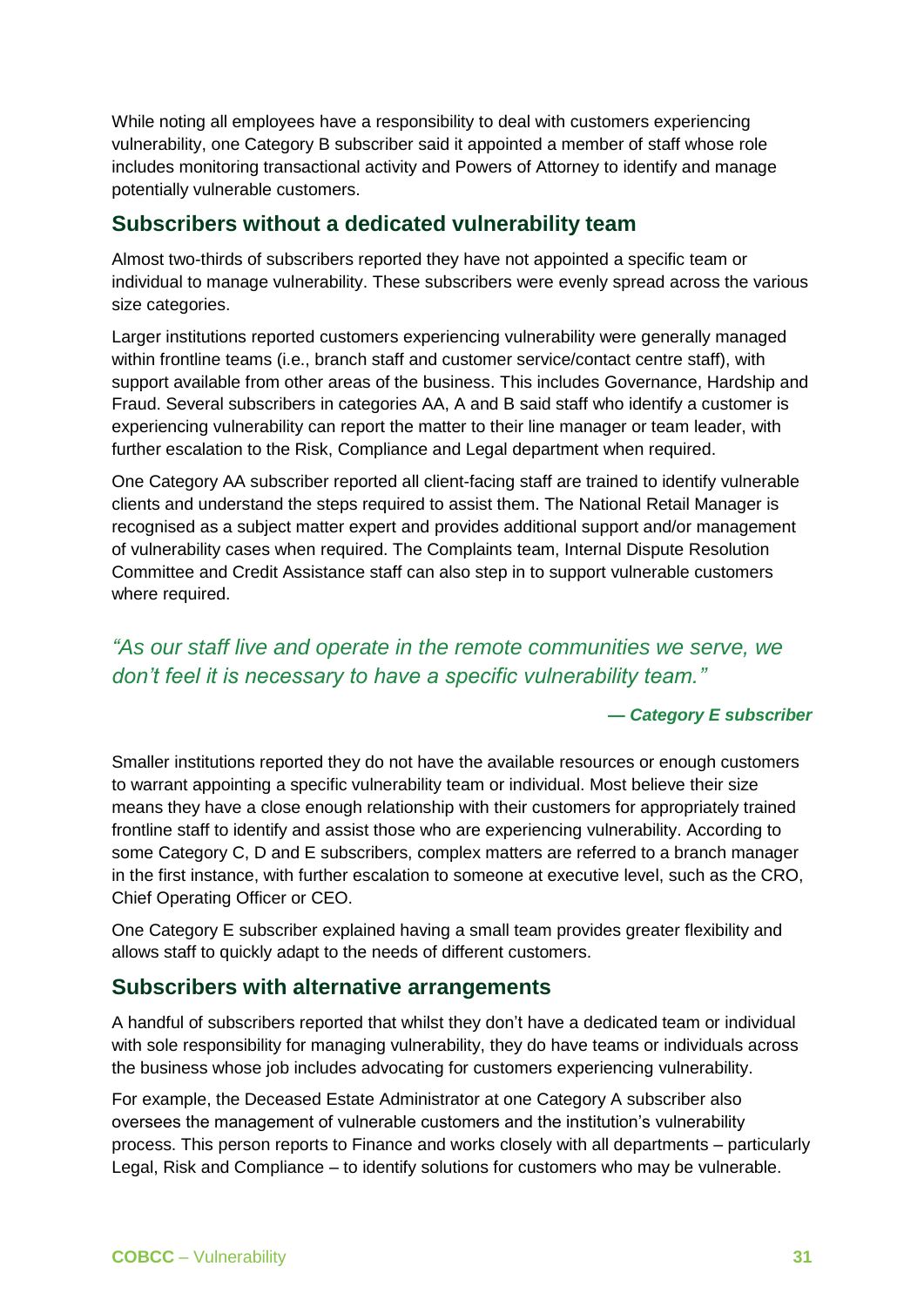They also train staff to identify vulnerability 'red flags', investigate cases of financial abuse, review new applications for POAs, and assist with any cases where a customer may be at risk of financial abuse from their POA.

Similarly, the role of the Banking Operations team at one Category C institution includes assisting customers who may be vulnerable due to fraud, financial hardship, bereavement (deceased estates) or POA matters.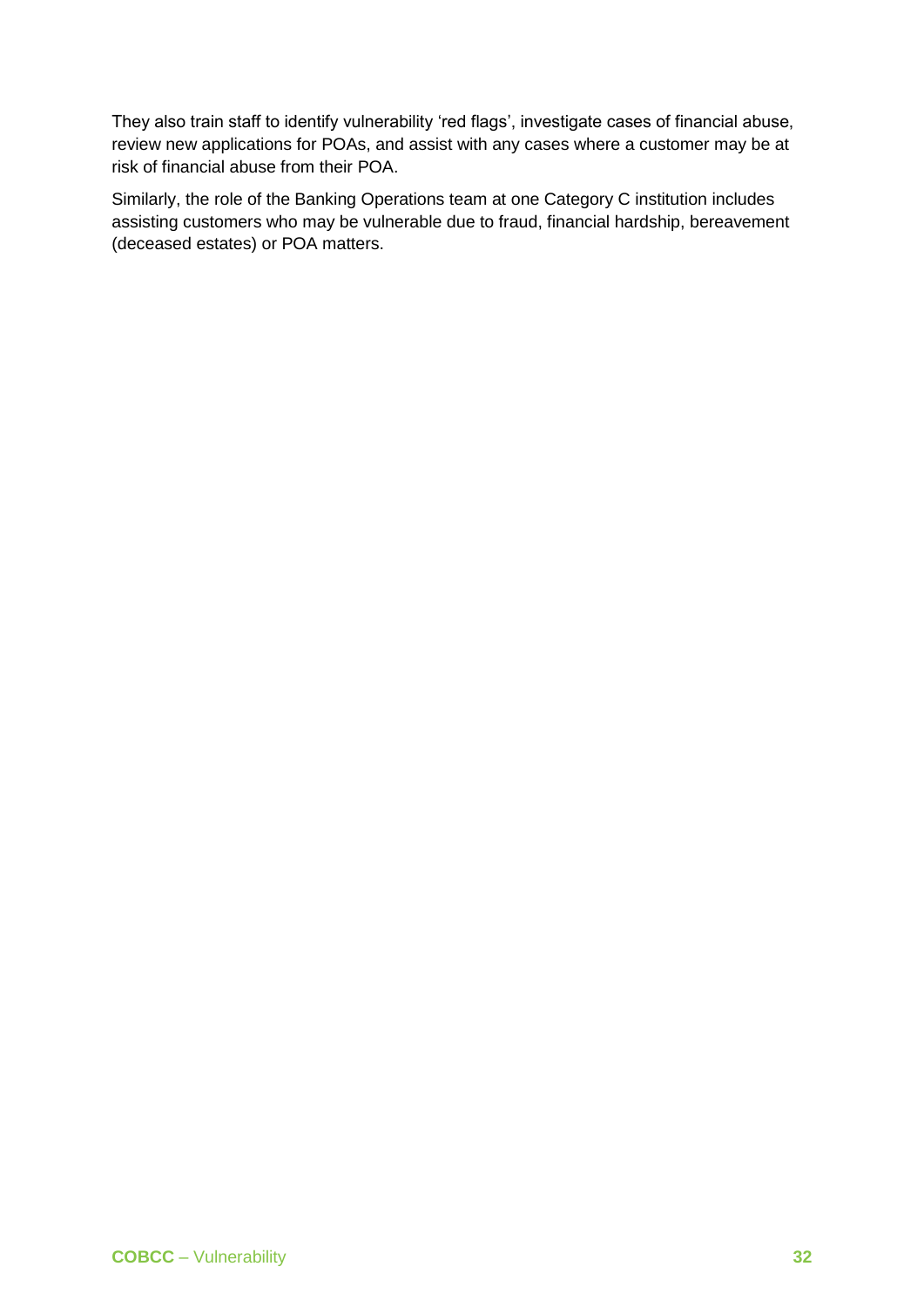### <span id="page-32-0"></span>**Partnering with community organisations**



### FEWER THAN ONE-THIRD OF SUBSCRIBERS HAVE PARTNERED WITH A COMMUNITY ORGANISATION THAT SPECIALISES IN HELPING VULNERABLE PEOPLE

Even with rigorous vulnerability training, staff may not always know the best way to assist customers experiencing vulnerability. Each case can have unique and complex circumstances requiring expert handling, not least where domestic violence or elder abuse is involved.

There is an array of external support services for people experiencing vulnerability. These range from government agencies, customer advocacy groups, charities, and community organisations. The Committee is aware from our work with subscribers that many refer customers to these services for assistance. As part of this Inquiry, we were interested to learn whether subscribers themselves seek guidance and support to deal with customers experiencing vulnerability through partnerships with these external support services.

Engaging with organisations who can share 'lived experience' of the vulnerable people they represent helps institutions to identify gaps in staff training, products and service delivery that can cause poor outcomes for vulnerable customers. It also improves employees' understanding of the challenges and struggles vulnerable customers face, and the role employees can play in supporting them.

Given their deep community connections and their 'members first' approach, customer owned banking institutions are well placed to form meaningful and mutually beneficial partnerships with community organisations specialising in helping vulnerable people.

According to their survey responses, 32% of subscribers reported they have formed partnerships with community organisations who can provide them with expert support and advice on dealing with vulnerability. A further 5% said they were in the process of or planning to form partnerships. Whilst 12% said they have other advice and support arrangements in place. The remaining 51% of subscribers have not partnered with a community organisation for help with managing vulnerability.

### <span id="page-32-1"></span>**Subscribers with partnerships**

Examples provided by subscribers that reported having partnered with community organisations included the following:

• A Category A subscriber has links to a network of community organisations specialising in a broad range of vulnerabilities. Staff can seek support and advice from these organisations in how to manage vulnerable customers, as well as provide customers with access to these services when required. Acknowledging there will always be complex vulnerability cases exceeding the organisation's expertise and capability, the subscriber is working to extend its partnership network to include more external specialists.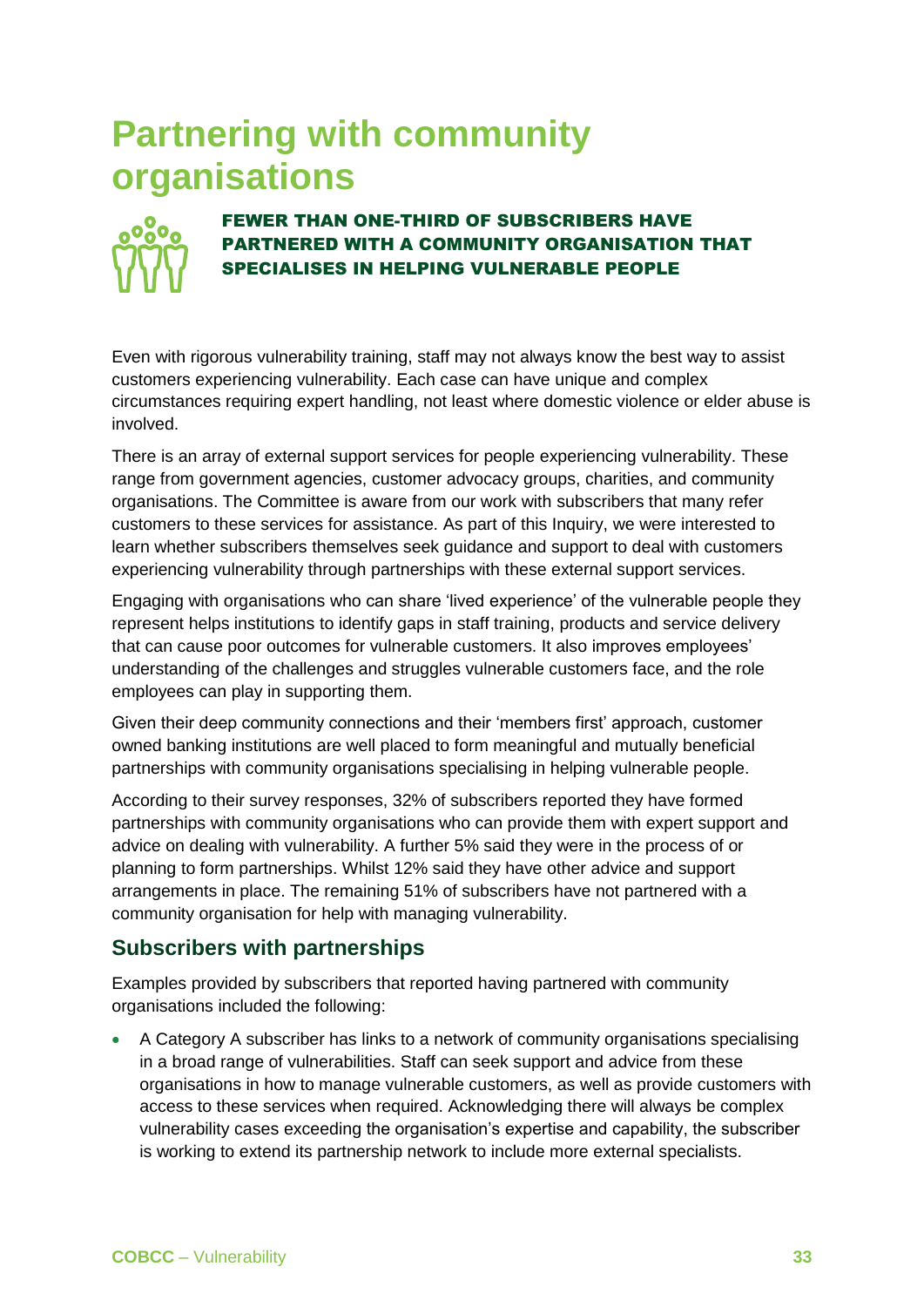- A Category C subscriber has a range of community and charitable partners which it both supports and seeks guidance from to assist elderly customers, customers living with a disability, families of war veterans, vulnerable children, customers experiencing financial hardship, those living with drug or alcohol dependence, and those experiencing family violence.
- One Category AA subscriber is piloting CareRing, a support program run by community service organisation Kildonan to empower customers experiencing vulnerability. In addition to referring its own customers to the program, the subscriber's staff have access to advice from CareRing experts on managing customers experiencing vulnerability. The subscriber also has a partnership with an external not-for-profit financial counselling service from which it seeks guidance on responding to customers experiencing family violence and financial abuse. It often engages with Financial Counselling Australia for advice.
- A Category D subscriber with a large rural membership has partnered with the Rural Adversity Mental Health Program to help it provide better outcomes for vulnerable and potentially vulnerable customers.
- A Category B institution sponsors the Zahra Foundation, a not-for-profit organisation that empowers and supports women and children who have been affected by family violence. As part of the sponsorship arrangements, the foundation helps the subscriber's staff to identify and assist customers who are or may be experiencing family violence.
- Having identified a number of its customers who are returned services members suffering from post-traumatic stress disorder, one Category A subscriber established its own charitable foundation to provide assistance dogs to support these customers.

*"A focus area of our Foundation is to partner with organisations in the fields of aged care, disability, affordable housing and financial wellbeing. Through these partnerships we are able to shape and inform our business approach to helping vulnerable customers. We also have two days a year when our staff can volunteer in the community with our partner organisations."*

*— Category AA subscriber*

### **Partnerships vs financial support for vulnerability-related causes**

Some subscribers appeared not to recognise the difference between providing financial support to a vulnerability-related charity or cause and partnering with a community organisation to identify and support customers who are vulnerable.

Sponsoring a vulnerability-related cause is admirable. However, a successful partnership that provides holistic support for the most vulnerable in the community requires working together and learning from each other.

A successful partnership between a customer owned banking institution and a community organisation involves working together to overcome vulnerability in the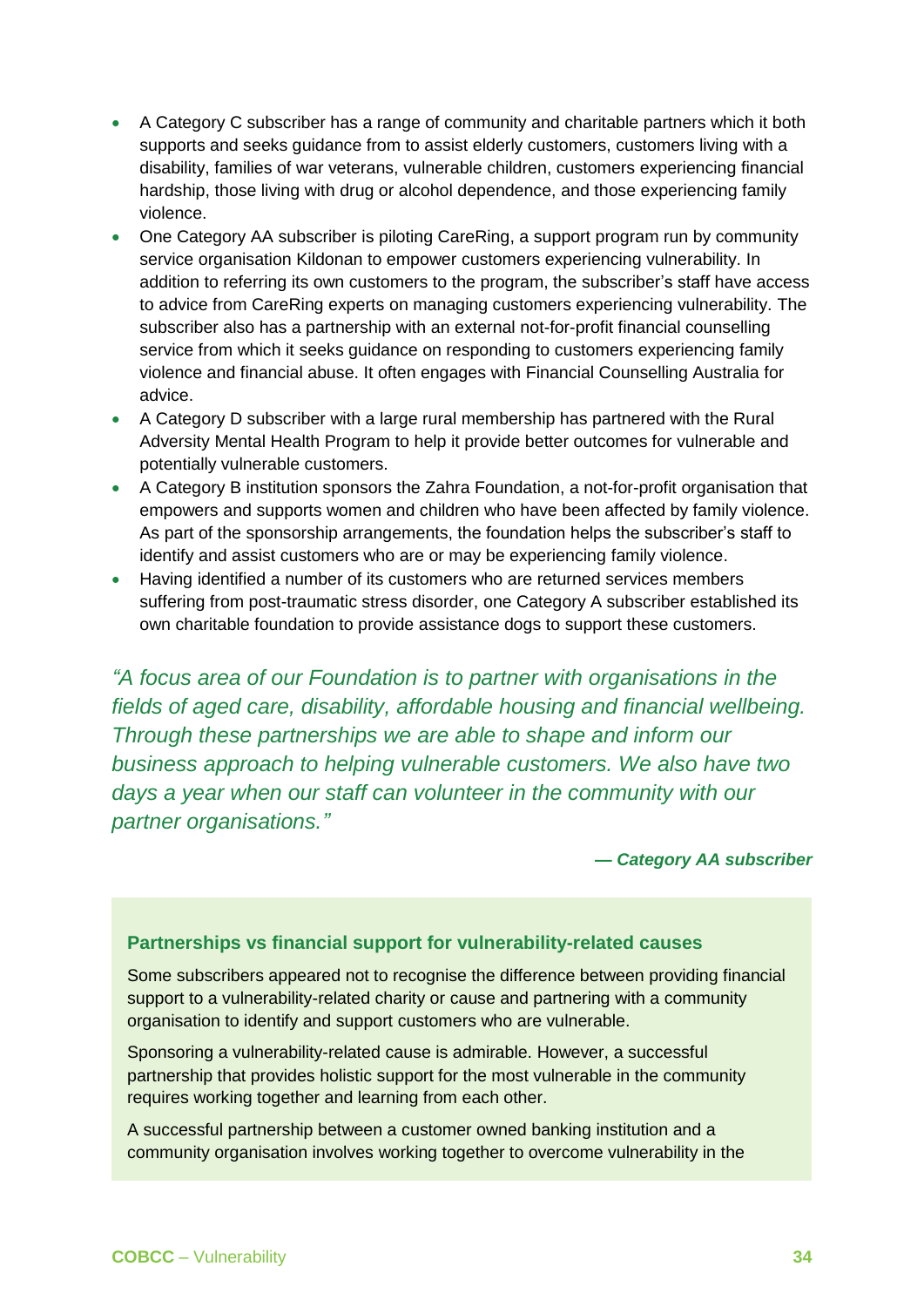community and should benefit both parties. For the organisation, this might be financial support from the institution as well as vulnerable-customer referrals. For the institution, it should include access to guidance and support from experts within the organisation on how to improve outcomes for customers experiencing vulnerability.

### <span id="page-34-0"></span>**Subscribers with no partnerships**

Institutions that have not sought partnerships with community organisations generally have a policy of referring vulnerable or potentially vulnerable customers to an appropriate external support service, such as:

- local police
- 1800 RESPECT
- Family Relationship Advice Line
- Lifeline
- National Debt Helpline
- Relationships Australia
- WIRE
- Women's Domestic Violence Court Advocacy Services
- ELDERHelp
- National Relay Service
- Cyberwatch
- Scamwatch
- IDCARE.

*"Frontline employees can suggest that a customer contact an external legal and support organisation. It is the customer's choice whether they seek help or not."*

### *— Category C subscriber*

In many cases, information about these resources, including contact details, is published on subscribers' websites for customers to access. Some subscribers reported their frontline staff have brochures and other material containing information about specialist support services they can hand out to customers experiencing vulnerability. One Category D institution provides staff with a state-by-state schedule outlining relevant external services and support for different types of customers experiencing vulnerability.

Many subscribers who reported they do not have any active community partnerships. Instead have extended relationships with legal services providing them with guidance and advice on how best to support customers experiencing vulnerability. In most cases, these are government services, such as the Office of the Public Advocate, State Administrative Tribunals, and the various state commissions for ageing and/or disability.

One Category AA subscriber said t although it does not partner with any external support services, it calls upon various government departments and community organisations for expert advice and specialist support in helping to deal with vulnerability. These include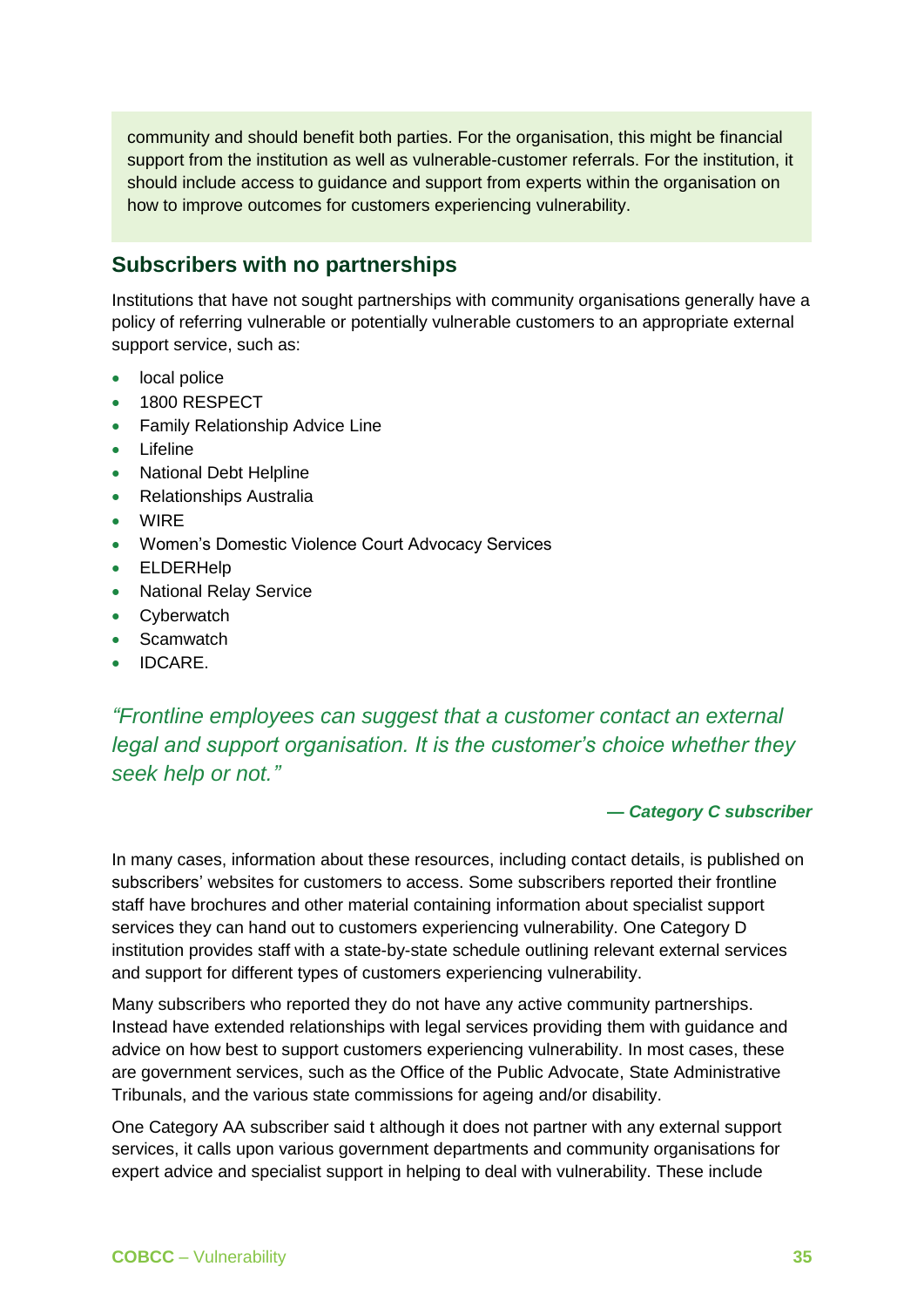guardianship tribunals, ageing and elder abuse hotlines, police services (for customer wellbeing checks) and the NDIS.

Some subscribers expressed concern about breaching a vulnerable customer's privacy when referring them to external support services and commented that helping customers experiencing vulnerability within the parameters of the Privacy Act can sometimes be a challenge. Others pointed out the services to which they refer customers experiencing vulnerability are often overstretched and unable to provide assistance within a timely manner.

For example, a regional-based Category D subscriber observed that the external support network for its community's most vulnerable members is often thinly stretched – particularly the aged care network and local GPs.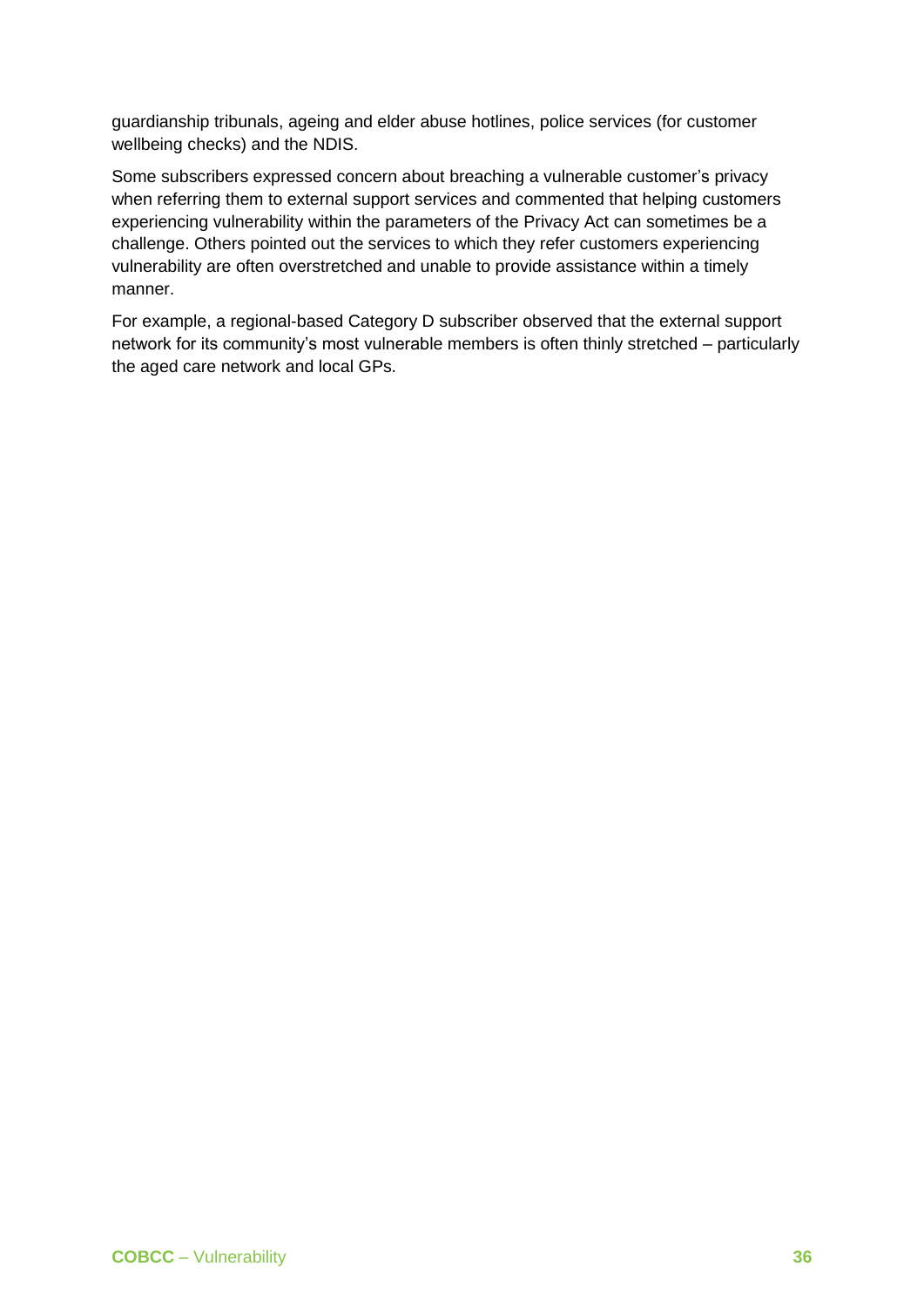## <span id="page-36-0"></span>**Some case studies**

As part of the ACS Verification Program, Code subscribers described many instances where they have assisted customers experiencing vulnerability. This chapter includes a selection of short case studies of subscribers identifying and responding to customers experiencing a range of different vulnerabilities.

### <span id="page-36-1"></span>**Customers experiencing domestic/family violence**

The branch manager at a Category D institution suspected a customer was suffering from cognitive impairment after noticing he had begun to behave erratically (for example, providing repeated and inconsistent instructions over a short period of time, refusing to believe his own handwritten instructions to the branch, and being abusive towards branch staff). From observing interactions between the customer and his wife, the manager also suspected that domestic violence was occurring.

The manager sought advice from the Chief Risk Officer, and a strategy was put into place whereby the CRO kept the customer engaged in conversation. This allowed the branch manager to discreetly offer assistance to the customer's wife. However, the wife made it clear she was uncomfortable discussing the matter and did not wish to take it any further. Branch staff now provide the customer with a spare interview room to write out his instructions, which are collected by staff and processed, then returned to him with written confirmation of the actions taken.

After noticing bite marks on the arms of an elderly customer who had been flagged as vulnerable, staff at a Category AA institution gently and sensitively asked the customer a series of questions to ascertain what was going on. They also reached out to the customer's authorised carer and requested local police conduct a welfare check. These actions led to the customer receiving additional help with their living arrangements.

### <span id="page-36-2"></span>**Customers who are victims of elder abuse**

A Category AA subscriber detected an elderly customer was being financially abused by his tenants. The customer's wife had passed away several decades ago and as he had no government support, he had taken on tenants to survive but did not have any rental agreements with them. Having identified the customer's account was in arrears, the subscriber's support and recoveries team investigated and found his tenants had taken advantage of him to the tune of \$60,000.

The subscriber connected the customer with a financial counselling service and put in place a hardship arrangement. Taking a 'big picture' approach to the situation, it also determined the customer was struggling in his personal life and referred him to a personal counsellor for assistance.

The support and recoveries team presented this as a case study to other areas of the business to help them learn about different ways to assist customers experiencing vulnerability.

An elderly customer visited the branch of one Category AA institution to question the balance on his accounts. During a conversation with branch staff, he revealed that a friend who was living with him had recently been added as an authorised signatory to his account.

**———**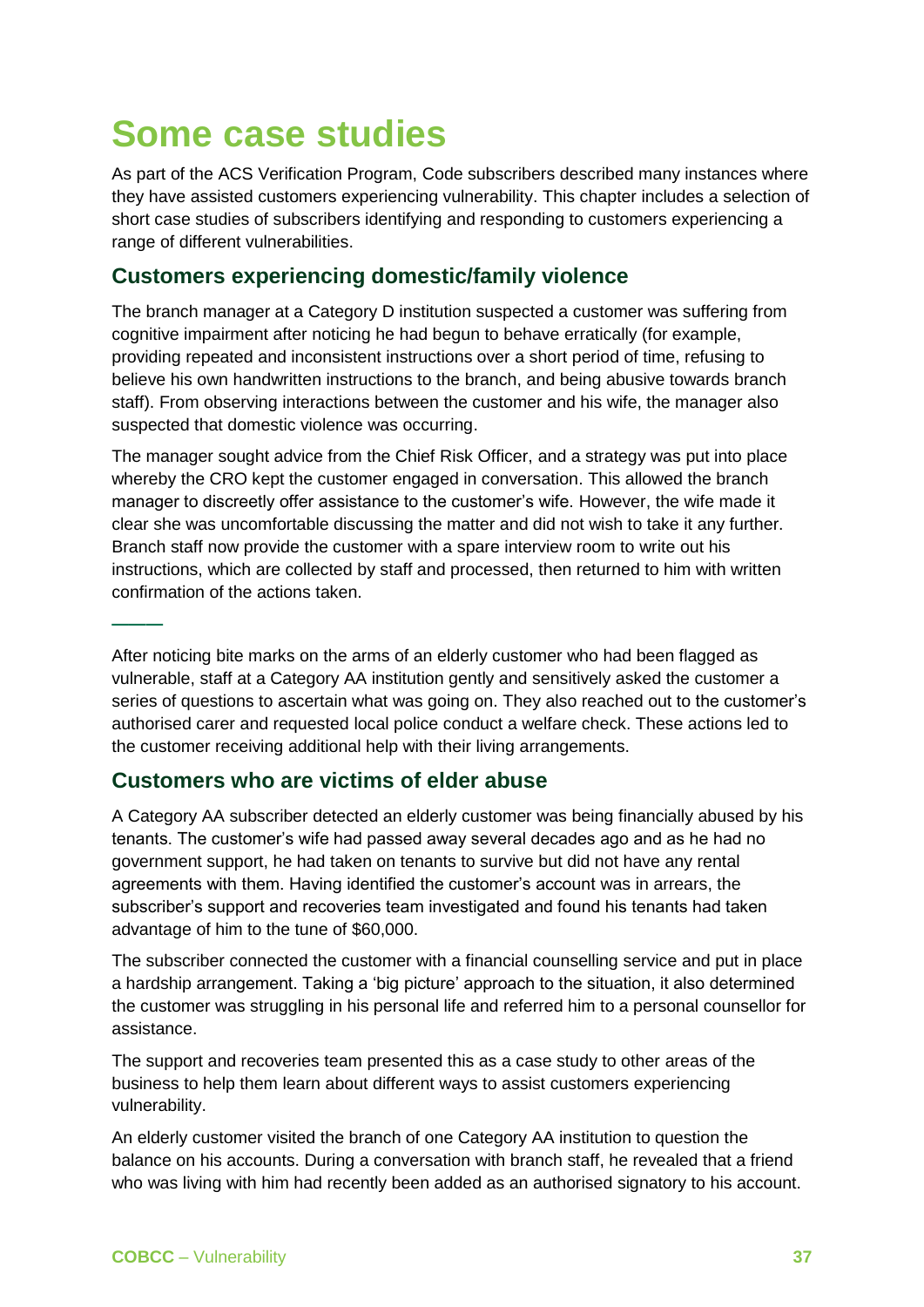It was revealed that over a four-day period, amounts totalling \$6,000 had been withdrawn from the customer's account and deposited directly into the friend's account.

During subsequent dealings with the customer, he was confused and often angry, and did not recall recent conversations and agreements being made. The subscriber placed a highpriority message on the customer's profile, advising he speak to the branch manager, whom he had a good relationship with and who was familiar with the matter. Following a positive discussion with the branch manager, the customer consented to being contacted by a local support service. This resulted in a guardianship application being made and the NSW Trustee and Guardian being appointed the customer's financial manager.

Branch staff at a Category B institution noticed unusual transactions on an elderly customer's account when the customer came in to do their banking. The customer knew nothing about the transactions and revealed they had not been receiving any account statements from the bank.

The customer later confirmed the transactions had been made by their Power of Attorney for their own personal use. The Attorney had been using the customer's debit card, which they had access to for paying the customer's medical bills and had cancelled the delivery of account statements to the customer's home.

Staff acted immediately by placing a restriction on the card and escalating the matter to Risk, Compliance and Legal for further investigation. The investigation established the Attorney had misused a large amount of the customer's funds and had stolen their identification to restrict their banking activities.

It was also revealed the customer was co-habiting with their Attorney but wanted to move out. The subscriber put the customer in touch with community organisations who helped them relocate and provided support to change the Power of Attorney on their accounts.

The granddaughter and her boyfriend applied to the subscriber for a home loan and advised they also wanted the elderly customer's name on the loan. The customer had more than \$250,000 in a term deposit and the granddaughter advised her grandmother would contribute this money, along with funds from the sale of her unit, towards purchasing a property that included a granny flat for the customer to live in. Suspicious of this arrangement, the subscriber declined the loan application and contacted another family member – the customer's daughter – who was concerned money was being withdrawn from her mother's account. The granddaughter was removed as Power of Attorney and the Public Trustee issued administration orders to the customer's account.

**———**

**———**

An elderly customer of a Category B subscriber, who lived in a small country town and was showing signs of Alzheimer's disease. She had appointed her granddaughter as Power of Attorney. The subscriber identified as soon as funds were credited to the customer's savings account, her granddaughter would transfer them straight out or make various transactions inconsistent with the customer's previous spending history.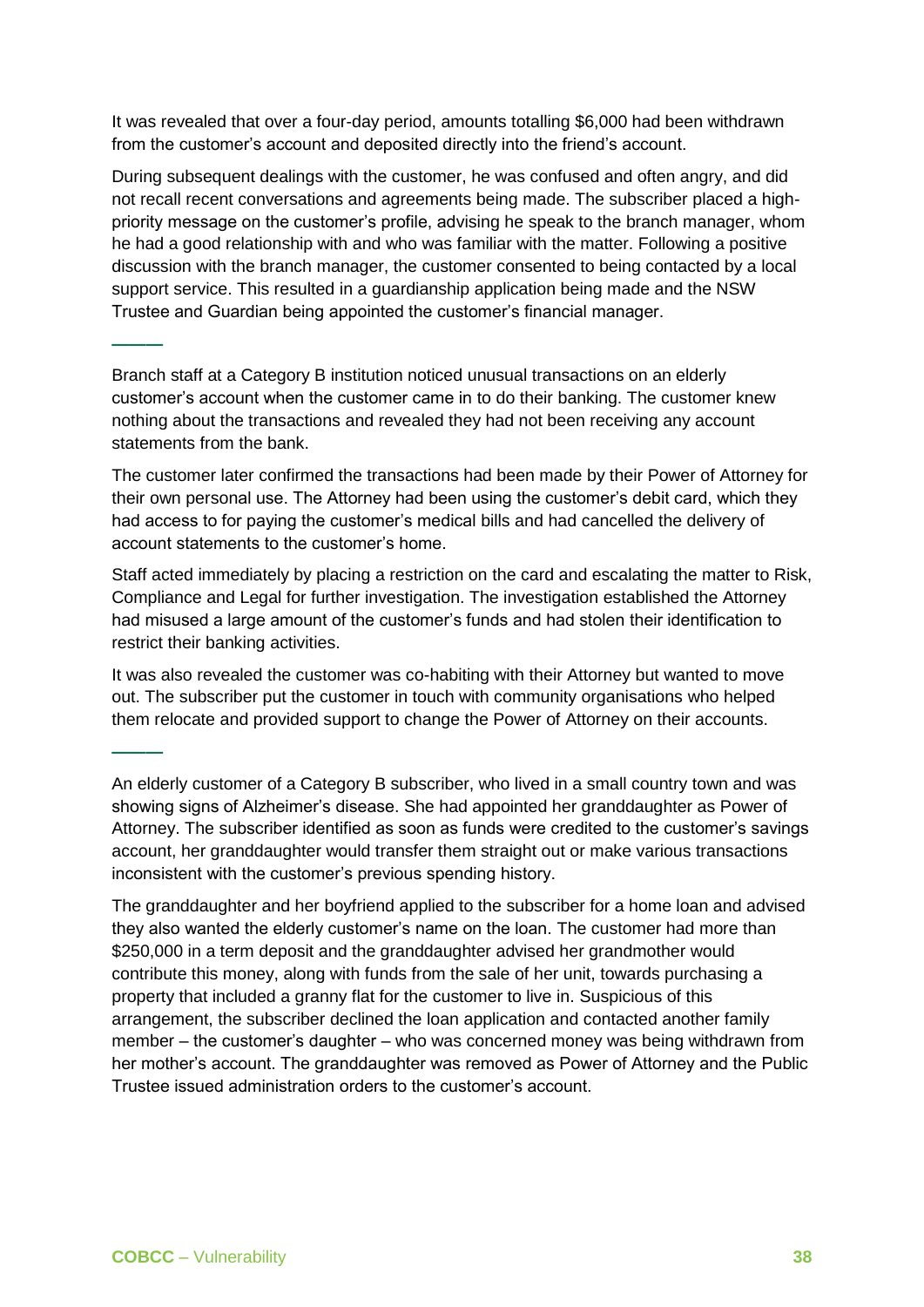### <span id="page-38-0"></span>**Customers experiencing vulnerability who have been scammed or defrauded**

A customer phoned the contact centre of one Category A institution to ask about the maturity of her term deposit, saying she wanted to lend \$70,000 to a tradesman who was working at her property, so he could buy a new ute. She also called the contact centre to ask if she could give her bank card and PIN to a friend to do her shopping for her. On each occasion, contact centre staff advised her against doing either of these things, and noted her repetition of the same questions each time strongly indicating she was experiencing memory loss.

The subscriber referred the matter to its financial crimes team, which continues to monitor activity on the customer's accounts. The subscriber also engaged an external vulnerability specialist for advice on how to assist the customer and prevent her from financial abuse. The vulnerability specialist is working with the Office of the Public Guardian to investigate whether the customer has capacity over her own affairs, and whether she is being financially exploited.

### <span id="page-38-1"></span>**Customers experiencing financial hardship**

A Category AA subscriber identified a customer experiencing vulnerability was in financial hardship through the customer's interaction with the credit control team. The customer's financial position was reviewed, and the customer was offered and accepted the following hardship assistance:

- a three-month financial hardship arrangement
- cancelling the customer's \$5,000 overdraft facility to prevent further debt
- freezing interest charges on the overdraft
- fortnightly payments of a set amount aligned to the customer's Centrelink benefits until the debt is repaid in full, to commence at the end of the three-month hardship period.

### <span id="page-38-2"></span>**Customers experiencing homelessness**

Branch staff at one Category A subscriber identified a customer as vulnerable and may be experiencing homelessness. While the customer is generally very reserved and reluctant to speak, one member of staff built up a rapport with him over time, earning his trust. Occasionally, the customer comes into the branch accompanied by another person who appears to have some influence over the customer's actions. The subscriber has engaged the police to perform welfare checks on the customer, who also suffers from a medical condition causing him to fit.

A Power of Attorney has been appointed for the customer; however, the Attorney refuses to involve themselves in the customer's finances. The subscriber has submitted two referrals to the Office of the Public Guardian (OPG), noting the customer lacks capacity and the Attorney is reluctant to help him. The subscriber's compliance office is assisting the OPG with its investigations and is hopeful these efforts will lead to appropriate support for the customer. In the meantime, the subscriber continues to provide a safe and supportive environment within its branch for the customer.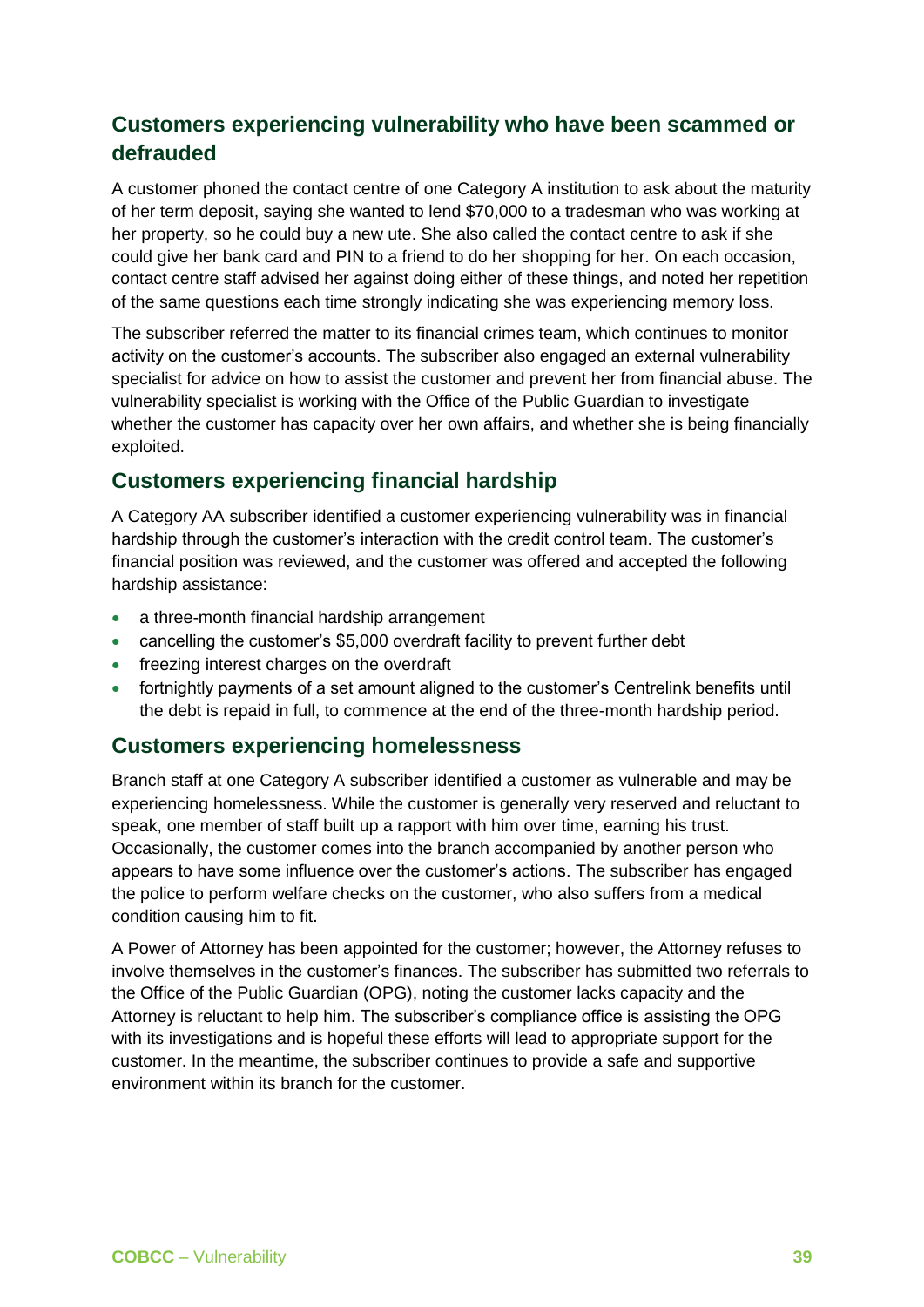## <span id="page-39-0"></span>**Suggested further reading**

Much has been written about consumer vulnerability in recent years. The Committee encourages all Code subscribers to consider different resources as they decide how to define vulnerability, recognise the various risk factors, and respond to customers experiencing vulnerability. Here are a few of the papers and report that subscribers might find useful, in addition to the **new international standard ISO 22458,** which we recommend as providing much practical guidance on identifying and supporting consumers in vulnerable situations, as well as thinking about inclusive design of products and services.

### <span id="page-39-1"></span>**Financial services specific vulnerability resources**

### **Spotlight on customer vulnerability**

Customer Owned Banking Association (COBA) and EY

[www.customerownedbanking.asn.au/storage/Reports/Vulnerability/coba-report-spotlight-on](http://www.customerownedbanking.asn.au/storage/Reports/Vulnerability/coba-report-spotlight-on-customer-vulnerability-december-2020-16074089710zN6V.pdf)[customer-vulnerability-december-2020-16074089710zN6V.pdf](http://www.customerownedbanking.asn.au/storage/Reports/Vulnerability/coba-report-spotlight-on-customer-vulnerability-december-2020-16074089710zN6V.pdf)

### **Industry Guideline: Preventing & responding to family and domestic violence**

Australia Banking Association (ABA)

[www.ausbanking.org.au/wp-content/uploads/2021/03/ABA-Family-Domestic-Violence-](http://www.ausbanking.org.au/wp-content/uploads/2021/03/ABA-Family-Domestic-Violence-Industry-Guideline.pdf)[Industry-Guideline.pdf](http://www.ausbanking.org.au/wp-content/uploads/2021/03/ABA-Family-Domestic-Violence-Industry-Guideline.pdf)

### **Insurance in Superannuation: Developing a vulnerable member policy**

Association of Superannuation Funds of Australia (AFSA)

[www.superannuation.asn.au/ArticleDocuments/265/BP\\_Vulnerable\\_Consumers\\_Paper\\_v3.p](http://www.superannuation.asn.au/ArticleDocuments/265/BP_Vulnerable_Consumers_Paper_v3.pdf.aspx?Embed=Y) [df.aspx?Embed=Y](http://www.superannuation.asn.au/ArticleDocuments/265/BP_Vulnerable_Consumers_Paper_v3.pdf.aspx?Embed=Y)

### <span id="page-39-2"></span>**Cross-economy vulnerability resources**

### **Exploring regulatory approaches to consumer vulnerability: A report for the Australian Energy Regulator**

Consumer Policy Research Centre (CPRC)

[https://cprc.org.au/wp-content/uploads/2021/12/Exploring-regulatory-approaches-to](https://cprc.org.au/wp-content/uploads/2021/12/Exploring-regulatory-approaches-to-consumer-vulnerability-A-CPRC-report-for-the-AER.pdf)[consumer-vulnerability-A-CPRC-report-for-the-AER.pdf](https://cprc.org.au/wp-content/uploads/2021/12/Exploring-regulatory-approaches-to-consumer-vulnerability-A-CPRC-report-for-the-AER.pdf)

### **Consumer vulnerability: A business guide to the Australian Consumer Law**

Australian Competition & Consumer Commission (ACCC)

[www.accc.gov.au/system/files/consumer-vulnerability.pdf](http://www.accc.gov.au/system/files/consumer-vulnerability.pdf)

### <span id="page-39-3"></span>**Vulnerability resources from UK financial services**

### **Vulnerability Inclusion Handbook**

Capital One UK

[www.capitalone.co.uk/images/pdf/Vulnerability\\_Inclusion\\_Handbook.pdf](http://www.capitalone.co.uk/images/pdf/Vulnerability_Inclusion_Handbook.pdf)

### **FG21/1 Guidance for firms on the fair treatment of vulnerable customers**

Financial Conduct Authority (FCA)

[www.fca.org.uk/publication/finalised-guidance/fg21-1.pdf](http://www.fca.org.uk/publication/finalised-guidance/fg21-1.pdf)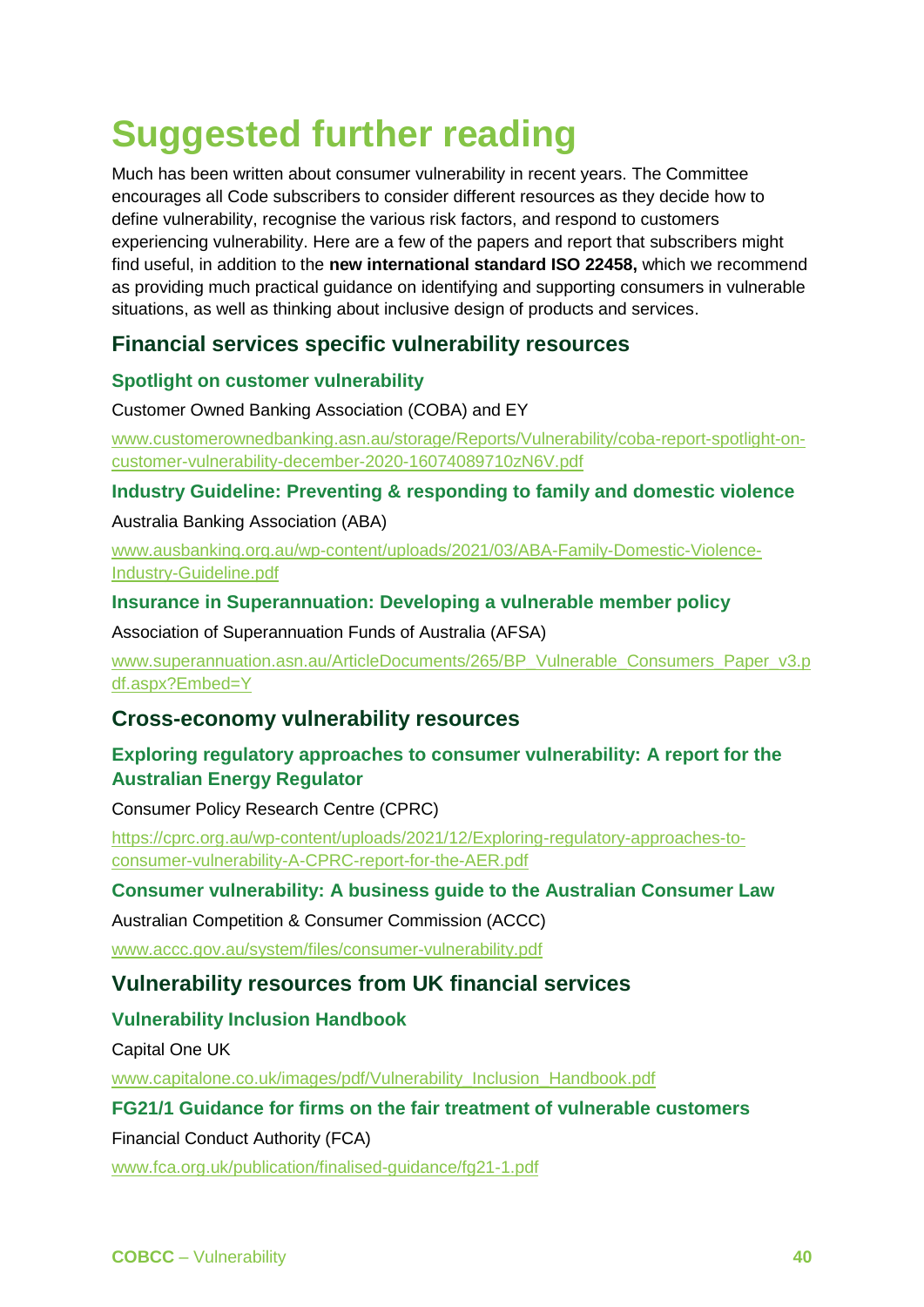## <span id="page-40-0"></span>**Conclusion**

Overall, the Committee is pleased with Code subscribers' commitment to identifying and responding to customers experiencing vulnerability. Many institutions suggested they have mature vulnerability frameworks in place. Although the current Code lacks any specific direction on how to manage vulnerability, it appears from the Inquiry's findings they are well on their way to meeting the more detailed vulnerability provisions in the 2022 Code.

Some subscribers provided examples relating to how they respond to customers experiencing elder abuse or domestic/family violence. The Committee would like to see all institutions sharpen their focus on providing better outcomes for these customers. This includes implementing specific documented policies and processes where possible and providing specialised staff training on dealing with these types of vulnerability.

Subscribers to the Code vary significantly in size, and there is no single right way to approach the new vulnerability requirements that will work for all of them. But it is important all think about how to define vulnerability and then put in place necessary policies, processes, resources, monitoring arrangements and governance. This can enable consistently identifying and responding to a diverse range of vulnerability risk factors.

Subscribers' Boards should take a more strategic and proactive role in relation to customers experiencing vulnerability, and banks should work with external support services and community organisations that can assist with a range of vulnerability issues (including how to respond to customers experiencing domestic/family violence).

As we approach the commencement date for the 2022 Code, the Committee will continue to monitor subscribers' compliance with the new vulnerability obligations. In the meantime, we encourage all Code-subscribing institutions to consider the findings and case studies contained in this report, as well as our suggested further reading and the practical guidance set out in the new international standard, ISO 22458.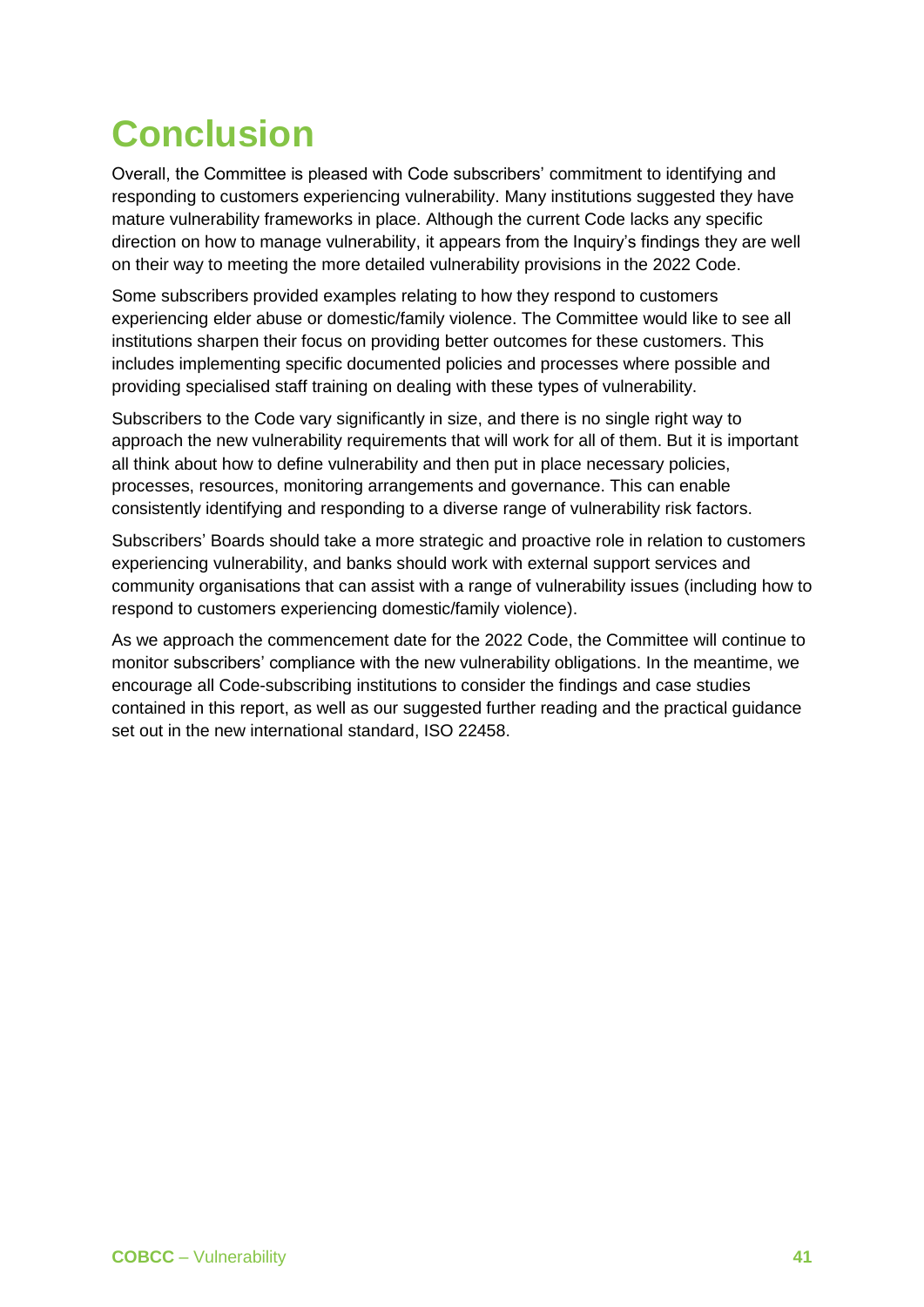## <span id="page-41-0"></span>**Appendix 1: 2021 questionnaire regarding vulnerability**

The following is the questionnaire which formed part of the 2021 Annual Compliance Statement (ACS) to inform the Committee how Code subscribers define vulnerability and deal with issues concerning domestic and family violence and elder abuse.

- **F.1 Does your institution define vulnerability?** *[please select ONE only and provide details]*
	- YES *[please provide details]*
	- No *[please provide details]*
	- In the process of/planning *[please provide details]*
	- Other *[please provide details]*
- **F.2 Do you have specific policies and processes in place in relation to the following examples of vulnerability?** *[please select ALL that apply]*
	- □ Domestic/Family Violence
	- Elder Abuse
	- □ Mental Health illness
	- □ Serious illness
	- Disability (physical)
	- □ English (second language)
	- □ Unfamiliar with Banking Products and Financial Services
	- □ Indigenous Australian and/or Torres Strait Islander
	- □ Working together with financial counsellors, community representatives and/or other specialists *[please provide details]*
	- Other *[please provide details]*
- **F.3 How do you identify vulnerability?** *[please select ALL that apply and provide details]*
	- Using in-house data (e.g. demographics) *[please provide details]*
	- Using customer specific data (e.g. payment history, communication) *[please provide details]*
	- $\Box$  Staff is trained to listen to what individual customers tell them and/or observe how they behave *[please provide details]*
	- Customer self-identification *[please provide details]*
	- Other *[please provide details]*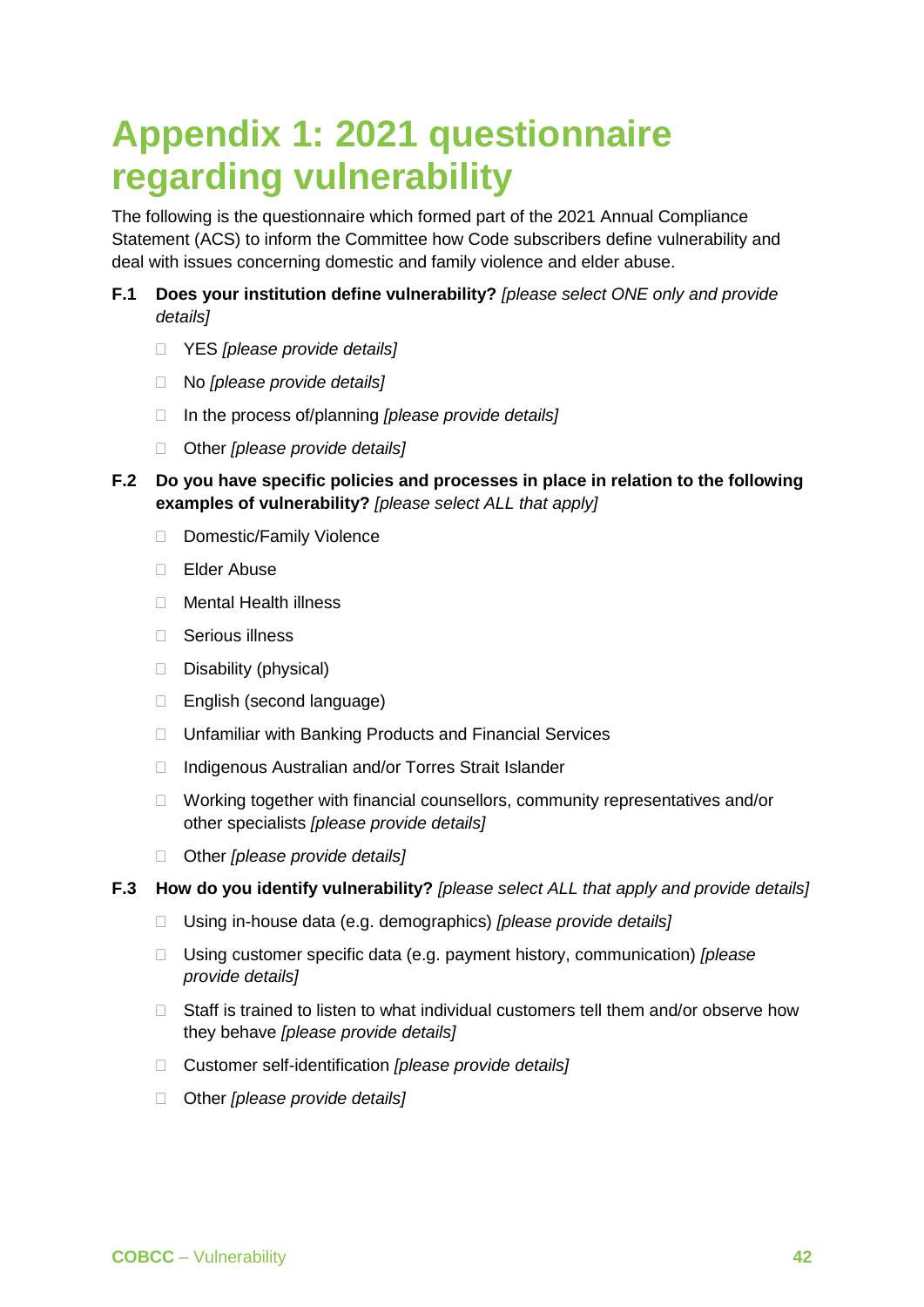- **F.4 Do you have a specific vulnerability team?** *[please select ONE only and provide details]*
	- YES *[please provide details]*
	- No *[please provide details]*
	- In the process of/planning *[please provide details]*
	- Other *[please provide details]*
- **F.5 Do you provide training on vulnerability to all customer-facing staff?** *[please select ONE only and provide details]*
	- YES *[please provide details]*
	- No *[please provide details]*
	- In the process of/planning *[please provide details]*
	- Other *[please provide details]*
- **F.6 Do you have any partnerships with community organisations etc who can provide you with expert support and advice on dealing with vulnerability?**  *[please select ONE only and provide details]*
	- YES *[please provide details]*
	- No *[please provide details]*
	- In the process of/planning *[please provide details]*
	- Other *[please provide details]*
- **F.7 Do you have a Power of Attorney process and/or policy?** *[please select ONE only and provide details]*
	- YES *[please provide details]*
	- No *[please provide details]*
	- In the process of/planning *[please provide details]*
	- Other *[please provide details]*
- **F.8 Do you have a separate policy that specifically addresses elder abuse and/or is included in your family violence policy?** *[please select ONE only and provide details]*
	- YES *[please provide details]*
	- No *[please provide details]*
	- In the process of/planning *[please provide details]*
	- Other *[please provide details]*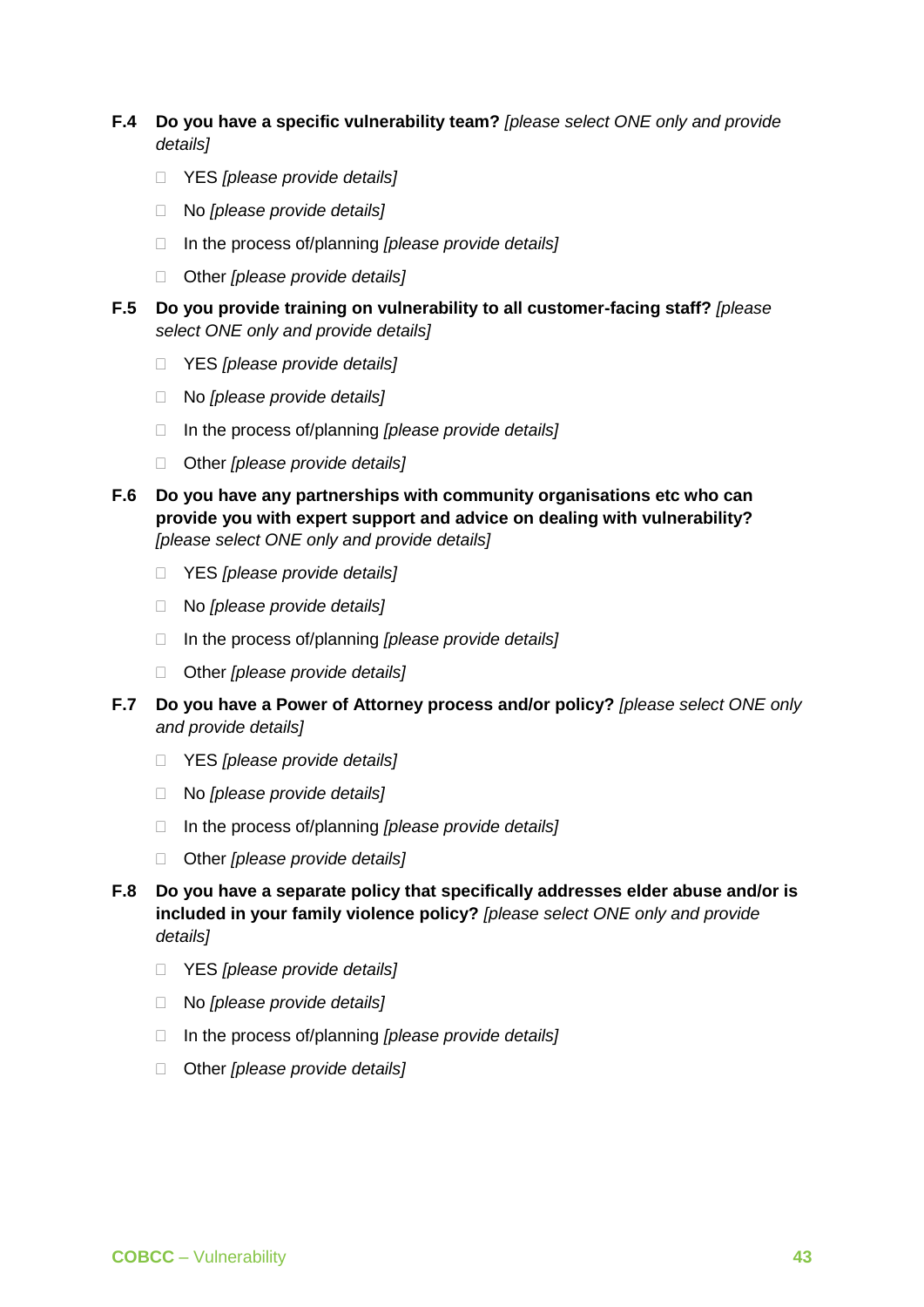- **F.9 Do you have any regular reporting process in place to your Board and/or executive team on matters regarding customers experiencing vulnerability?**  *[please select ONE only and provide details]*
	- YES *[please provide details]*
	- No *[please provide details]*
	- In the process of/planning *[please provide details]*
	- Other *[please provide details]*
- **F.10 Can you provide one example for how you identified and dealt with a vulnerable customer.** *[please provide details]*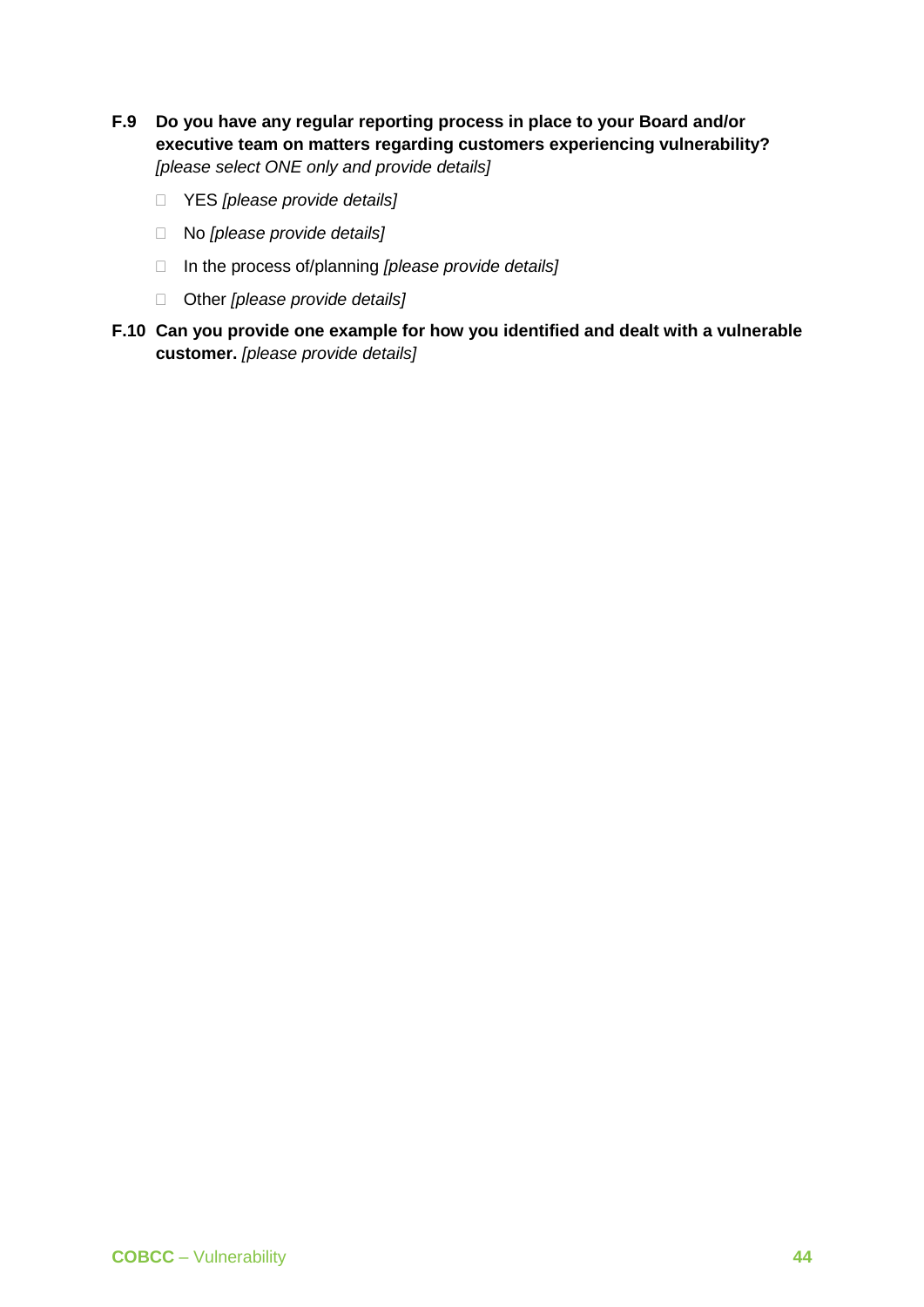## <span id="page-44-0"></span>**Appendix 2: 2021 data regarding vulnerability**

The following tables reflect the data received via the 2021 questionnaire regarding vulnerability as shown in Appendix 1.

Categories of Code subscribers are defined by \$amount in assets.

| \$ amount in assets                      | <b>NSW</b>     | <b>NT</b>      | Qld                      | <b>SA</b>      | <b>Tas</b>               | <b>Vic</b>     | <b>WA</b>                | <b>Total</b> |
|------------------------------------------|----------------|----------------|--------------------------|----------------|--------------------------|----------------|--------------------------|--------------|
| Category AA <sup>4</sup> -<br>Over \$5b  | $\overline{2}$ |                | $\overline{2}$           | $\overline{2}$ | ٠                        | $\overline{1}$ | $\mathbf{1}$             | 8            |
| Category A -<br>Between \$2b and \$5b    | 3              | ÷,             | $\overline{2}$           | $\blacksquare$ | ÷,                       | $\overline{2}$ | $\overline{\phantom{0}}$ | 7            |
| Category B-<br>Between \$1b and \$2b     | 6              |                |                          | 2              | $\mathbf{1}$             | $\overline{2}$ |                          | 11           |
| Category C -<br>Between \$500m and \$1b  | 5              | $\blacksquare$ | $\overline{2}$           | $\blacksquare$ | $\overline{\phantom{a}}$ | 1              | ÷,                       | 8            |
| Category D-<br>Between \$200m and \$500m | $\overline{7}$ |                | $\overline{2}$           |                |                          | $\overline{2}$ |                          | 11           |
| Category E -<br>Under \$200m             | 5              | 1              | $\overline{\phantom{a}}$ | $\mathbf{1}$   | $\overline{\phantom{a}}$ | 5              | ۰                        | 12           |
| <b>Grand Total</b>                       | 28             | 1              | 8                        | 5              | 1                        | 13             | 1                        | 57           |

### *Table 1: Code subscribers by category and state as at 30 September 2021*

### *Table 2: Does your institution define vulnerability? [Select one only]*

|            | Cat AA $\vert$ Cat A |                | Cat B            | Cat C          | Cat D          | Cat E          | <b>Total</b> |
|------------|----------------------|----------------|------------------|----------------|----------------|----------------|--------------|
| Yes        | 8                    | 3              | $\boldsymbol{8}$ | $\overline{4}$ | 8              | 7              | 38           |
| In process | $\blacksquare$       | $\overline{2}$ | 3                | 3              | 3              | 5              | 16           |
| <b>No</b>  | $\blacksquare$       |                |                  | $\mathbf 1$    | $\blacksquare$ | $\blacksquare$ | 2            |
| Other      | $\blacksquare$       |                | $\blacksquare$   | ۰              | $\blacksquare$ | $\blacksquare$ |              |

<sup>4</sup> Previously included in Category A Code subscribers.

-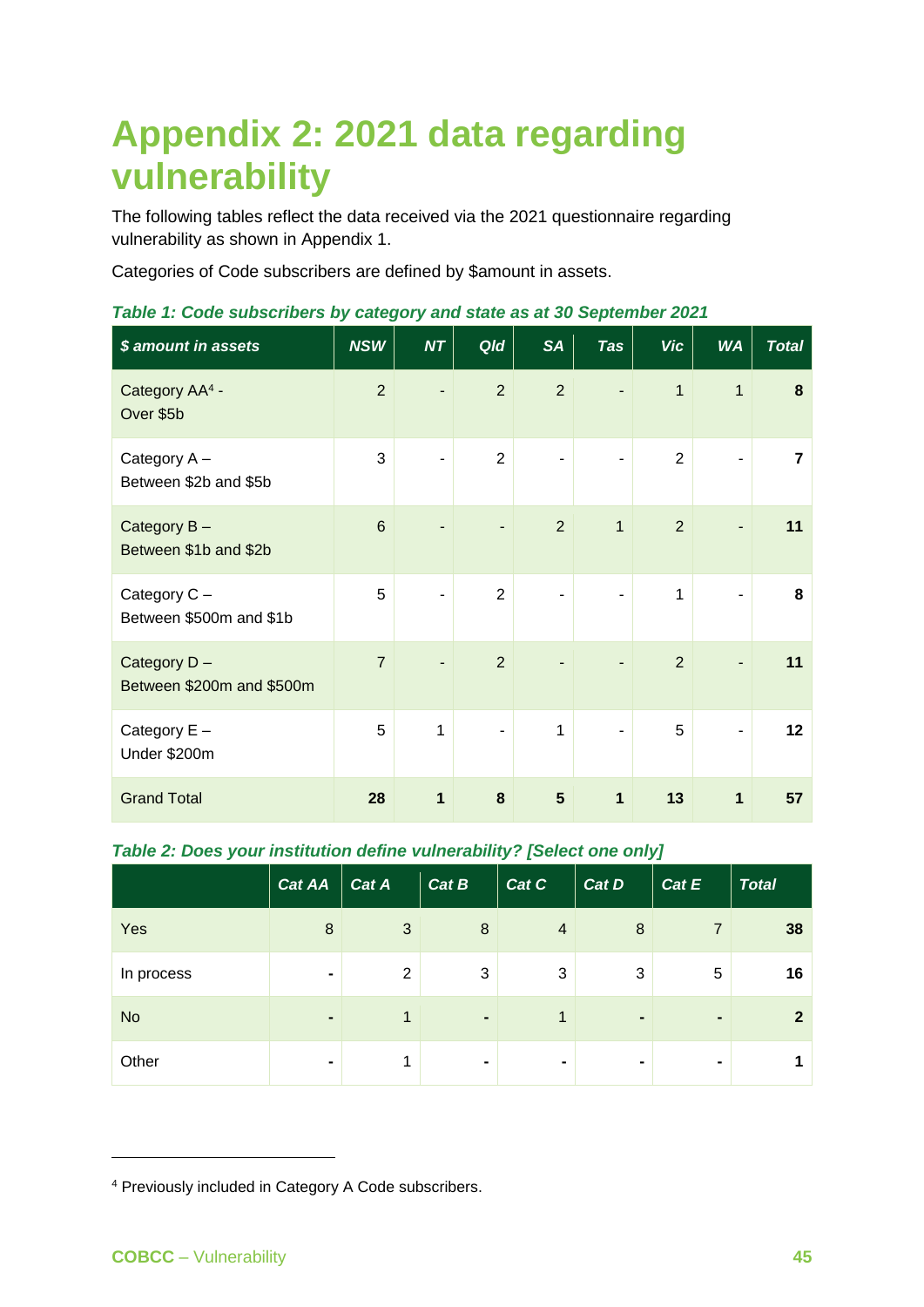|                                                                                                             | Cat AA         | Cat A          | Cat B          | Cat C          | Cat D          | Cat E          | <b>Total</b>   |
|-------------------------------------------------------------------------------------------------------------|----------------|----------------|----------------|----------------|----------------|----------------|----------------|
| Domestic/Family<br>Violence                                                                                 | $\overline{4}$ | $\overline{4}$ | $\overline{9}$ | $\overline{2}$ | 9              | $6\phantom{1}$ | 34             |
| <b>Elder Abuse</b>                                                                                          | 5              | 3              | 9              | $\overline{2}$ | 11             | 6              | 36             |
| <b>Mental Health illness</b>                                                                                | $\overline{4}$ | $\overline{2}$ | 6              |                | 10             | 5              | 27             |
| Serious illness                                                                                             | 3              | 3              | 6              |                | 3              | 3              | 18             |
| Disability (physical)                                                                                       | $\overline{4}$ | 3              | 6              | $\blacksquare$ | 8              | $\overline{4}$ | 25             |
| English (second<br>language)                                                                                | $\overline{2}$ | $\overline{4}$ | $\overline{4}$ | $\mathbf{1}$   | $\overline{4}$ | 3              | 18             |
| <b>Unfamiliar with</b><br><b>Banking Products and</b><br><b>Financial Services</b>                          | $\mathbf{1}$   | $\overline{2}$ | 3              |                | 3              | 3              | 12             |
| Indigenous Australian<br>and/or Torres Strait<br>Islander                                                   | $\mathbf{1}$   | $\mathbf{1}$   | 4              | $\mathbf{1}$   | $\overline{4}$ | 5              | 16             |
| Working together with<br>financial counsellors,<br>community<br>representatives and/or<br>other specialists |                | $\mathbf{1}$   | 3              | $\overline{4}$ |                | 3              | 5              |
| Other                                                                                                       |                | 6              | 4              | 5              | 6              | $\overline{2}$ | $\overline{7}$ |

### *Table 3: Do you have specific policies and processes in place in relation to the following examples of vulnerability? [Select all that apply]*

### *Table 4: How do you identify vulnerability? [Select all that apply]*

|                                                                             | <b>Cat AA</b>  | Cat A          | Cat B | Cat C          | Cat D          | Cat E | <b>Total</b> |
|-----------------------------------------------------------------------------|----------------|----------------|-------|----------------|----------------|-------|--------------|
| Using in-house data<br>(e.g. demographics)                                  | $\blacksquare$ | $\blacksquare$ | 2     | $\mathbf{1}$   | $\blacksquare$ | 1     | 4            |
| Using customer<br>specific data (e.g.<br>payment history,<br>communication) | 3              | 4              | 4     | 4              | 7              | 6     | 28           |
| Staff is trained to<br>listen to what<br>individual customers               | 8              | 5              | 10    | $\overline{7}$ | 11             | 12    | 53           |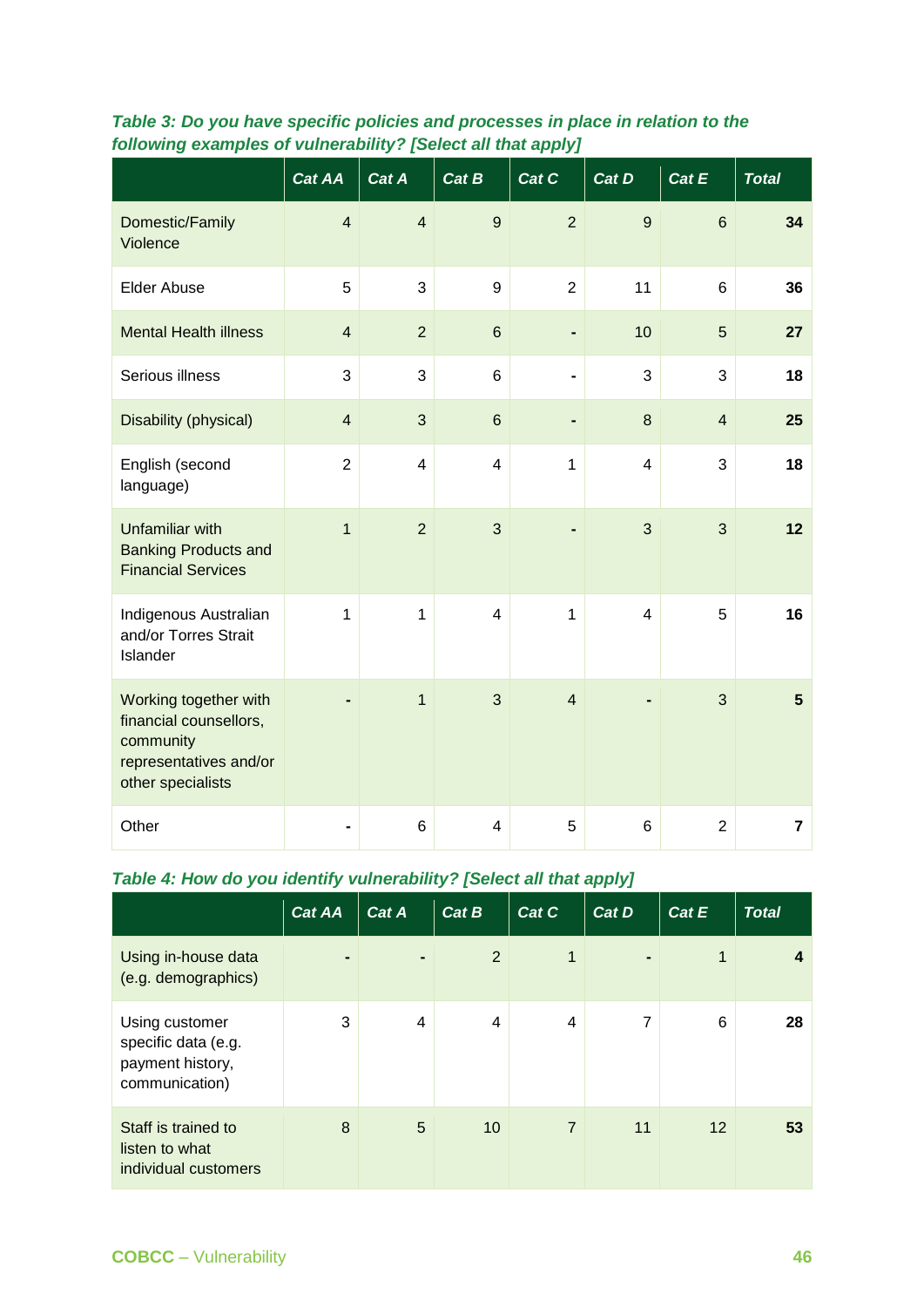|                                                | <b>Cat AA</b> | Cat A | Cat B          | Cat C | Cat D          | Cat E | <b>Total</b> |
|------------------------------------------------|---------------|-------|----------------|-------|----------------|-------|--------------|
| tell them and/or<br>observe how they<br>behave |               |       |                |       |                |       |              |
| Customer self-<br>identification               | 8             | 4     | 5              | 4     | 8              | 5     | 34           |
| Other                                          | 1             | 1     | $\overline{2}$ | 1     | $\blacksquare$ | 1     | 6            |

|            | Cat AA          | Cat A          | Cat B | Cat C          | Cat D          | Cat E          | <b>Total</b> |
|------------|-----------------|----------------|-------|----------------|----------------|----------------|--------------|
| Yes        | 1               | $\overline{2}$ | 1     | $\overline{2}$ | $\overline{2}$ | 3              | 11           |
| In process | 1               | $\blacksquare$ | 1     | ◢              | $\blacksquare$ |                |              |
| <b>No</b>  | $5\phantom{.0}$ | $\overline{4}$ | 9     | 3              | 9              | $\overline{7}$ | 37           |
| Other      | 1               | 1              | ۰     | $\overline{2}$ | ۰              |                | 5            |

*Table 6: Do you provide training on vulnerability to all customer-facing staff? [Select one only]*

|            | <b>Cat AA</b>  | $\text{Cat } A$ | Cat B | Cat C          | Cat D          | Cat E          | <b>Total</b> |
|------------|----------------|-----------------|-------|----------------|----------------|----------------|--------------|
| Yes        |                | $\overline{4}$  | 8     |                | 9              | 10             | 45           |
| In process |                |                 | 2     |                | 2              | 2              | 9            |
| <b>No</b>  | $\blacksquare$ | $\overline{2}$  | 1     | $\blacksquare$ | $\blacksquare$ | $\blacksquare$ |              |

*Table 7: Do you have any partnerships with community organisations etc. who can provide you with expert support and advice on dealing with vulnerability? [Select one only]*

|            | <b>Cat AA</b>  | $\vert$ Cat A  | $\vert$ Cat B  | Cat C          | Cat D          | Cat E          | <b>Total</b> |
|------------|----------------|----------------|----------------|----------------|----------------|----------------|--------------|
| Yes        | 5              | $\mathbf 1$    | $\overline{2}$ | 5              | $\overline{2}$ | 3              | 18           |
| In process | $\overline{2}$ | 1              | $\blacksquare$ | $\blacksquare$ | ۰              | $\blacksquare$ | 3            |
| <b>No</b>  | $\sim$         | $\overline{4}$ | $\overline{7}$ | 2              | $9\,$          | $\overline{7}$ | 29           |
| Other      | 1              | 1              | $\overline{2}$ | 1              | ۰              | 2              |              |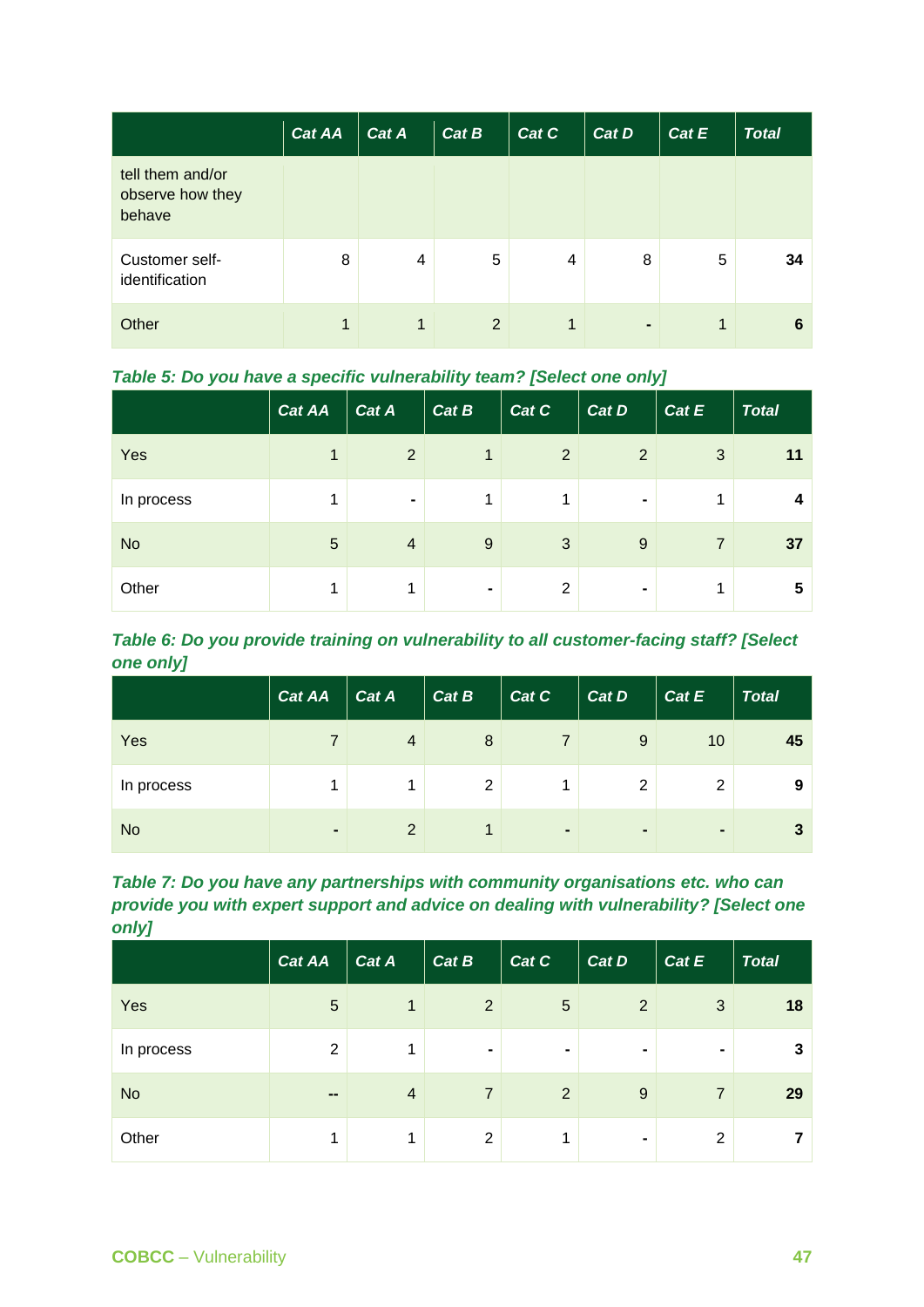|            | Cat AA         | $\text{Cat } A$ | Cat B          | Cat C          | Cat D          | Cat E          | <b>Total</b>   |
|------------|----------------|-----------------|----------------|----------------|----------------|----------------|----------------|
| Yes        | 8              |                 | 10             |                | 10             | 12             | 54             |
| In process |                | $\blacksquare$  |                |                | $\blacksquare$ | $\blacksquare$ | $\overline{2}$ |
| Other      | $\blacksquare$ | $\blacksquare$  | $\blacksquare$ | $\blacksquare$ |                | $\blacksquare$ |                |

*Table 8: Do you have a Power of Attorney process and/or policy? [Select one only]*

*Table 9: Do you have a separate policy that specifically addresses elder abuse and/or is included in your family violence policy? [Select one only]*

|            | Cat AA         | Cat A          | Cat B           | $\vert$ Cat C  | Cat D          | Cat E          | <b>Total</b> |
|------------|----------------|----------------|-----------------|----------------|----------------|----------------|--------------|
| Yes        | 3              | $\mathbf{1}$   | $\overline{2}$  | 1              | $\overline{2}$ | -              | 9            |
| In process | $\blacksquare$ | 1              | 3               | $\overline{2}$ | $\mathbf{1}$   | 3              | 10           |
| <b>No</b>  | 4              | 5              | $6\phantom{1}6$ | $\overline{4}$ | $\overline{7}$ | $\overline{7}$ | 33           |
| Other      | 4              | $\blacksquare$ | $\blacksquare$  | 1              | 1              | 2              | 5            |

*Table 10: Do you have any regular reporting process in place to your Board and/or executive team on matters regarding customers experiencing vulnerability? [Select one only]*

|            | <b>Cat AA</b>  | $\Big $ Cat A  | Cat B          | Cat C          | Cat D           | Cat E           | <b>Total</b> |
|------------|----------------|----------------|----------------|----------------|-----------------|-----------------|--------------|
| Yes        | $\blacksquare$ | $\overline{2}$ | 3              | 1              | 3               | $6\phantom{1}6$ | 15           |
| In process | 3              | $\blacksquare$ | 3              | $\overline{2}$ | $\blacksquare$  | 2               | 10           |
| <b>No</b>  | 3              | $\overline{4}$ | 5              | $\overline{4}$ | $6\phantom{1}6$ | $\overline{4}$  | 26           |
| Other      | $\overline{2}$ | 1              | $\blacksquare$ | 4              | $\overline{2}$  | $\blacksquare$  | 6            |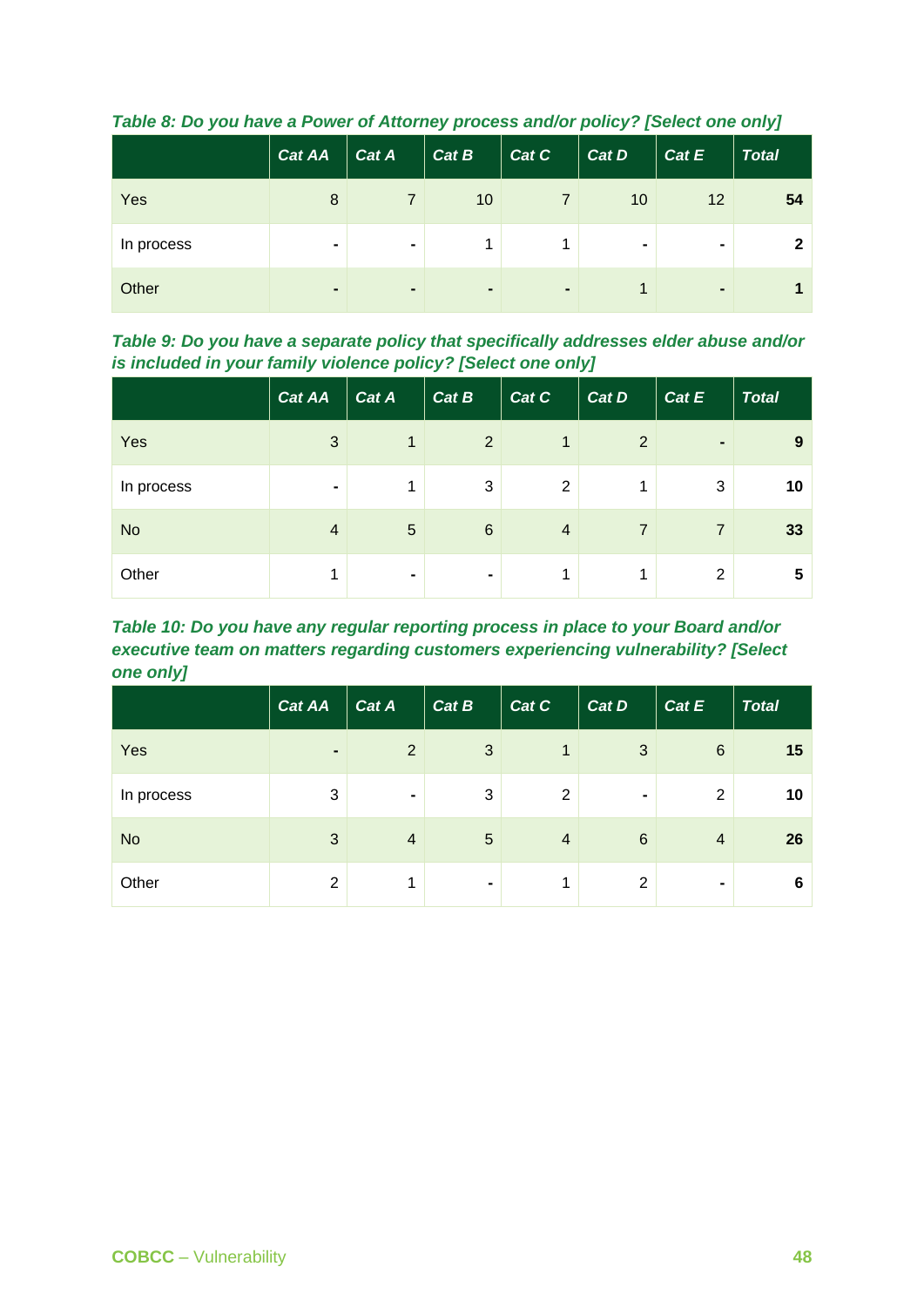## <span id="page-48-0"></span>**Appendix 3: About the Code**

### <span id="page-48-1"></span>**The Code**

The Customer Owned Banking Code of Practice [\(the Code\)](https://www.customerownedbanking.asn.au/storage/cobcop-jan-18-version-12-1634019447JaAF1.pdf) was developed by the Customer Owned Banking Association [\(COBA\)](https://www.customerownedbanking.asn.au/) and commenced operation on 1 January 2014. The Code replaces the 2010 Mutual Banking Code of Practice.

The Code has been revised to accommodate changes the Australian Securities and Investments Commission [\(ASIC\)](http://www.asic.gov.au/) made to Regulatory [Guide](https://asic.gov.au/regulatory-resources/find-a-document/regulatory-guides/rg-221-facilitating-digital-financial-services-disclosures/) 221<sup>5</sup> *Facilitating digital financial services disclosures* and the *e-Payments Code*. The revised Code has been effective from 1 July 2016. A further update was published, effective 1 January 2018.

Through the Code, subscribing credit unions, mutual banks and mutual building societies voluntarily commit to fair and responsible customer owned banking.

Following a [review](https://www.customerownedbanking.asn.au/how-it-works/code-of-practice) starting in 2018, COBA developed a new Code which becomes effective 31 October 2022.

### <span id="page-48-2"></span>**The Committee**

The Code Compliance Committee [\(the Committee\)](http://www.cobccc.org.au/) is an independent compliance monitoring body established under the Code and the Code Compliance Committee Charter [\(the](https://www.cobccc.org.au/app/uploads/2016/01/COBCCC-Charter-Feb-2014.pdf)  [Charter\)](https://www.cobccc.org.au/app/uploads/2016/01/COBCCC-Charter-Feb-2014.pdf). It comprises an independent chair, a person representing the interests of the customer owned banking sector and a person representing the interests of consumers and communities.

The purpose of the Committee is to monitor compliance with the Code. To achieve this, the Committee monitors Code compliance and shares recommendations for good practice, engages with stakeholders and analysis the external financial services' environment and ensures efficient and effective Committee operations.

### <span id="page-48-3"></span>**The Compliance Manager**

The Australian Financial Complaints Authority [\(AFCA\)](http://www.afca.org.au/) provides Code monitoring and administration services as Compliance Manager<sup>6</sup> to the Committee and COBA by agreement. AFCA has appointed a dedicated team of staff (Code Team) within its office to undertake that task.

For more information about the Code and the Committee, please visit [www.cobccc.org.au.](http://www.cobccc.org.au/)

### <span id="page-48-4"></span>**Code subscribers**

As of 30 April 2022, there are 56 Code subscribers.

For a list of current Code subscribers, please visit [https://www.cobccc.org.au/code-of](https://www.cobccc.org.au/code-of-practice/code-register/)[practice/code-register/](https://www.cobccc.org.au/code-of-practice/code-register/)

-

<sup>5</sup> See [https://asic.gov.au/regulatory-resources/find-a-document/regulatory-guides/rg-221-facilitating-digital](https://asic.gov.au/regulatory-resources/find-a-document/regulatory-guides/rg-221-facilitating-digital-financial-services-disclosures/)[financial-services-disclosures/](https://asic.gov.au/regulatory-resources/find-a-document/regulatory-guides/rg-221-facilitating-digital-financial-services-disclosures/)

<sup>&</sup>lt;sup>6</sup> As per Customer Owned Banking Code Compliance Committee Charter section 4.4.